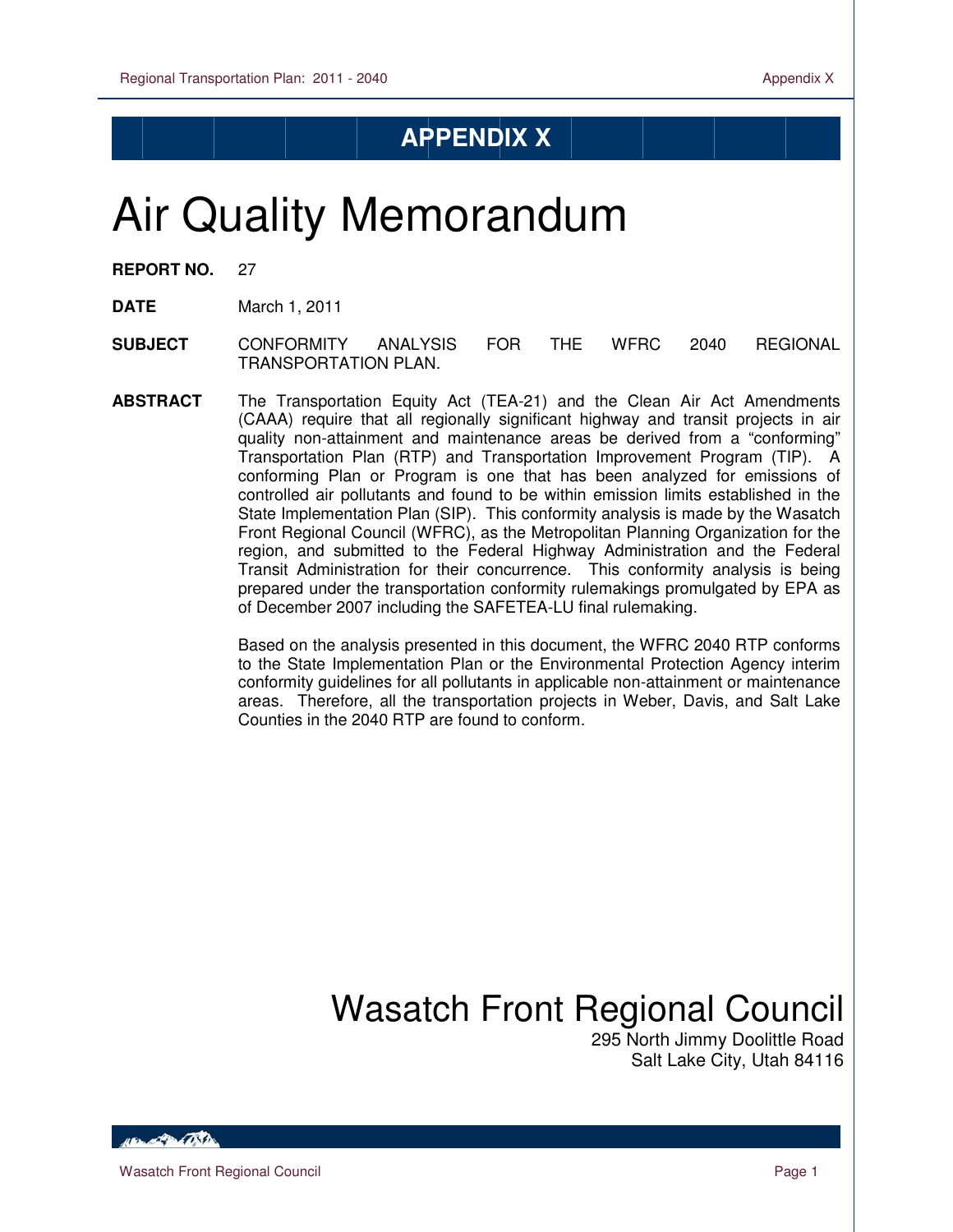**Table of Contents** 

|                                                                | Page |
|----------------------------------------------------------------|------|
|                                                                |      |
|                                                                |      |
|                                                                |      |
|                                                                |      |
|                                                                |      |
|                                                                |      |
|                                                                |      |
|                                                                |      |
|                                                                |      |
|                                                                |      |
|                                                                |      |
|                                                                |      |
|                                                                |      |
|                                                                |      |
|                                                                |      |
|                                                                |      |
|                                                                |      |
|                                                                |      |
|                                                                |      |
|                                                                |      |
|                                                                |      |
|                                                                |      |
|                                                                |      |
|                                                                |      |
|                                                                |      |
|                                                                |      |
|                                                                |      |
|                                                                |      |
|                                                                |      |
|                                                                |      |
|                                                                |      |
|                                                                |      |
| Appendix - 1 Definition of Regionally Significant Projects 22  |      |
| Appendix - 2 Salt Lake and Ogden Areas Highway and Transit     |      |
| <b>Projects.</b>                                               |      |
| Appendix - 3 Box Elder County Highway and Transit Projects  37 |      |
| Appendix - 4 Tooele County Highway and Transit Projects  39    |      |
|                                                                |      |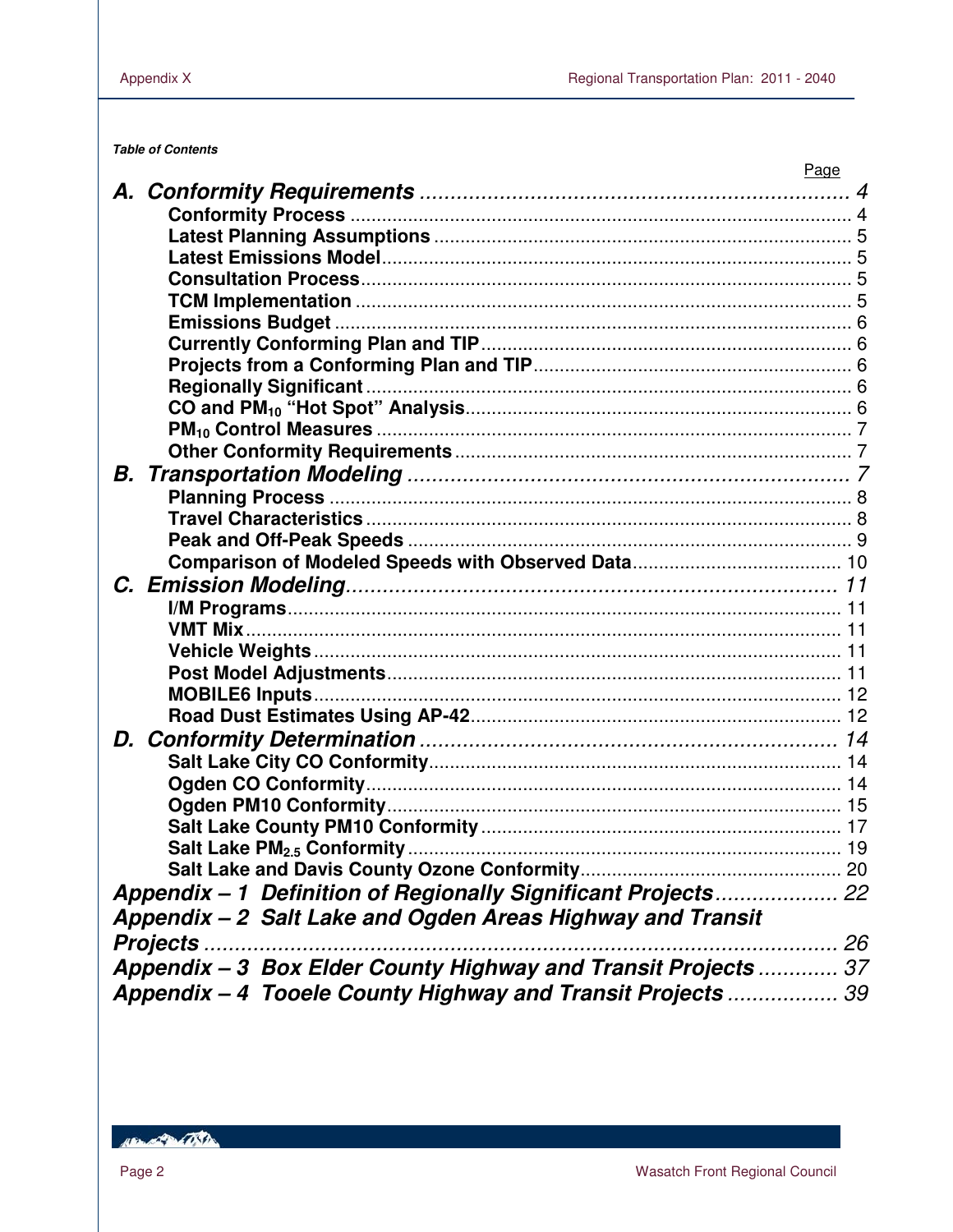# **List of Tables**

## **Page**

 $\overline{a}$ 

| Table 5 Salt Lake County Modeled Speeds Compared to Observed Speeds  10 |    |
|-------------------------------------------------------------------------|----|
|                                                                         |    |
|                                                                         | 14 |
|                                                                         |    |
|                                                                         |    |
|                                                                         |    |
|                                                                         |    |
| Table 11a Salt Lake County PM10 Conformity - Direct Particulates  17    |    |
|                                                                         |    |
|                                                                         |    |
|                                                                         |    |
|                                                                         |    |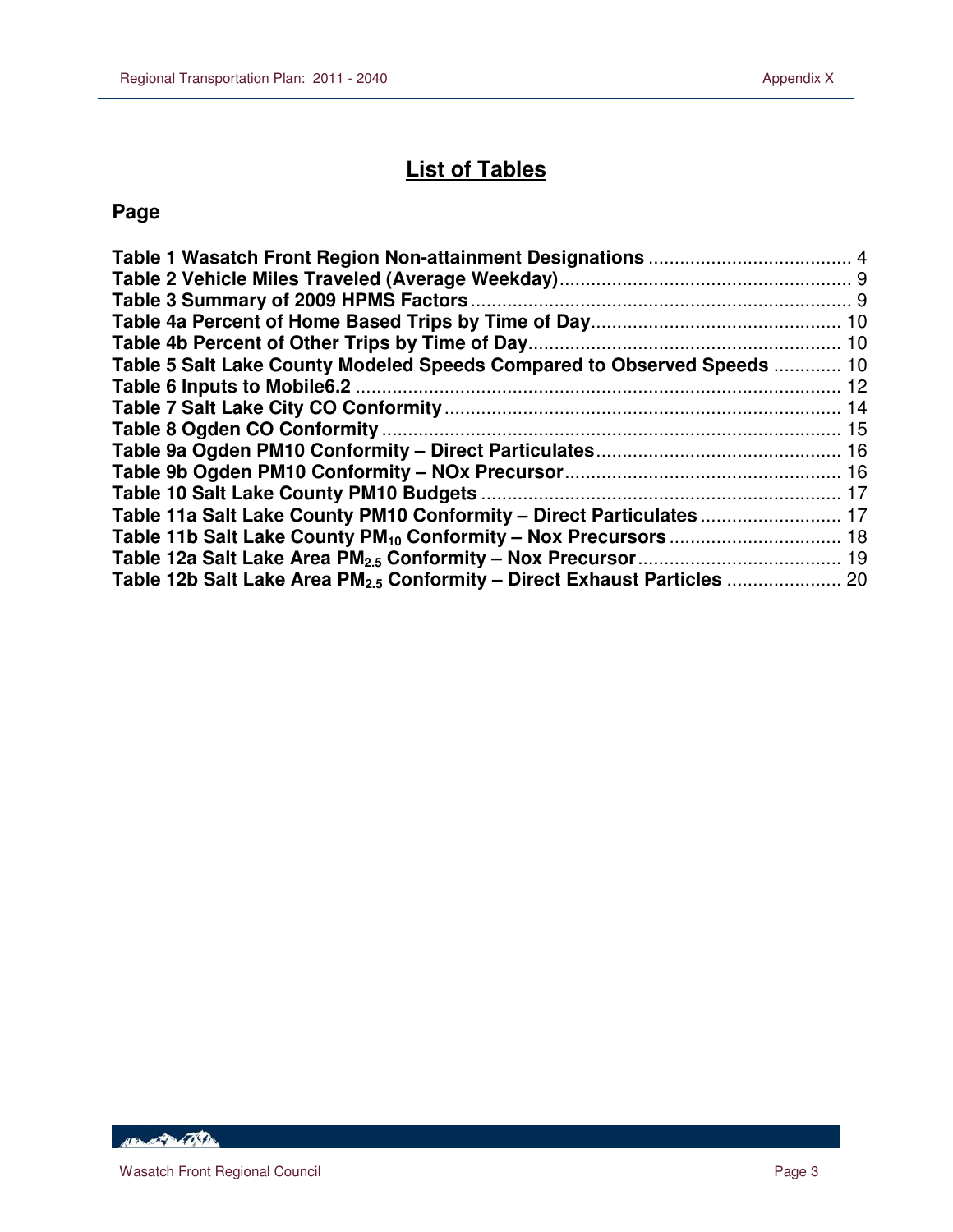# **A. Conformity Requirements**

### **Conformity Process**

Since the commencement of the planning requirements in the late 1960s, further requirements (most recently the 2005 Safe, Accountable, Flexible, Efficient Transportation Equity Act: A Legacy for Users and the 1990 Clean Air Act Amendments) have added to the responsibilities and the decision making powers of local governments through the Metropolitan Planning Organization. The Wasatch Front Regional Council (WFRC) is the Metropolitan Planning Organization for the Salt Lake and Ogden / Layton Urbanized Areas. This report summarizes WFRC's conformity analysis of the RTP with the Division of Air Quality's State Implementation Plan (SIP) and the Environmental Protection Agency's interim conformity guidelines. This conformity analysis is subject to public and agency review, and requires the concurrence of the Federal Highway Administration and Federal Transit Administration.

In November, 1993, the Environmental Protection Agency and the Department of Transportation issued rules establishing the procedures to be used to show that transportation Plans and Programs conform to the SIP. The conformity rules establish that federal funds may not be used for transportation projects that add capacity, or for "regionally significant" transportation projects sponsored by recipients of other federal funds, in areas designated as "non-attainment (or maintenance) with respect to the National Ambient Air Quality Standards" until and unless a regional emissions analysis of the Plan and TIP demonstrates that the projects conform with the SIP.

Weber, Davis, and Salt Lake Counties, Salt Lake City, and Ogden City are designated as nonattainment (or maintenance) for one or more air pollutants. Specifically, there are four areas in the Wasatch Front region for which the conformity rules apply. These areas are listed in Table 1 below.

| Area                                                                                      | <b>Designation</b>           | <b>Pollutant</b>                        |
|-------------------------------------------------------------------------------------------|------------------------------|-----------------------------------------|
| Salt Lake City                                                                            | Maintenance Area             | Carbon Monoxide (CO)                    |
| Ogden City                                                                                | Maintenance Area             | Carbon Monoxide (CO)                    |
|                                                                                           | Moderate Non-Attainment Area | Particulate Matter $(PM_{10})$          |
| <b>Salt Lake County</b>                                                                   | Moderate Non-Attainment Area | Particulate Matter $(PM_{10})$          |
| Salt Lake                                                                                 | Moderate Non-Attainment Area | Particulate Matter (PM <sub>2.5</sub> ) |
| (including Davis, Salt Lake,<br>and portions of Weber, Box<br>Elder, and Tooele Counties) |                              |                                         |

#### **Table 1 Wasatch Front Region Non-attainment Designations**

In September 2006 the EPA changed the 24-hour  $PM_{2.5}$  standard from 65  $\mu$ g/m<sup>3</sup>, to 35  $\mu$ g/m<sup>3</sup>. Under this stricter standard, several areas along the Wasatch Front have experienced violations of the new  $PM<sub>2.5</sub>$  standard. The EPA made final non-attainment designations effective December 14, 2009. The EPA has also proposed a new standard for ozone but has not made a final determination what that standard should be nor has the EPA made non-attainment area designations for the propsed ozone standard.

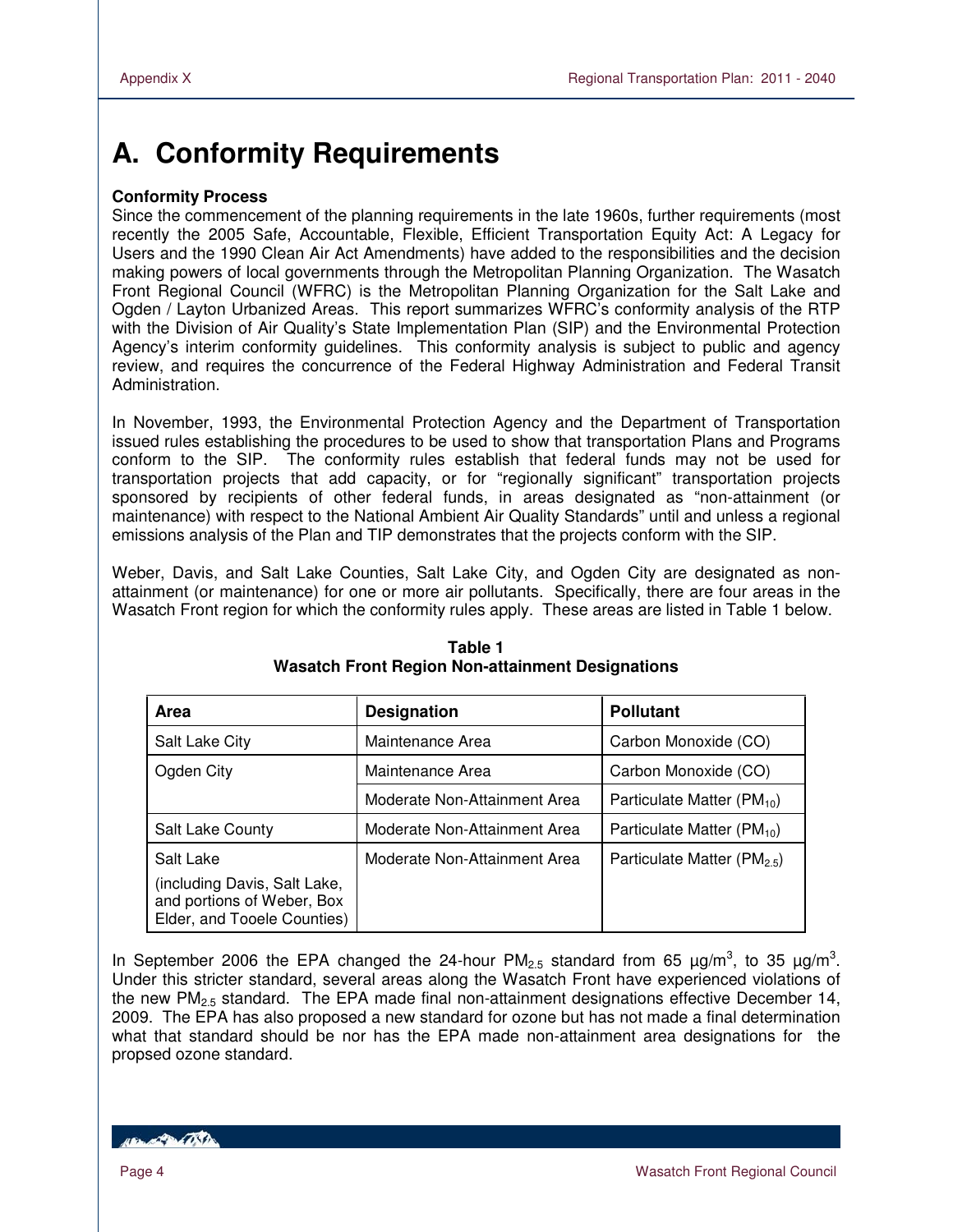The CAAA established requirements for conformity. These requirements are outlined in 40 CFR 93.109 and include the following:

- Latest planning assumptions Latest emissions model
- Transportation Control Measures (TCM's) Consultation
- 
- Project from a conforming plan and TIP
- $-$  PM $_{10}$  control measures
- 
- 
- Emissions budget<br>- Currently conforming plan and TIP<br>- CO and  $PM_{10}$  "hot spots"
	-

Each of these requirements will be discussed in the following paragraphs.

#### **Latest Planning Assumptions**

Current travel models are based on October 2006 socioeconomic data from the Governor's Office of Planning and Budget and the Division of Workforce Services. These socio-economic data were allocated to traffic analysis zones by WFRC for use in the travel demand model in 2006.

#### **Latest Emissions Model**

The conformity analysis presented in this document is based on EPA mobile source emissions models: MOBILE6.2 for tailpipe emissions and AP-42 section 13.2.1 for paved road dust emissions. The application of these models will be discussed in greater detail in the Emissions Model section of this document. The use of the new MOVES model is not mandated until March 2012.

#### **Consultation Process**

Section 105 of 40 CFR Part 93 (Conformity Rule) requires, among other things, interagency consultation in the development of conformity determinations. To satisfy this requirement, WFRC, in cooperation with the State Division of Air Quality and several other agencies, prepared a Conformity SIP document to outline the consultation procedures to be used in air quality and transportation planning. The Conformity SIP has been approved by EPA. WFRC will follow the consultation procedures as outlined in the Conformity SIP in the preparation of this conformity analysis. As part of the consultation procedures defined in the Conformity SIP, WFRC will present this report to the Regional Growth Committee and the Transportation Committee for review and comment. Both of these committees include a member of the Utah Air Quality Board as well as representatives of UDOT, UTA, FHWA, and FTA. In addition, management level staff members from the Utah Division of Air Quality are notified of meetings and agendas of the above committees. The Utah Division of Air Quality will also be provided with a copy of this report at the beginning of the public comment period for the RTP.

The Amended 2040 RTP and this Conformity Analysis were made available for public inspection and comment from March 3 to April 5, 2011, and were posted on the WFRC website at the beginning of the comment period. Notification of the comment period was sent by electronic mail to interested stakeholders. In addition, public comment was taken during March and April 2011 at various committee meetings of the Wasatch Front Regional Council, as well as two public open houses with the express purpose of soliciting public comment on these documents.

### **TCM Implementation**

A conformity analysis for the 2040 RTP must certify that nothing in the RTP interferes with the implementation of any Transportation Control Measure (TCM) identified in the applicable State Implementation Plan (SIP). There is one TCM from the original SIP section for the 1-hour ozone standard which has been carried forward to the current ozone maintenance plan. This TCM, the employer-based trip reduction program, applies to local, state, and federal government employers. The program emphasizes measures to reduce the drive-alone rate such as subsidized bus passes, carpooling, telecommuting, and flexible work schedules. UTA has in place the ECO pass discount

HELL POLITIC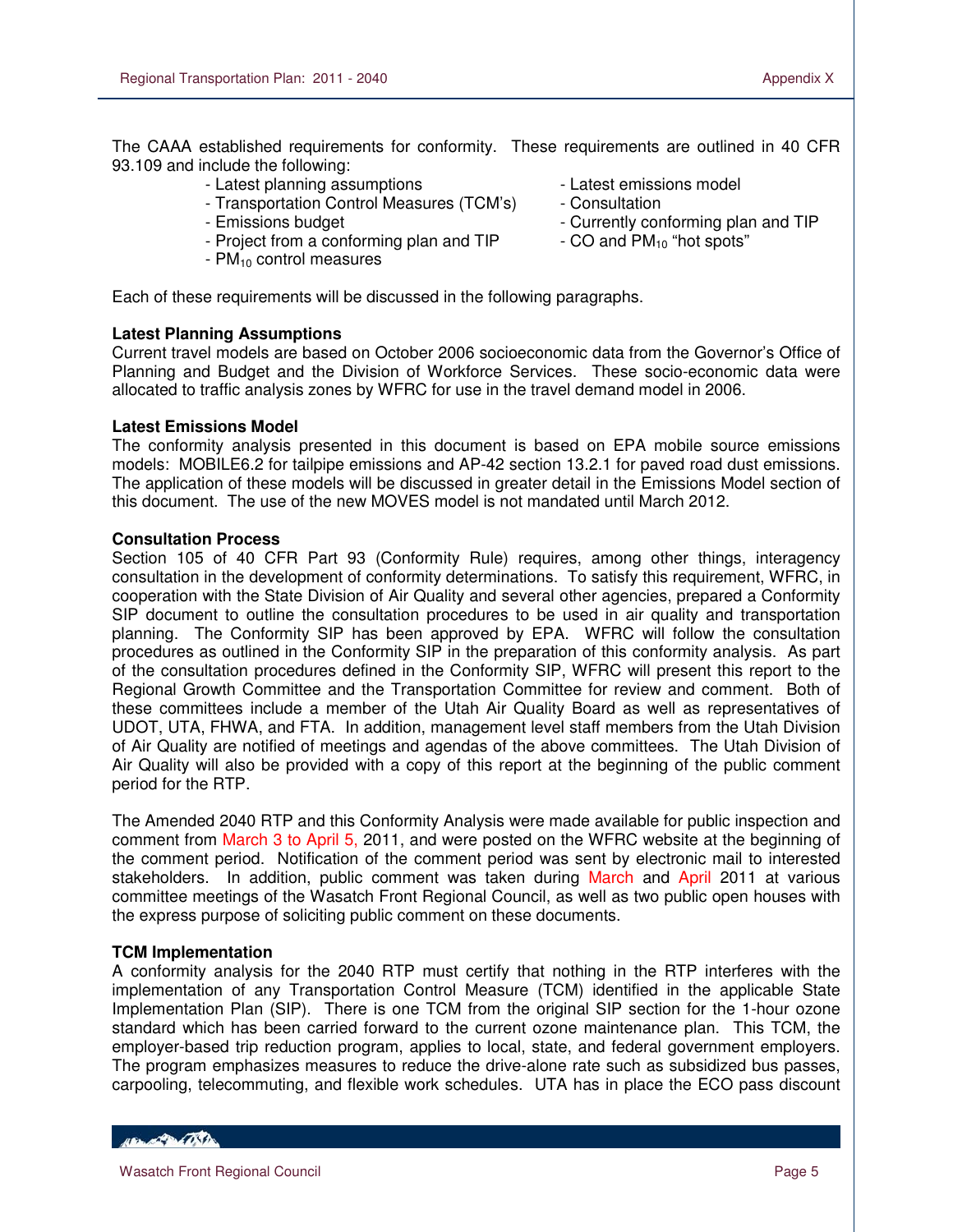for a number of large employers including the University or Utah and Weber State University. Ridesharing, telecommuting, and flexible work schedules are programs currently managed, promoted, or operated by UTA Rideshare and the UDOT Travelwise program. CMAQ funds and other transportation funds are used to support these ongoing programs.

#### **Emissions Budget**

A comparison of mobile source emission estimates to emission budgets defined in the SIP is outlined in this document in Section D - Conformity Determination.

#### **Currently Conforming Plan and TIP**

The existing RTP for the Wasatch Front Area conforms to State air quality goals and objectives as noted in a letter from FHWA and FTA dated October 8, 2010. The existing TIP for the Wasatch Front Area was also found to conform and this was noted in a September 30, 2010 letter from FHWA and FTA.

#### **Projects from a Conforming Plan and TIP**

**TIP Time Frame** - All projects which must be started no later than 2014 in order to achieve the transportation system envisioned by the 2040 RTP are included in the 2011-2014 TIP. The TIP is fiscally constrained, meaning that only those projects with an identified source of funds are included in the TIP. Estimated funding availability is based on current funding levels and reasonable assumptions that these funds will continue to be available.

#### **Regionally Significant**

All regionally significant projects, regardless of funding source (federal, state, or local) are included in the RTP. All regionally significant projects are also included in the regional emissions analysis of the RTP. Regionally significant projects are identified as those projects functionally classified as principal arterial or higher, or certain minor arterials as identified through the interagency consultation process (see Appendix 1 for a complete definition of regionally significant projects). The 2009 Utah Department of Transportation Functional Classification map was used to identify principal arterials. Interstate highways, freeways, expressways, principal arterials, certain minor arterials, light rail, and commuter rail are treated as regionally significant projects.

Because of their relative impact on air quality, all regionally significant projects regardless of funding source must be included in the regional emissions analysis, and any significant change in the design or scope of a regionally significant project must be reflected in the regional emissions analysis. All regionally significant projects have been included in the regional emissions analysis, and the modeling parameters used for these projects are consistent with the design and scope of these projects as defined in the RTP. In order to improve the quality of the travel model, other minor arterials and collectors, as well as local transit service, are also included in the regional travel model (and thus the regional emissions analysis) but these facilities are not considered regionally significant since they do not serve regional transportation needs as defined by EPA.

### **CO and PM10 "Hot Spot" Analysis**

In addition to the regional emissions conformity analysis presented in this document, specific projects within carbon monoxide (CO) and particulate matter ( $PM_{10}$  and  $PM_{2.5}$ ) non-attainment areas are required to prepare a "hot spot" analysis of emissions. The "hot spot" analysis serves to verify whether or not localized emissions from a specific project will meet air quality standards. This requirement is addressed during the NEPA phase of project approval before FHWA or FTA can issue final project approval.

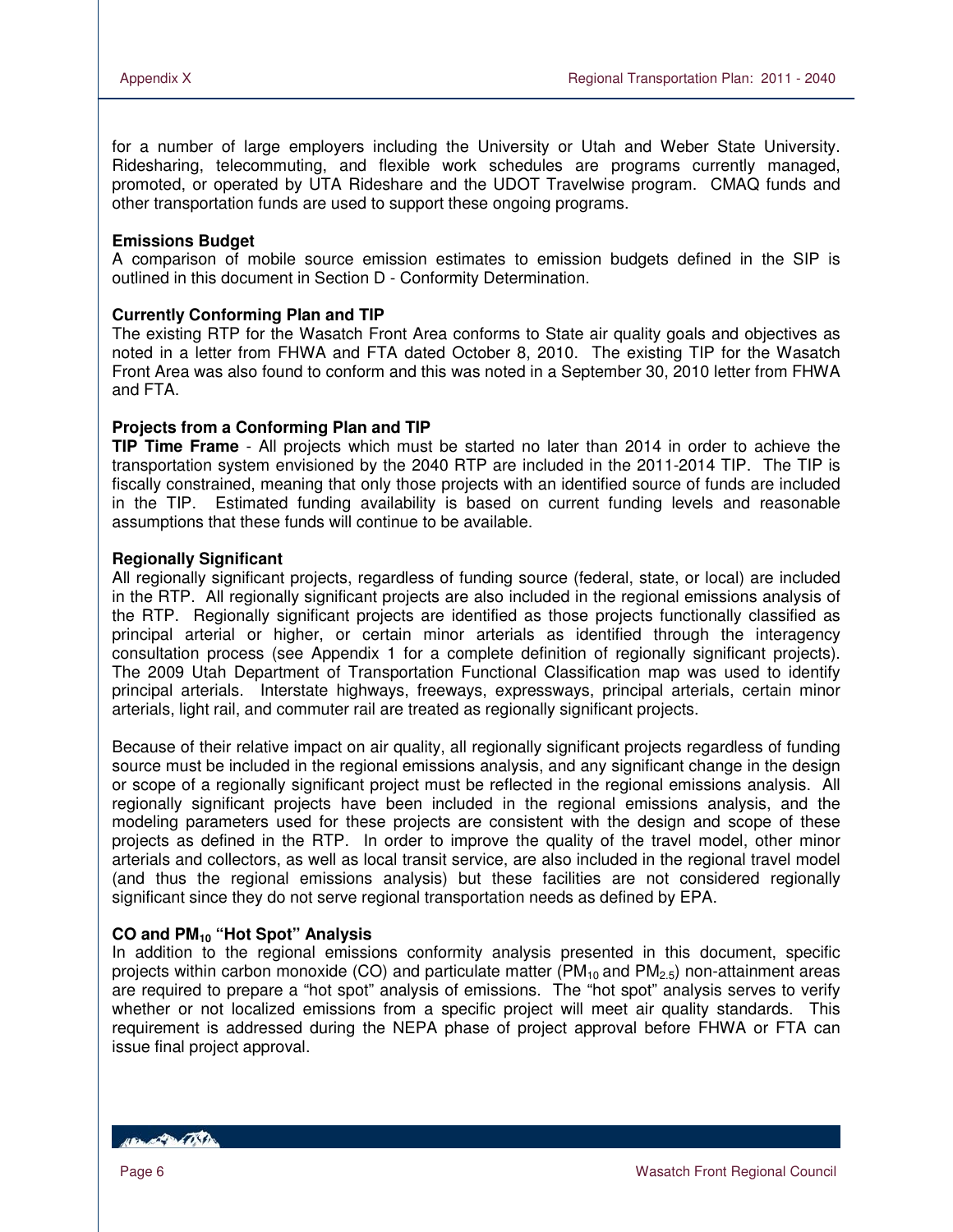Currently, EPA requires only a qualitative analysis of  $PM_{10}$  and  $PM_{2.5}$  hot spot emissions. Project sponsors are required to prepare a qualitative analysis of localized  $PM_{10}$  and  $PM_{2.5}$  impacts for the proposed project as part of their NEPA evaluation. FHWA has issued guidance on qualitative  $PM_{10}$ "hot spot" analysis to be used for the NEPA process. After December 20, 2012 a quantitative analysis of PM hot spot emissions is required using the MOVES model along with a PM dispersion model.

#### **PM10 Control Measures**

 $\overline{a}$ 

**Construction-related Fugitive Dust** - Construction related dust is not identified as a contributor to the  $PM_{10}$  non-attainment area, therefore there is no conformity requirement for construction dust. Section 93.122(d) (1) of 40 CFR reads as follows:

"For areas in which the implementation plan does not identify construction-related fugitive PM10 as a contributor to the non-attainment problem, the fugitive PM10 emissions associated with highway and transit project construction are not required to be considered in the regional emissions analysis."

In the Utah PM<sub>10</sub> SIP, construction-related PM<sub>10</sub> is not included in the inventory, nor is it included in the attainment demonstration or control strategies. Construction-related  $PM_{10}$  emissions are mentioned in qualitative terms in Section IX.A.7 of the SIP as a maintenance measure to preserve attainment of the  $PM_{10}$  standard achieved by application of the control strategies identified in the SIP. Section IX.A.7.d of the SIP requires UDOT and local planning agencies to cooperate and review all proposed construction projects for impacts on the  $PM_{10}$  standard. This SIP requirement is satisfied through the Utah State Air Quality Rules. R307-309-4 requires that sponsors of any construction activity file a dust control plan with the State Division of Air Quality.

### **Other Conformity Requirements**

**Transit Fares -** Transit fares have and will increase in response to increases in operating costs. The Plan assumes that transit fare box revenues will cover a constant percentage of all transit operating cost, so future fare increases are consistent with the Plan. With any price increase some market reaction is expected. While there have been some short term fluctuations in transit patronage in response to fare increases, the implementation of light rail service and other transit improvements has restored and increased transit patronage consistent with the levels anticipated by the RTP.

Plans for expanding light rail service, increased bus service, and the addition of commuter rail are moving forward. These transit features are envisioned in the Plan and the steps necessary to achieve these transit goals are moving forward including various voter approved sales tax increases for transit funding.

# **B. Transportation Modeling**

Improvements to the WFRC travel model practice and procedure is an ongoing process. This conformity analysis is based on the latest version (7.0) of the travel model. Version 7.0 of the travel demand model updates the base year of the model from 2005 to 2007. The new model also has added more traffic analysis zones giving the model a finer resolution, and the transit mode share model has been enhanced. Details of Version 7.0 of the travel model will be documented in a report and posted on the WFRC website

Henry Company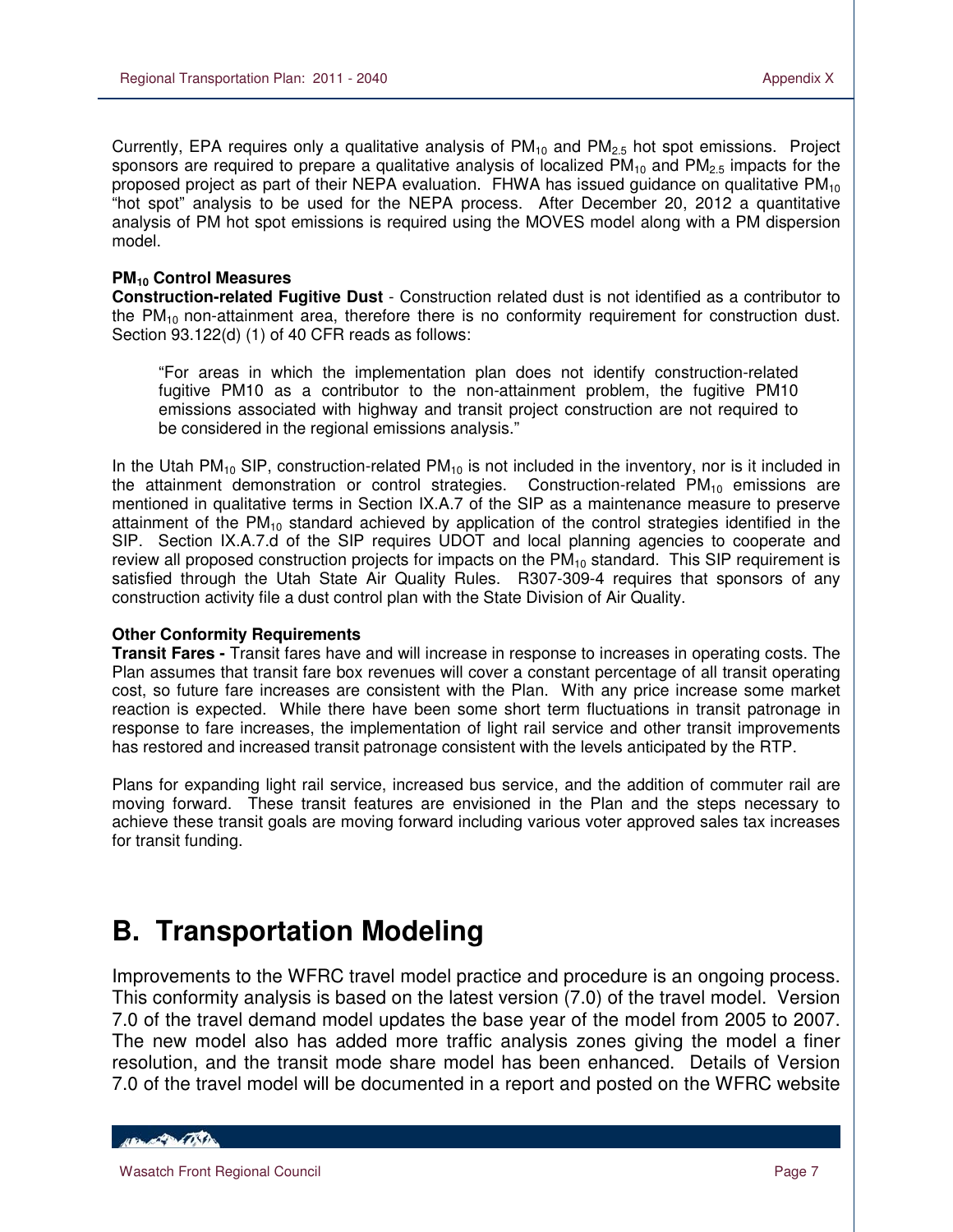at wfrc.org. At the time of this writing the travel model documentation is still in draft form.

#### **Planning Process**

Federal funding for transportation improvements in urban areas requires that these improvements be developed through a comprehensive, coordinated, and continuous planning process involving all affected local governments. The planning process is certified annually by the Regional Council and reported to the Federal Highway Administration and Federal Transit Administration. Every four years FHWA and FTA conduct a comprehensive certification review. The certification review of May 2009 found that the WFRC planning process meets federal requirements. Recommendations were made to improve WFRC's planning process and these are being addressed.

The documentation of the planning process includes at a minimum, a twenty-year Regional Transportation Plan updated at least every four years; and a four-year Transportation Improvement Program (capital improvement program) updated and adopted at least every four years. The planning process includes the involvement of local elected officials, state agencies, and the general public.

#### **Travel Characteristics**

The WFRC travel model is used to estimate and project highway VMT and vehicle speed. The travel demand model is based on the latest available socio-economic data and a mathematical representation of the transportation network of highways and transit service. The base data for the travel demand model is reviewed regularly for accuracy and updates. The travel model files used for this conformity analysis are available upon request on compact disc.

Shown below in Table 2 is a summary of weekday vehicle miles traveled for the cities and counties in designated non-attainment areas. Totals for vehicle miles traveled are given for various air quality analysis years from 2010 to 2040.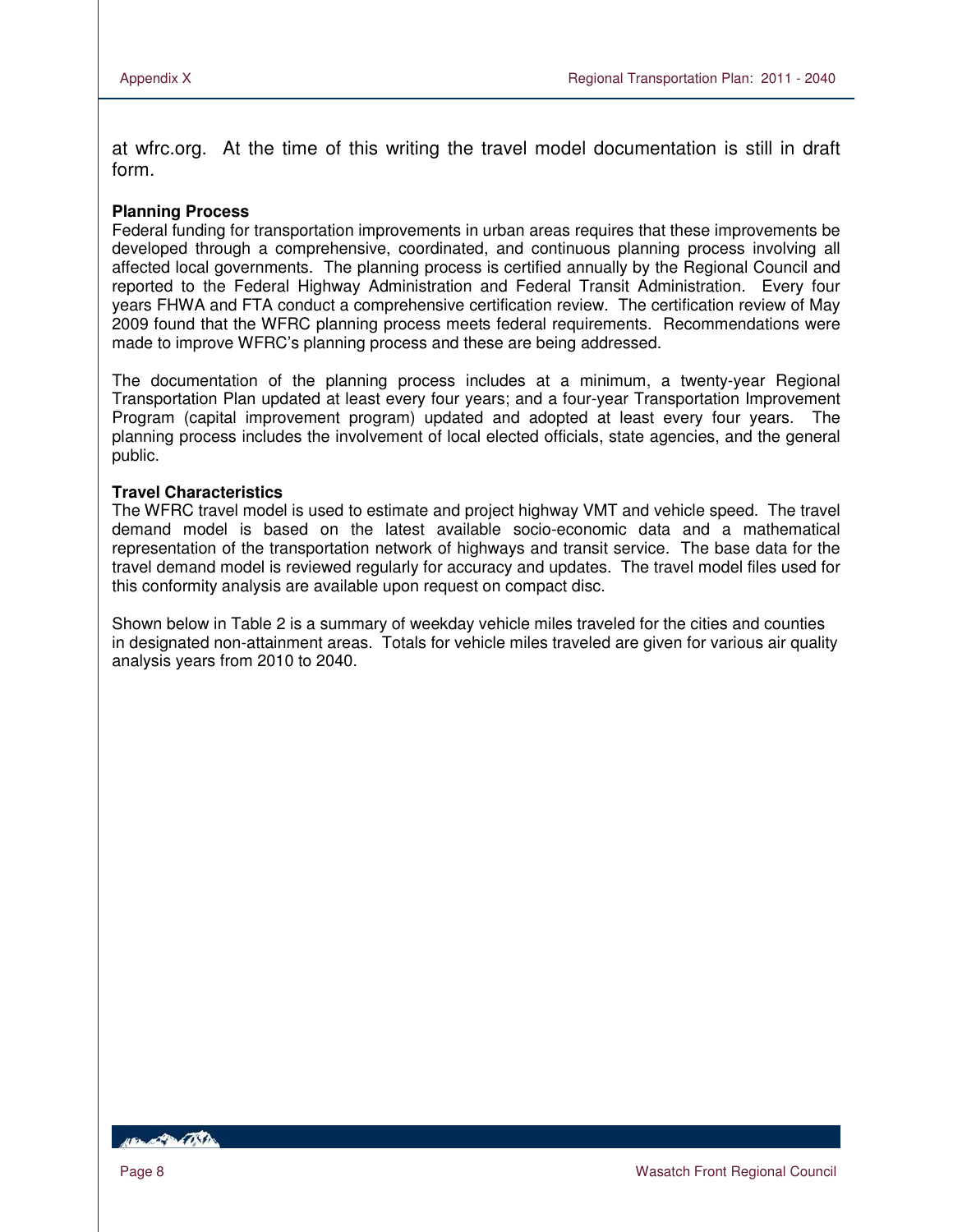

**Table 2 Vehicle Miles Traveled (Average Weekday)**

The 2009 VMT reported by UDOT through the HPMS data reporting system is divided by the model VMT for 2009. The resulting 2009 HPMS adjustment factor (see Table 3 below) for each area is then applied by functional class to the travel model VMT for future years resulting in the HPMS adjusted future VMT.



**Table 3**

Note: The non-attainment area includes the more populous areas of Tooele and Box Elder Counties.

### **Peak and Off-Peak Speeds**

The modeled VMT and speed for each time period defined in the travel demand model depend on the number of vehicle trips assigned for that time period. The percentage of trips by purpose varies for each time period. The percentages in Table 4a and Table 4b below are based on data from the 1993 Home Interview Survey. Trip purposes "commercial" (COM) and "through" (THRU) are not sampled in the Home Interview Survey. These two trip types are allocated to the four time periods according to the percentages for NHB and IXXI trips respectively (with some rounding as necessary for the COM trips).

**ARCHAMER CONTENT**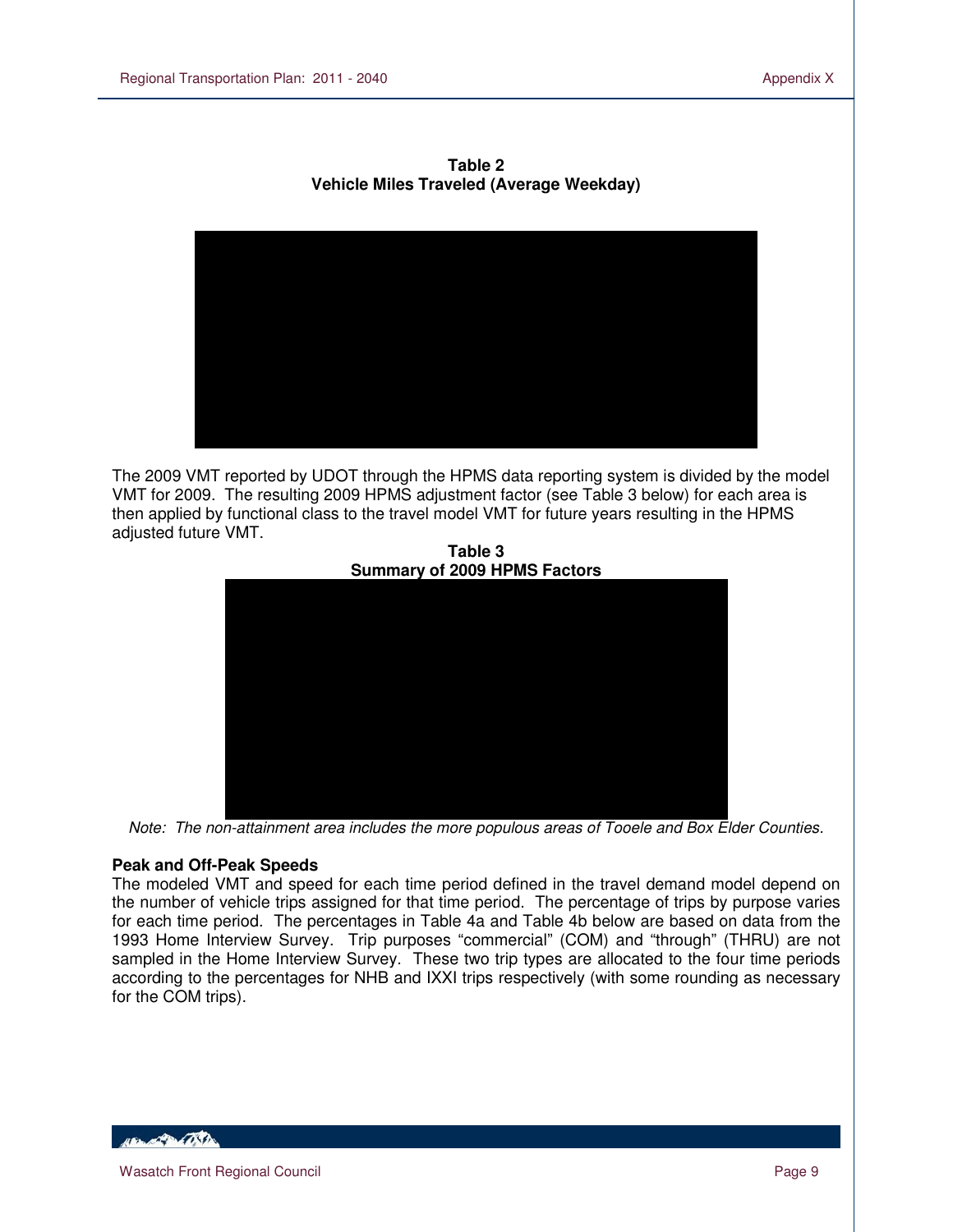| Percent of Home Based Trips by Time of Day |      |      |             |         |             |           |      |                |
|--------------------------------------------|------|------|-------------|---------|-------------|-----------|------|----------------|
|                                            |      | AM   |             | Mid-day |             | <b>PM</b> |      | <b>Evening</b> |
| <b>Purpose</b>                             | From | To   | <b>From</b> | Т٥      | <b>From</b> | Тο        | From | То             |
|                                            | Home | Home | Home        | Home    | Home        | Home      | Home | Home           |
| <b>HBW</b>                                 | 39%  | 1%   | 9%          | 7%      | 2%          | 25%       | 6%   | 11%            |
| <b>HBO</b>                                 | 15%  | 2%   | 13%         | 13%     | 10%         | 16%       | 12%  | 20%            |

**Table 4a** 

| Table 4b                              |
|---------------------------------------|
| Percent of Other Trips by Time of Day |

| Purpose     | AΜ  | Mid-day | <b>PM</b> | Evening |
|-------------|-----|---------|-----------|---------|
| <b>NHB</b>  | 7%  | 51%     | 26%       | 16%     |
| IXXI        | 20% | 29%     | 26%       | 25%     |
| <b>COM</b>  | 6%  | 53%     | 26%       | 15%     |
| <b>THRU</b> | 20% | 29%     | 26%       | 25%     |

Trip Purpose abbreviations:

HBW - Home Based Work COM - Commercial

HBO - Home Based Other NHB - Non-Home Based IXXI - Internal/External, External/Internal THRU - Through

#### **Comparison of Modeled Speeds with Observed Data**

WFRC continues to adjust modeled speeds to improve consistency with samples of observed speeds. A review of Salt Lake County modeled speeds and observed speeds is summarized in Table 5. Modeled speeds in Table 5 are within +/- 7% of observed speeds.

| Table 5                                                     |
|-------------------------------------------------------------|
| Salt Lake County Modeled Speeds Compared to Observed Speeds |

|                                    | Arterial   |                   | Freeway     |                   |                   |                    |
|------------------------------------|------------|-------------------|-------------|-------------------|-------------------|--------------------|
| <b>Functional Class</b>            | AM<br>Peak | <b>PM</b><br>Peak | Off<br>Peak | <b>AM</b><br>Peak | <b>PM</b><br>Peak | Off<br><b>Peak</b> |
| 2006 Modeled Speeds (mph)          | 31         | 28                | 33          | 61                | 56                | 65                 |
| 2000-2002 Observed Speeds<br>(mph) | 31         | 29                | 31          | 58                | 54                | 66                 |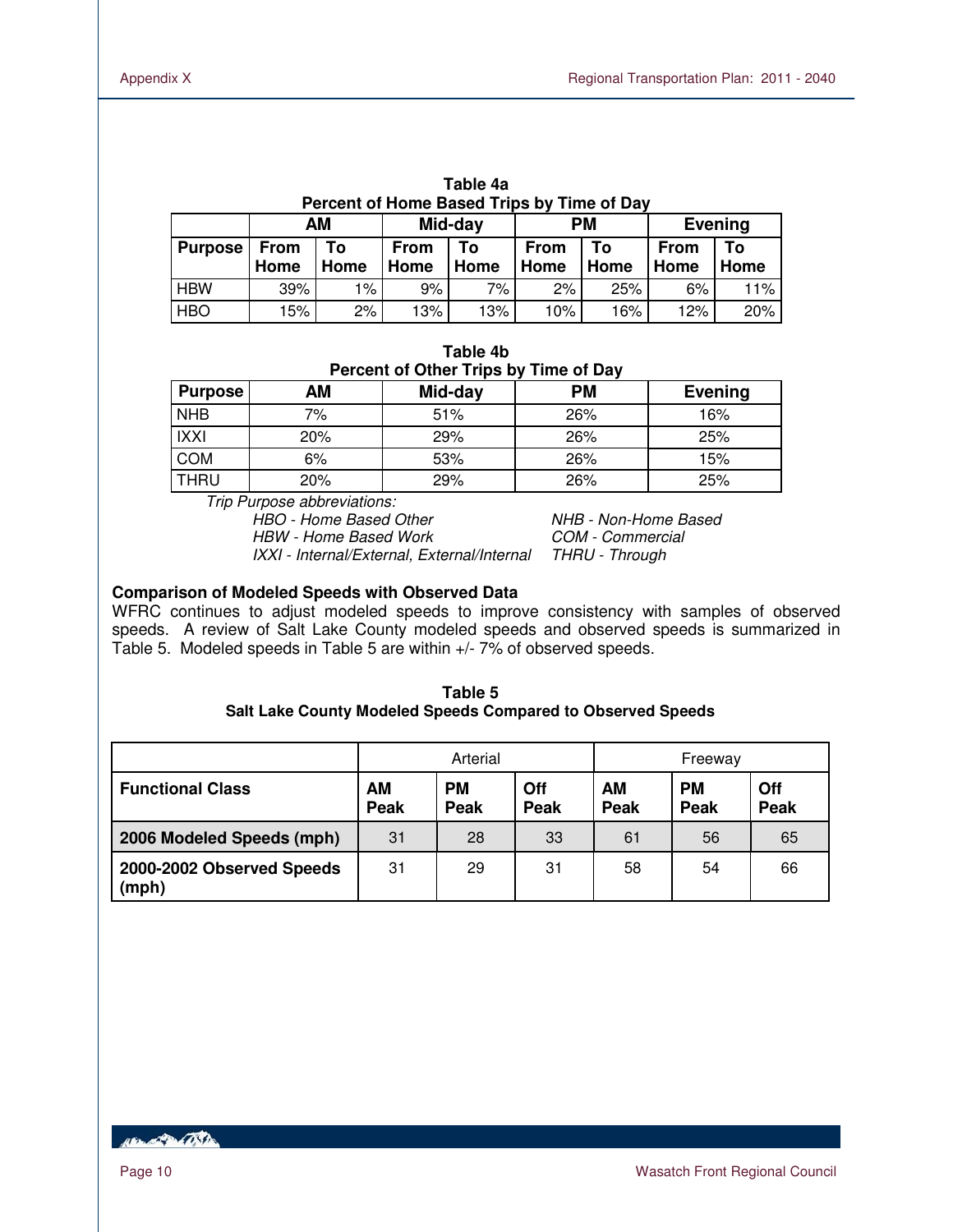# **C. Emission Modeling**

### **I/M Programs**

 $\overline{a}$ 

Assumptions for the input files for EPA's MOBILE6.2 vehicle emissions model include I/M programs in Salt Lake, Davis, and Weber Counties. Box Elder and Tooele Counties do not presently have I/M programs. Emission rates for re-entrained dust from paved roads are estimated using methods described in EPA's AP-42 document, section 13.2.1.

#### **VMT Mix**

The VMT mix describes how much a particular vehicle type is used in the transportation network. The national default VMT mix contained in MOBILE6.2 was used to disaggregate local vehicle type data. The local vehicle type data is collected by UDOT as part of the federal HPMS data collection system and is based on automated counters which classify vehicles based on axle spacing. The UDOT classification is used to calculate control percentages for light duty (LD) vehicles and heavy duty (HD) vehicles for each facility type. The EPA default VMT mix is then applied to disaggregate the two UDOT control percentages into detailed percentages for the sixteen vehicle classes used in MOBILE6.2

#### **Vehicle Weights**

Facility specific VMT mix data described above was also used to estimate the average vehicle weight on each facility type. Since vehicle weight affects the rate of fugitive dust emissions estimated using the AP-42 method, vehicle weight variations on different facilities will affect the amount of fugitive dust created. The VMT mix for each facility type was used to estimate an average vehicle weight for each facility with the following results:

| <b>Facility</b>  | <b>Average Vehicle Weight (pounds)</b> |
|------------------|----------------------------------------|
| Urban - Freeway  | 6.500                                  |
| Urban - Arterial | 6.100                                  |
| Urban - Local    | 3.900                                  |

#### **Post Model Adjustments**

For conformity analyses prior to 2000, the WFRC applied post model adjustments to vehicle emission estimates. Emission credits for work trips were modeled for reductions in single occupant vehicle rates based primarily on increased investments in transit service and rideshare programs, and the projected increase in telecommuting. Other less significant post model adjustments were also estimated for incident management, pavement re-striping, and signal coordination. Other emission reducing programs and projects supported by CMAQ funds such as park and ride lots, bicycle facilities, transit vehicles, intelligent transportation systems (ITS), and intersection improvements have also been implemented.

WFRC believes that these programs have a positive effect in reducing vehicle emissions. In practice, however, WFRC has found that documenting the air quality benefits of these programs can be difficult. WFRC will continue to support these emission reduction programs, but credits from these programs have not been included in this conformity analysis.

HELL PORTAL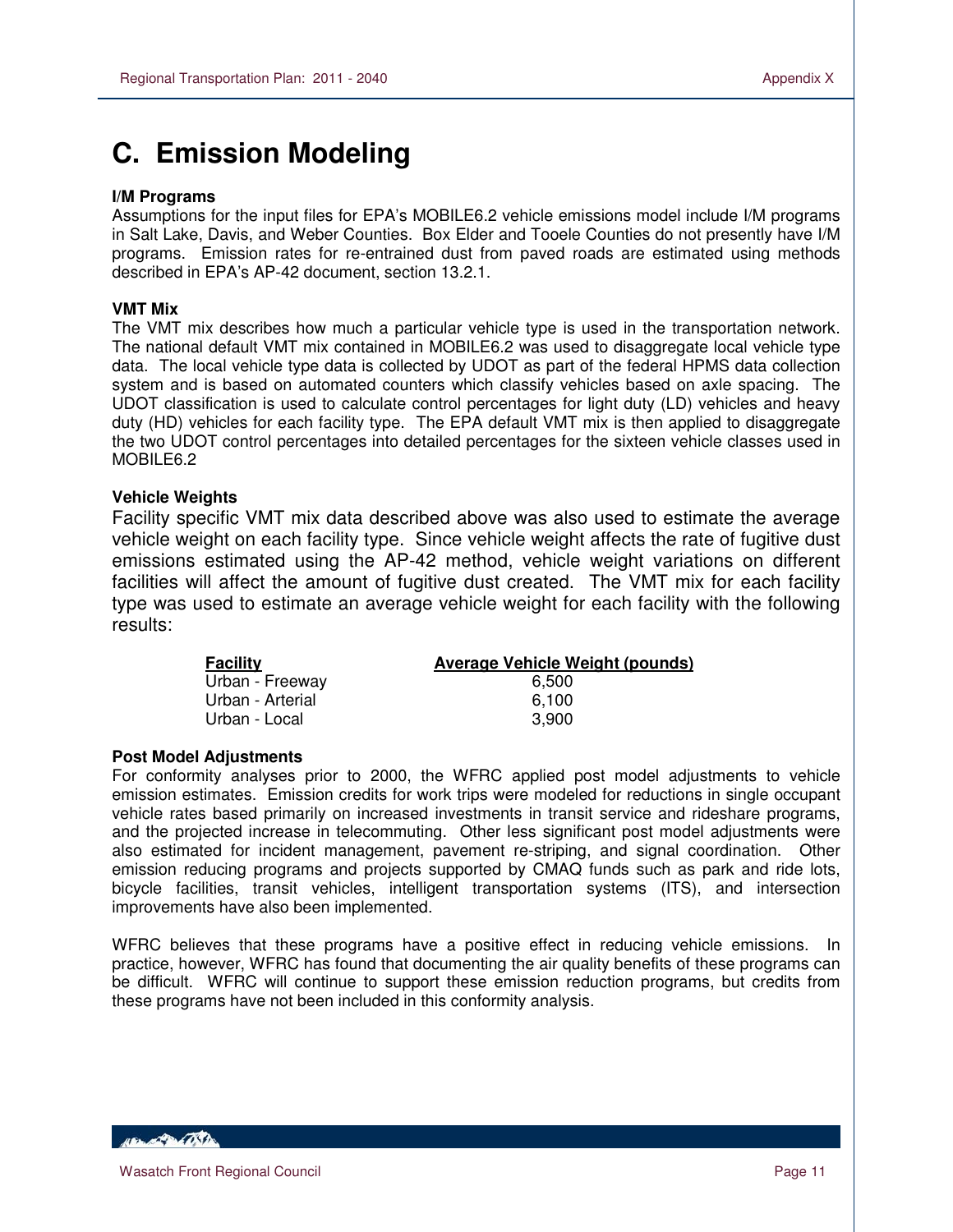### **MOBILE6 Inputs**

Through the interagency consultation process the required MOBILE6 inputs reflecting local conditions have been established. These inputs are summarized in Table 6 below.

|                |                                                               | <b>Non-Seasonal Values</b>                                                                                                                                                                                                       |                                            |  |  |  |
|----------------|---------------------------------------------------------------|----------------------------------------------------------------------------------------------------------------------------------------------------------------------------------------------------------------------------------|--------------------------------------------|--|--|--|
| 1              | <b>VMT Fractions (fleet mix)</b>                              | Facility specific and year specific fleet mix profiles (or VMT mix) are found<br>in the Mobile6 command file. See 2011 PMf.in for details.                                                                                       |                                            |  |  |  |
| $\overline{c}$ | VMT hour profile<br>VMT speed profile<br>VMT facility profile | These profiles are created for each area and each analysis year from data<br>in the travel model. These files are available upon request.                                                                                        |                                            |  |  |  |
| 3              | Anti-Tamp Program                                             |                                                                                                                                                                                                                                  | 84 68 50 22222 22222222 2 11 096. 22212222 |  |  |  |
| 4              | No Refueling                                                  |                                                                                                                                                                                                                                  | <b>TRUE</b>                                |  |  |  |
| 5              | <b>I/M Credits</b>                                            |                                                                                                                                                                                                                                  | Tech12.d                                   |  |  |  |
| 6              | Fuel Program                                                  |                                                                                                                                                                                                                                  | 3                                          |  |  |  |
| 7              | Altitude                                                      | $\overline{c}$                                                                                                                                                                                                                   |                                            |  |  |  |
|                |                                                               | <b>Winter Values</b>                                                                                                                                                                                                             | <b>Summer Values</b>                       |  |  |  |
| 8              | Min Temp                                                      | 23.0                                                                                                                                                                                                                             | 63.0                                       |  |  |  |
| 9              | Max Temp                                                      | 45.0                                                                                                                                                                                                                             | 98.0                                       |  |  |  |
| 10             | Fuel RVP                                                      | 12.1                                                                                                                                                                                                                             | 7.8                                        |  |  |  |
| 11             | <b>Absolute Humidity</b>                                      | 20.0                                                                                                                                                                                                                             | 73.6                                       |  |  |  |
| 12             | Oxygenated Fuels                                              | None                                                                                                                                                                                                                             | None                                       |  |  |  |
| 13             | <b>Diesel Sulfur</b>                                          | Use 330 ppm for years up to and including 2006<br>In October 2006 Low Sulfur Diesel fuel becomes available<br>Use 15 ppm for year 2007 and thereafter                                                                            |                                            |  |  |  |
| 14             | Vehicle age distribution                                      | WEage07.d for Weber County<br>SLage07.d for Salt Lake County<br>DAage07.d for Davis County<br>BEage07.d for Box Elder County<br>TOage07.d for Tooele County                                                                      |                                            |  |  |  |
| 15             | I/M Programs                                                  | Weber County years 2003-2050: WE03_50.txt<br>Davis County years 2003-2050: DA03_50.txt<br>Salt Lake County years 2003-2050: SL03_50.txt<br>Box Elder County all years: no I/M program<br>Tooele County all years: no I/M program |                                            |  |  |  |

#### **Table 6 Inputs to Mobile6.2**

### **Road Dust Estimates Using AP-42**

In January 2011, the EPA released new guidance for estimating dust emissions from paved roads. These guidelines are published in Chapter 13.2.1 of the AP-42 document. The new formula is

$$
E = k (sL)^{0.91} \times (W)^{1.02}
$$

where:  $E =$  particulate emission factor (grams/mile),

i.

 $k =$  particle size multiplier for particle size range and units of interest,

 $SL$  = road surface silt loading (grams per square meter - g/m<sup>2</sup>), and

HELLED COST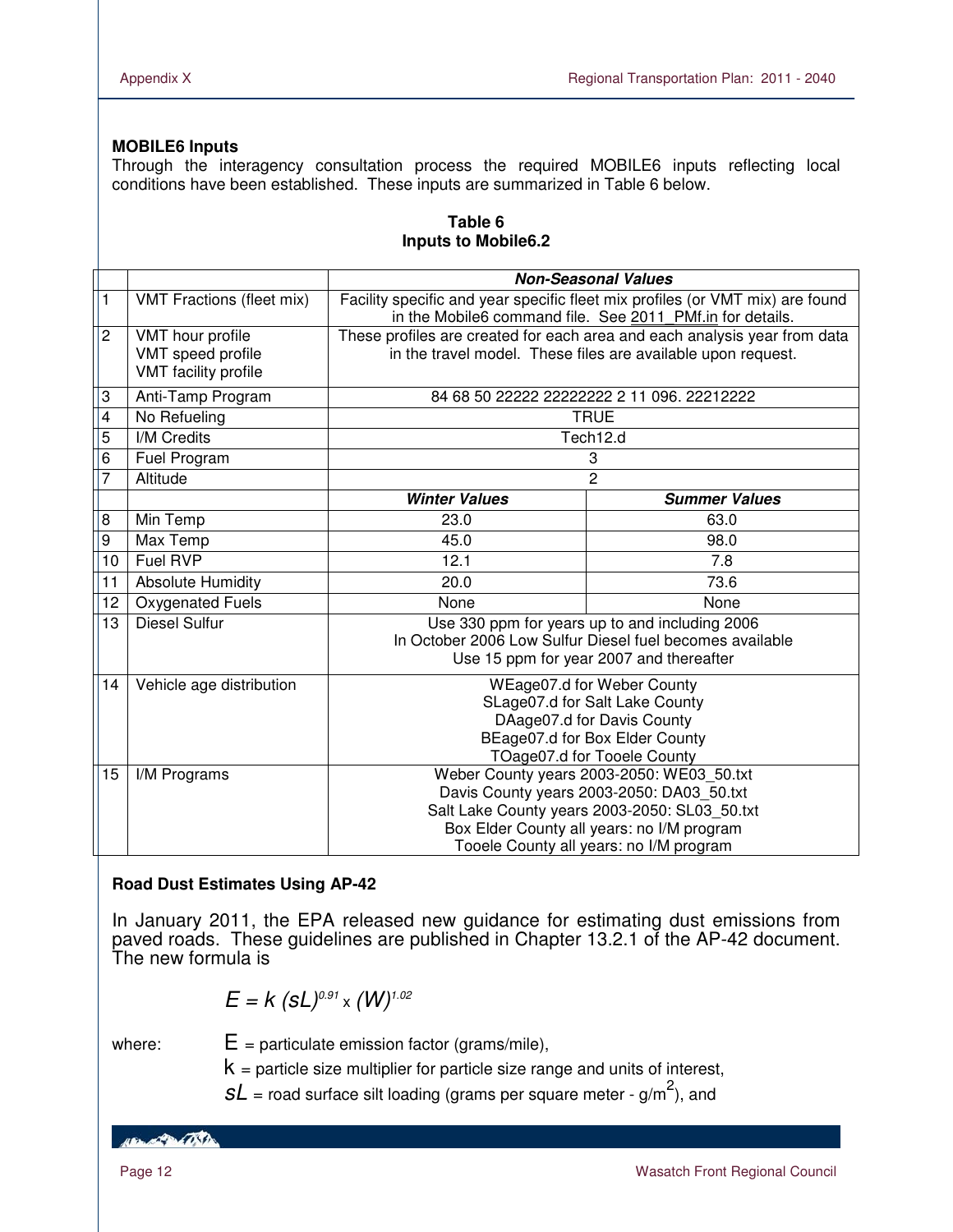$W =$  average weight (tons) of the vehicles traveling the road.

For PM<sub>10</sub>, k=1.0 and for PM<sub>2.5</sub> k=0.25. Average vehicle weights for local roads, arterials, and freeways are 2.1623, 2.7684, and 2.9192 tons respectively. The silt load (sL) factor varies by highway functional class and by traffic volume. The default silt load factors found in Table 13.2.1-2 of the AP-42 document are summarized below.

|                             | <b>Traffic VolumeFunctional Class</b> |       | Silt Load (grams/meter <sup>2</sup> ) |
|-----------------------------|---------------------------------------|-------|---------------------------------------|
| 500-5.000                   | local roads                           | 0.200 |                                       |
| 5,000-10,000 arterial roads |                                       |       | 0.060                                 |
| limited access freeways     |                                       | 0.015 |                                       |

A precipitation reduction factor is also applied to the above equation using the following expression:

$$
(1 - P/4N)
$$

 $\overline{a}$ 

Where:  $P =$  number of "wet" days with at least 0.254 mm (0.01 in) of precipitation during the averaging period, and

> $N$  = number of days in the averaging period (e.g., 365 for annual, 91 for seasonal, 30

for monthly).

The AP-42 guidance recommends a value of 90 precipitation days per year for the Wasatch Front region. Using these values, the precipitation reduction factor yields a value of 0.9384. Combined with the basic road dust emission rate, the net  $PM_{10}$  road dust factors by highway functional class are as follows:

| <b>Functional Class</b> | PM <sub>10</sub> Road Dust Rate (grams/mile) |
|-------------------------|----------------------------------------------|
| local roads             | 0.4763                                       |
| arterials               | 0.2049                                       |
| treeways                | 0.0613                                       |

**CONTRACTOR**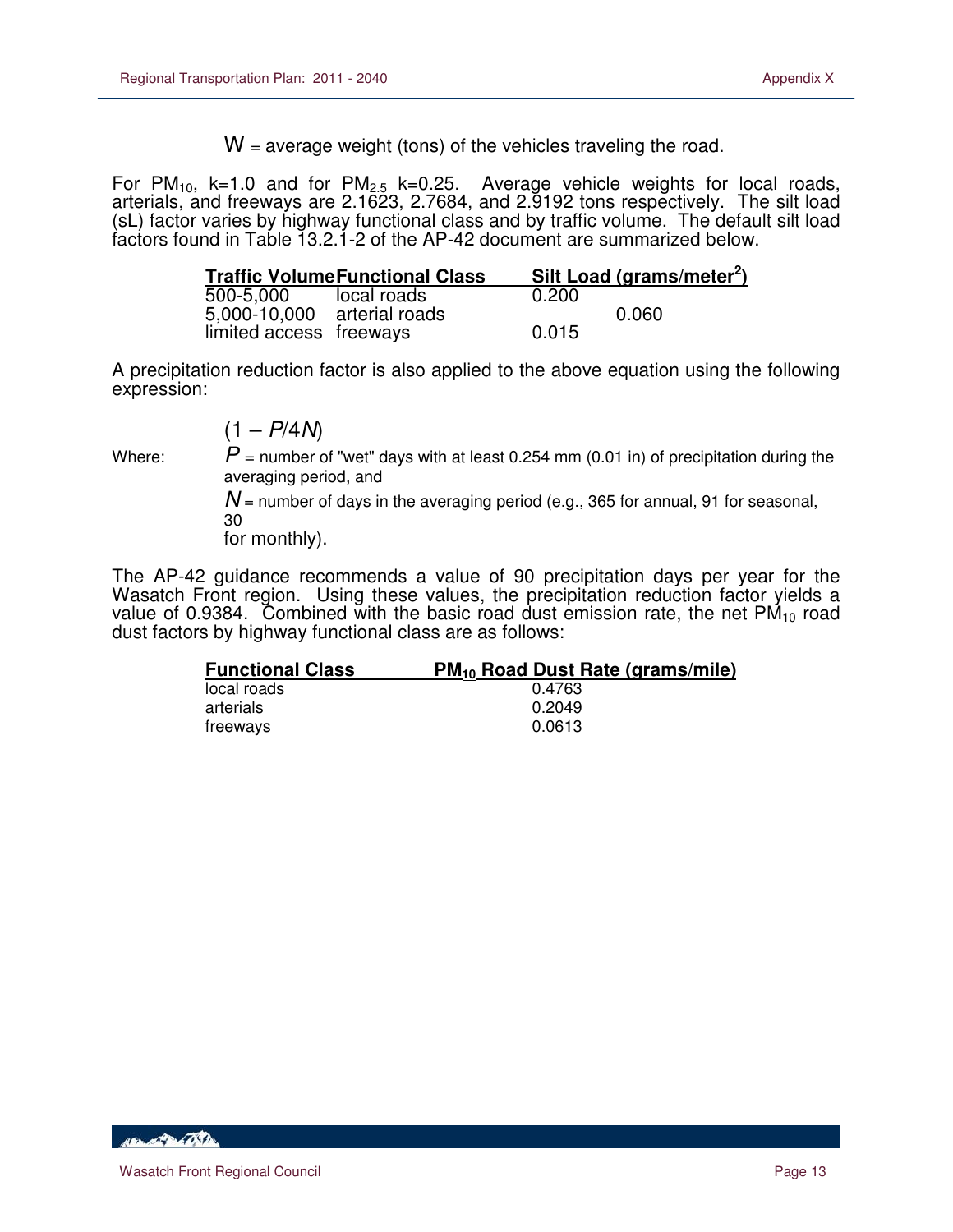# **D. Conformity Determination**

The following conformity findings for the 2040 Regional Transportation Plan for the Wasatch Front are based on the transportation systems and planning assumptions described in this report and the EPA approved vehicle emissions model (Mobile6.2).

### **Salt Lake City CO Conformity**

The carbon monoxide maintenance plan for Salt Lake City was approved by EPA effective September 30, 2005 as recorded in the Federal Register (Vol. 70, No. 146, August 1, 2005). The maintenance plan defines a motor vehicle emission budget for the years 2005 and 2019 of 278.62 tons/day. Table 7 below demonstrates that projected mobile source emissions are within the emission budget defined in the maintenance plan for the 2019 budget year. The other years listed in Table 8 are in accordance with requirements of the Conformity Rule (40 CFR Part 93) as noted in the table.

From this demonstration it is concluded that the RTP conforms to the applicable controls and goals of the State Implementation Plan (Maintenance Plan) for Carbon Monoxide in Salt Lake City.

**Table 7** 



### **Ogden CO Conformity**

The carbon monoxide maintenance plan for Ogden City was approved by EPA effective November 14, 2005 as recorded in the Federal Register (Vol. 70, No. 177, September 14, 2005). The maintenance plan defines a motor vehicle emission budget for the years 2005 and 2021 of 75.36 and 73.02 tons/day respectively. Table 8 below demonstrates that projected mobile source emissions are within the emission budget defined in the maintenance plan for the 2021 budget year. The other years listed in Table 8 are in accordance with requirements of the Conformity Rule (40 CFR Part 93) as noted in the table.

From this demonstration it is concluded that the RTP conforms to the applicable controls and goals of the State Implementation Plan (Maintenance Plan) for Carbon Monoxide in Ogden City.

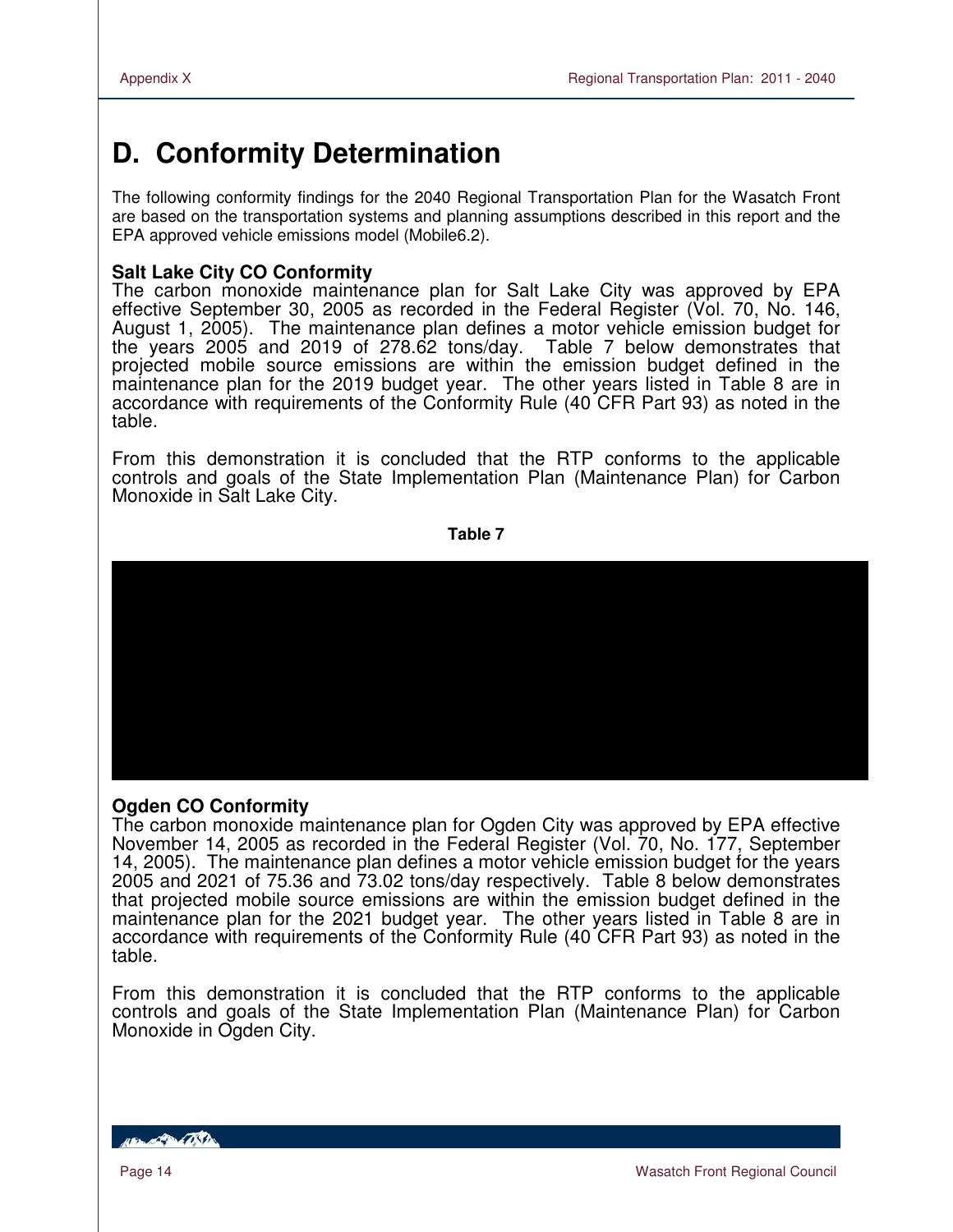**Table 8** 



### **Ogden PM10 Conformity**

Ogden City was designated a  $PM_{10}$  non-attainment area in August of 1995 based on  $PM_{10}$  violations in 1993 or earlier. Since a  $PM_{10}$  SIP for Ogden has not yet been approved by EPA, it must be demonstrated that Ogden  $PM_{10}$  emissions are either less than 1990 emissions or less than "no-build" emissions. The analysis years 2012, 2015, 2025, and 2030 were selected in accordance with the requirements of 40 CFR Section 93.119(e).

 $PM_{10}$  emissions are present in two varieties referred to as primary and secondary  $PM_{10}$ . Primary  $PM_{10}$  consists mostly of fugitive road dust but also includes particles from brake wear and tire wear and some "soot" particles emitted directly from the vehicle tailpipe. The methods defined in the January 2011 version of the EPA publication known as "AP-42" were used to estimate dust from paved roads. Secondary  $PM_{10}$  consists of gaseous tailpipe emissions that take on a particulate form through subsequent chemical reactions in the atmosphere. Nitrogen oxides are the main component of secondary  $PM_{10}$  emissions with sulfur oxides a distant second.

As summarized in Tables 9a and 9b, emission estimates for the 2040 RTP satisfy the "Build < 1990" test for primary PM<sub>10</sub> (direct tailpipe particulates and road dust) in Ogden City. The 1990 emission estimates used in the 2003 conformity analysis are used again for this conformity analysis, specifically 4.57 tons/day for the NOx precursor budget, and 2.28 tons/day for the direct PM10 budget. The 1990 primary  $PM_{10}$  estimate for Ogden City includes emissions from the unpaved access road to the Ogden landfill which was closed in 1998.

For projections of primary  $PM_{10}$  emissions, no credit was taken for a number of programs adopted since Ogden City last violated the  $PM_{10}$  standard. These particulate reducing programs include covered load ordinances, increased frequency of street sweeping, and reduced application of deicing and skid resistant materials (salt and sand). Documentation of these programs has been provided by Ogden City but the actual benefits of these programs are not included in the emission projections below. Other areas that have estimated the benefit of these programs have found a silt load reduction of over 30% for effective street sweeping programs and a 5% silt load reduction when limiting the amount of sand and salt applied to the roads. Ogden City has also implemented a number of specific projects that have a positive effect in reducing particulate emissions including park and ride lots, storm water improvements, shoulder widening and edge striping, and addition of curb and gutter on several projects.

HEL BOOK TO BE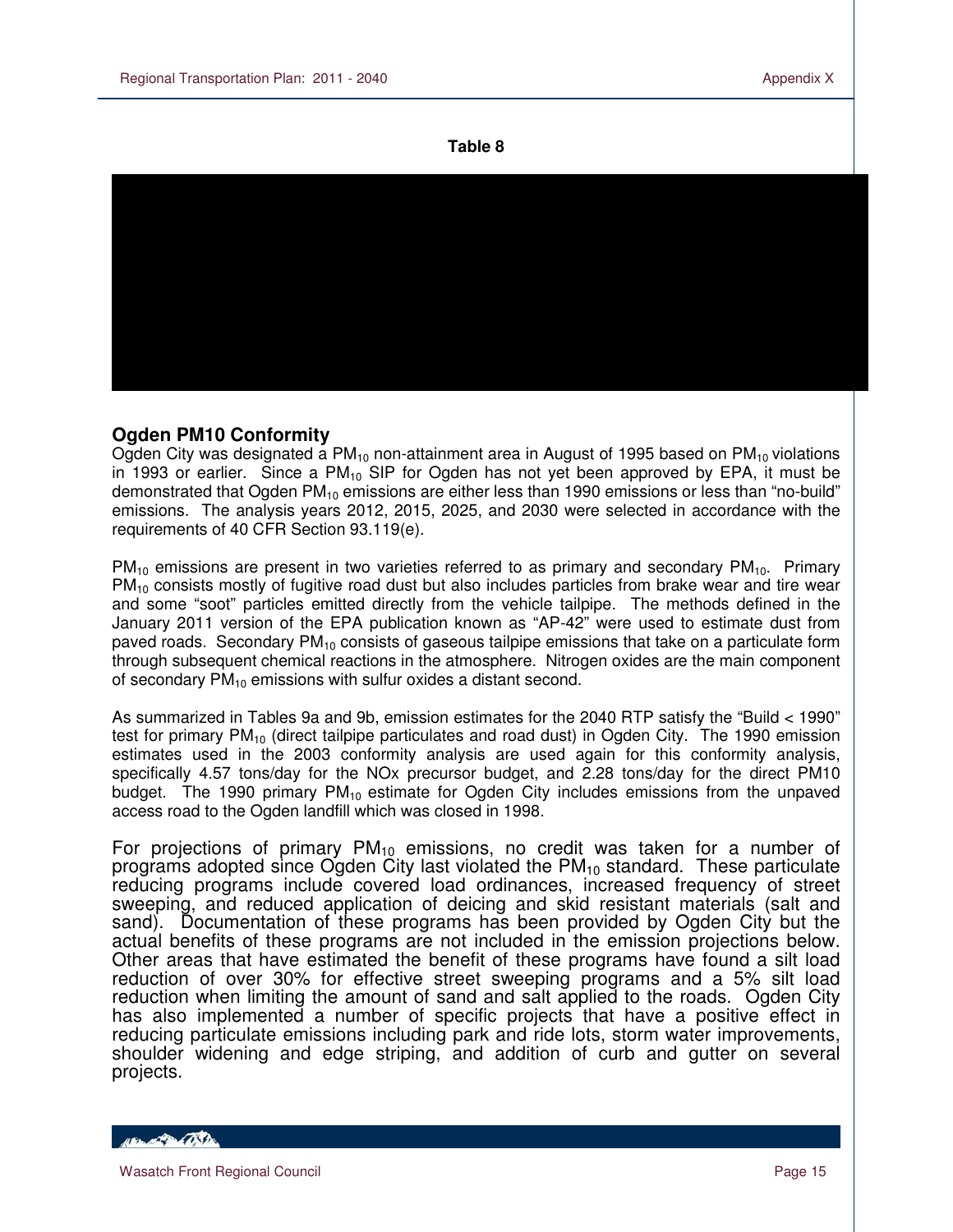From this demonstration it is concluded that the RTP conforms under the Emission Reductions Criteria for areas without motor vehicle emissions budgets for  $PM_{10}$  in Ogden City.



### **Salt Lake County PM10 Conformity**

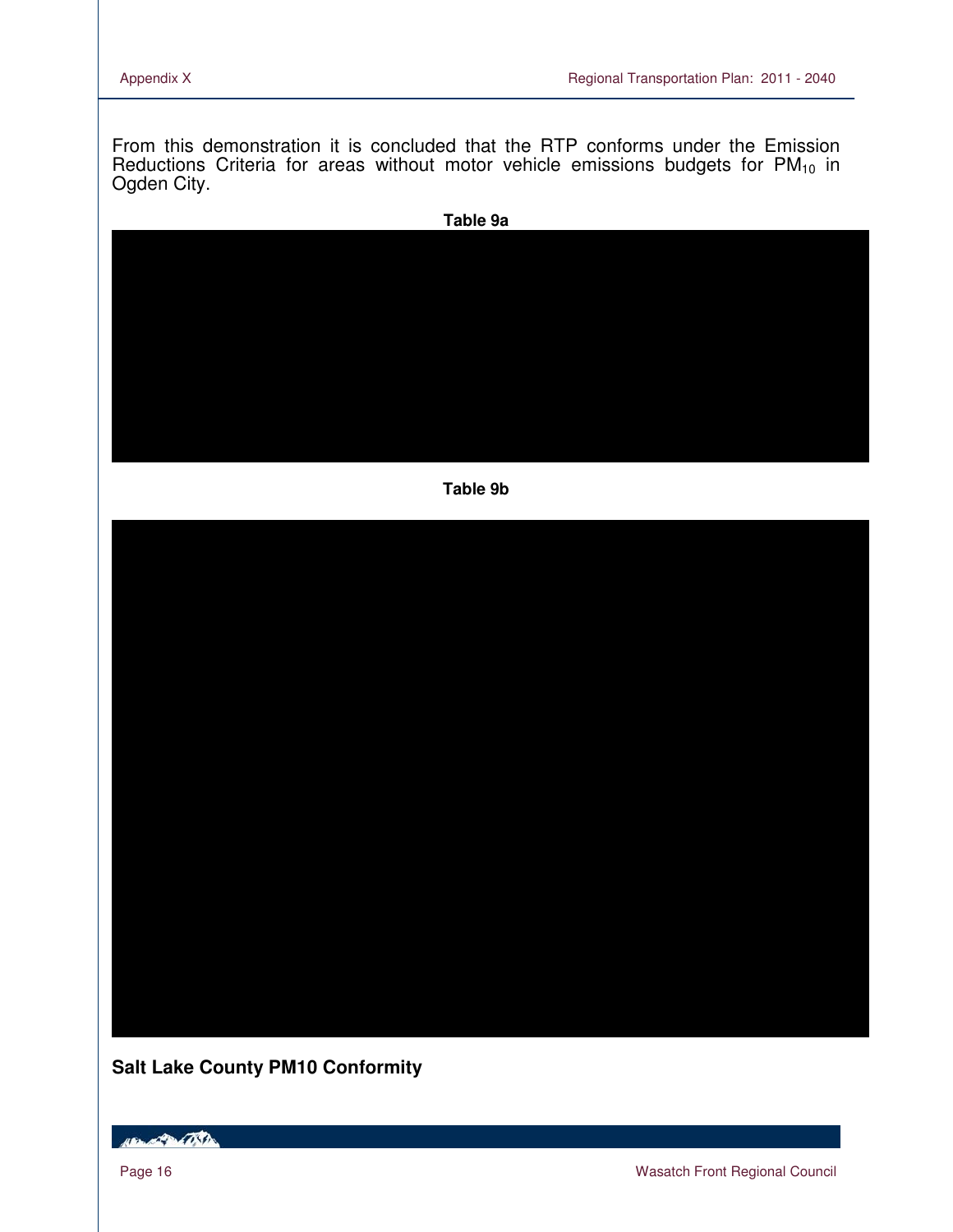The  $PM_{10}$  SIP does not define a budget beyond the year 2003. Therefore, conformity tests are required only for analysis years which are identified in accordance with 40 CFR 93.118. All analysis years after 2003 must meet the 2003 budgets for primary particulates and secondary particulates (see the discussion above under Ogden  $PM_{10}$ Conformity for an explanation of primary and secondary  $PM_{10}$  emissions). The State air quality rule R307-310 allows a portion of the surplus primary  $PM_{10}$  budget to be applied to the secondary  $PM_{10}$  budget for conformity purposes. As shown below in Table 10, no budget adjustments were necessary for analysis years 2015, 2020, 2030, or 2040.



Table 11a and Table 11b below demonstrate that projected mobile source emissions are within the emission budget defined in the SIP. The years listed in Table 10a and Table 10b are in accordance with requirements of the Conformity Rule (40 CFR Part 93) as noted in the tables.

From this demonstration it is concluded that the RTP conforms to the applicable controls and goals of the State Implementation Plan for  $PM_{10}$  in Salt Lake County.



**ABON APPLICATION**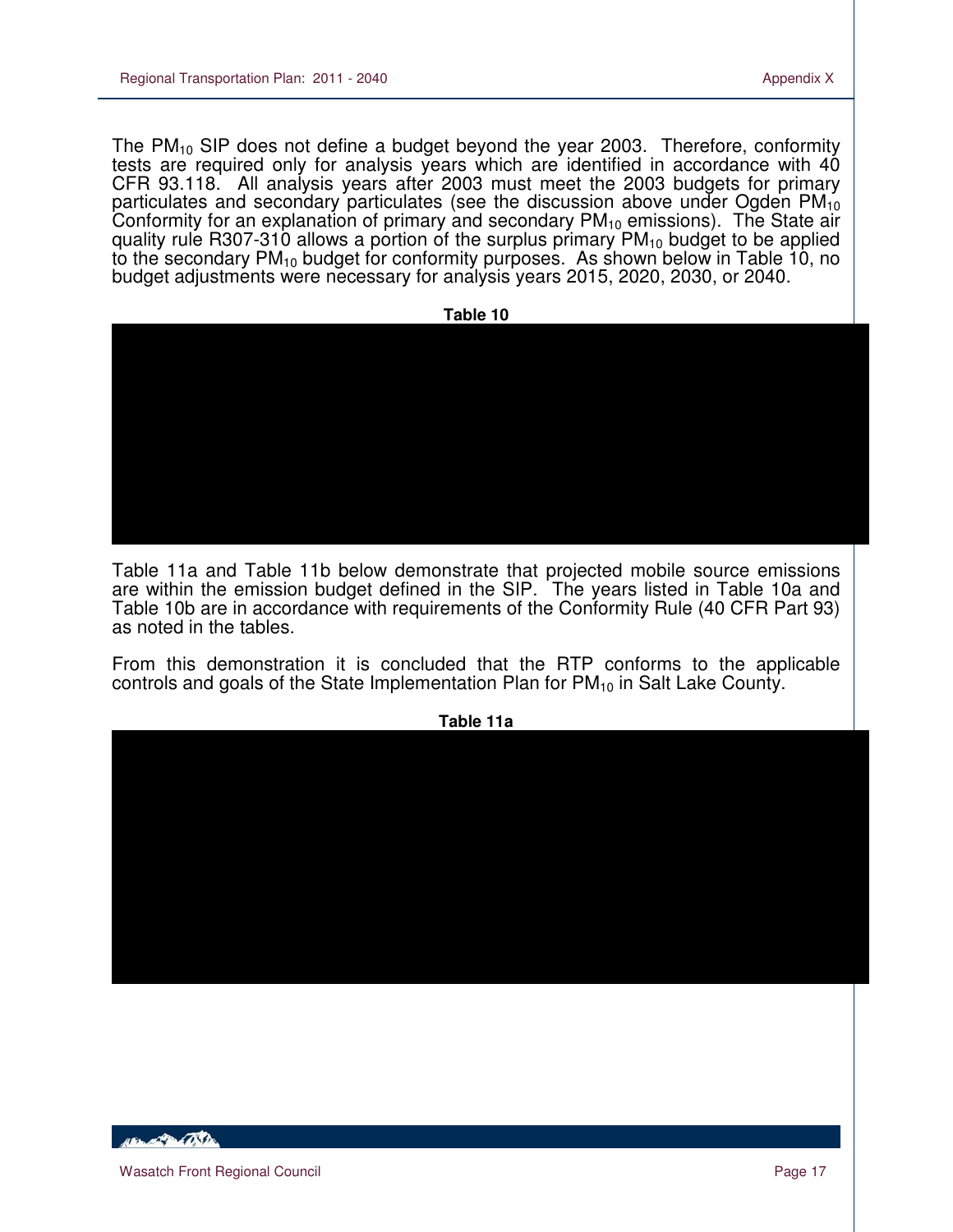### **Table 11b**

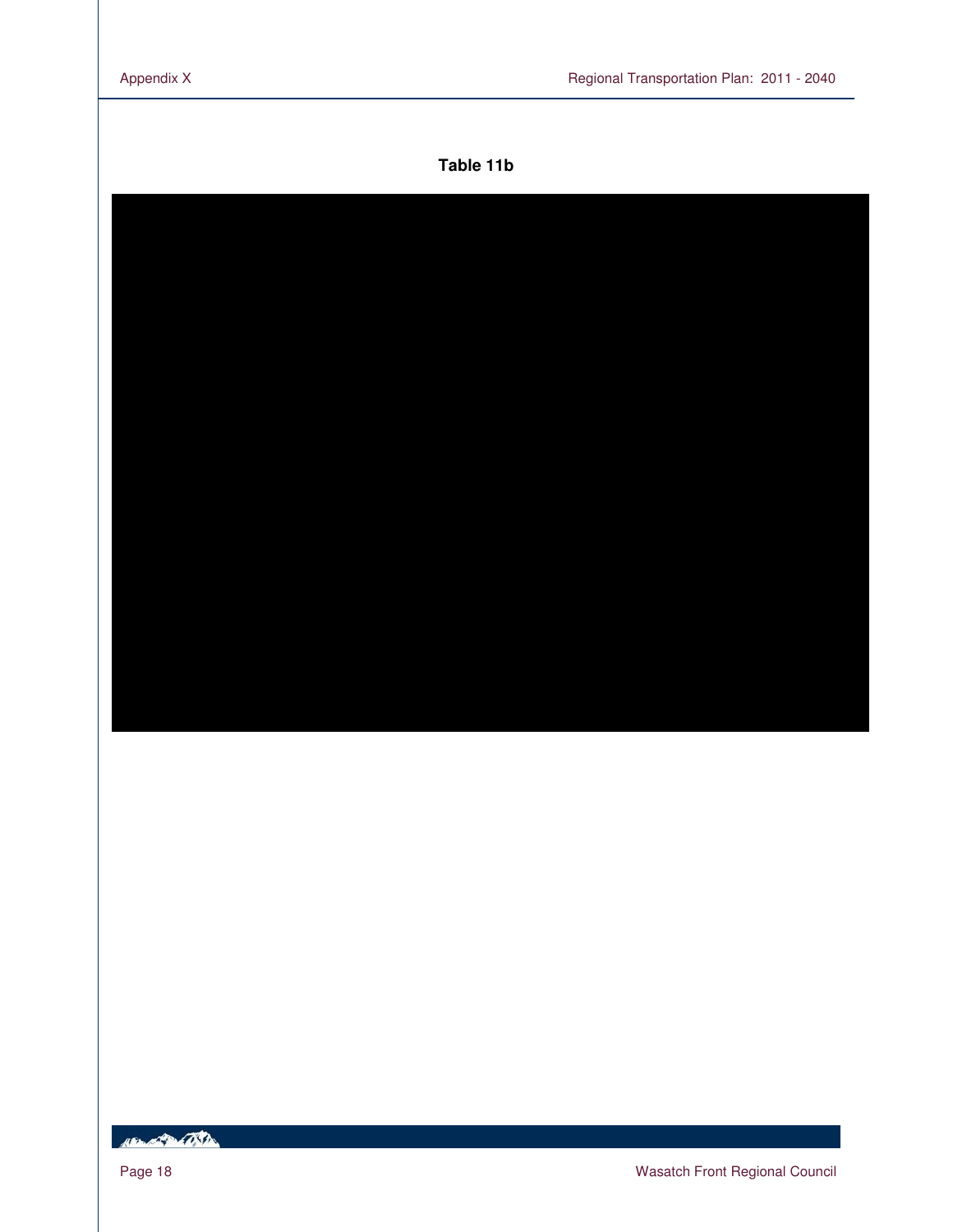#### **Salt Lake PM2.5 Conformity**

 $\overline{a}$ 

#### **(Includes Weber, Davis, Salt Lake, Tooele, and Box Elder Counties)**

Davis, Salt Lake, and portions of Weber, Tooele, and Box Elder Counties have been designated as non-attainment areas under the new PM<sub>2.5</sub> standard (35  $\mu$ g/m<sup>3</sup>) that was established in 2006. Work has begun on a  $PM<sub>2.5</sub>$  section of the State Implementation Plan which will establish a motor vehicle emission budget for emissions associated with  $PM_{2.5}$ . Until the  $PM_{2.5}$  SIP is completed and approved by EPA,  $PM_{2.5}$  interim conformity requirements apply. EPA interim conformity for  $PM_{2.5}$ emissions requires that future NOx emissions (a precursor to PM<sub>2.5</sub>) and primary particulate emissions not exceed 2008 levels.

Table 12a below demonstrates that projected mobile source emissions of NOx (a precursor to  $PM_{2.5}$ ) emissions) in the five-county  $PM<sub>2.5</sub>$  non-attainment area are less than 2008 NOx emissions. Table 12b below demonstrates that direct particle emissions of  $PM_{2.5}$  in the five-county  $PM_{2.5}$  nonattainment area are also less than 2008 direct particle emissions. Direct particle emissions include exhaust emissions of gasoline particulates, elemental carbon, organic carbon, and sulfates (SO4); and mechanical emissions from brake wear and tire wear.

From this demonstration it is concluded that the RTP conforms under the interim conformity guidelines for  $PM<sub>2.5</sub>$  areas without an approved motor vehicle emissions budgets for the Salt Lake  $PM<sub>2.5</sub>$  non-attainment area.



HELL OF THE ONLY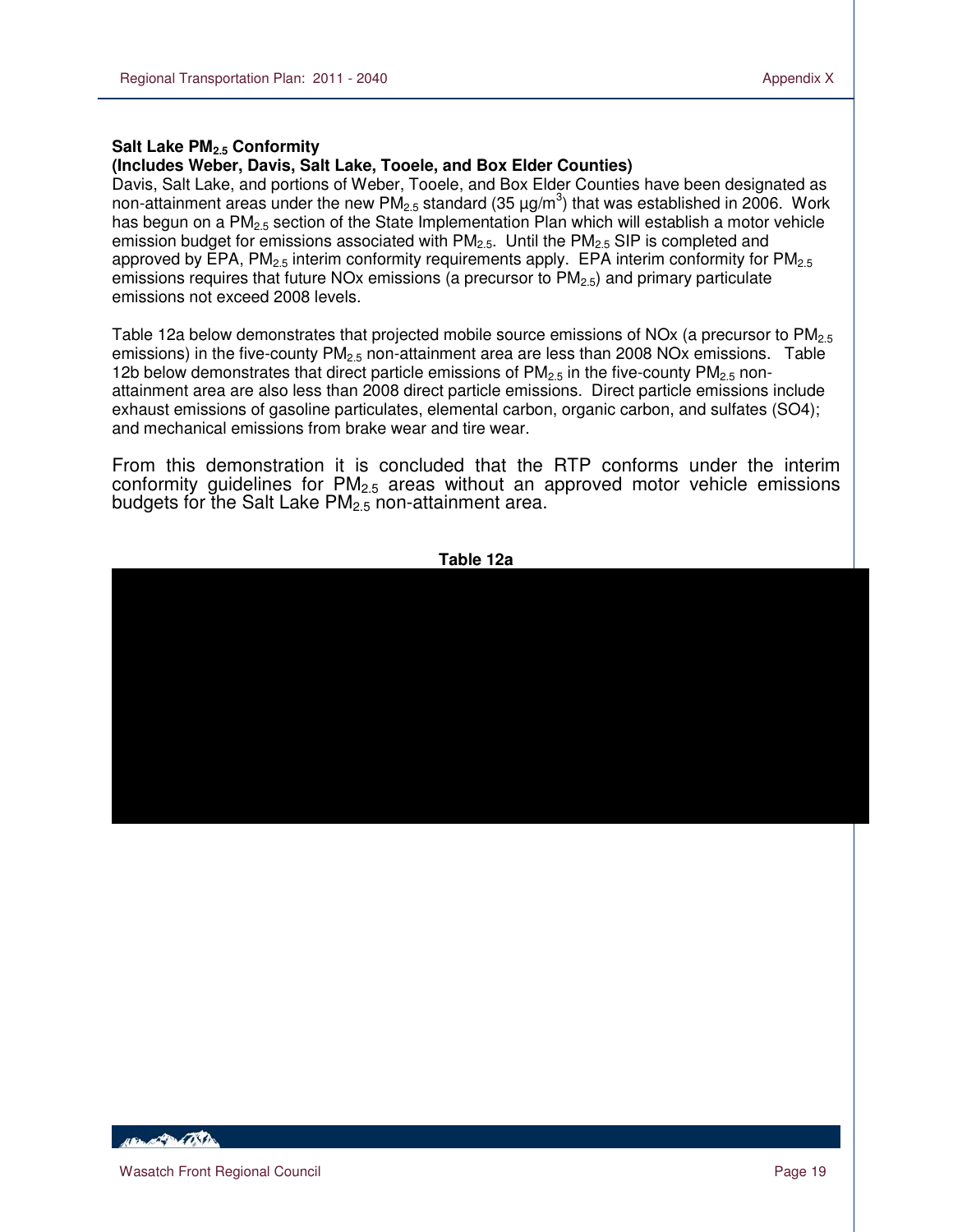#### **Table 12b**



#### **Salt Lake and Davis County Ozone Conformity**

The 1-hour ozone standard was revoked on June 19, 2005. Therefore, a conformity analysis under the 1-hour ozone standard in Salt Lake and Davis Counties is no longer required.

The current 8-hour ozone standard is 75 ppb. EPA is considering a more aggressive ozone standard in the range of 60-70 ppb, but a final decision is not expected before July of 2011. While the new standard remains undetermined, EPA has not made official non-attainment designations for ozone. It is anticipated that most if not all areas along the Wasatch Front will be designated as nonattainment once the new July 2011 ozone standard is implemented.

When the July 2011 ozone standard is established, the EPA will consider non-attainment area recommendations from the State before making final designations. The State of Utah will then need to prepare a new section of the State Implementation Plan (SIP) for ozone emissions including a motor vehicle emission budget for ozone precursor emissions of NOx and VOC (volatile organic compounds). For the interim period between non-attainment designation and an approved motor vehicle emissions budget in the SIP, conformity for ozone precursor emissions is based on future emissions being less than base year emissions (likely 2010). At the time of this memorandum, ozone designations have not been made so there is no requirement for a conformity determination for ozone related emissions. Once interim conformity requirements are in effect, future emissions are expected to be less than 2010 emissions as indicated by the charts below showing future emissions of NOx and VOC in Salt Lake County.

**ABLACE AND**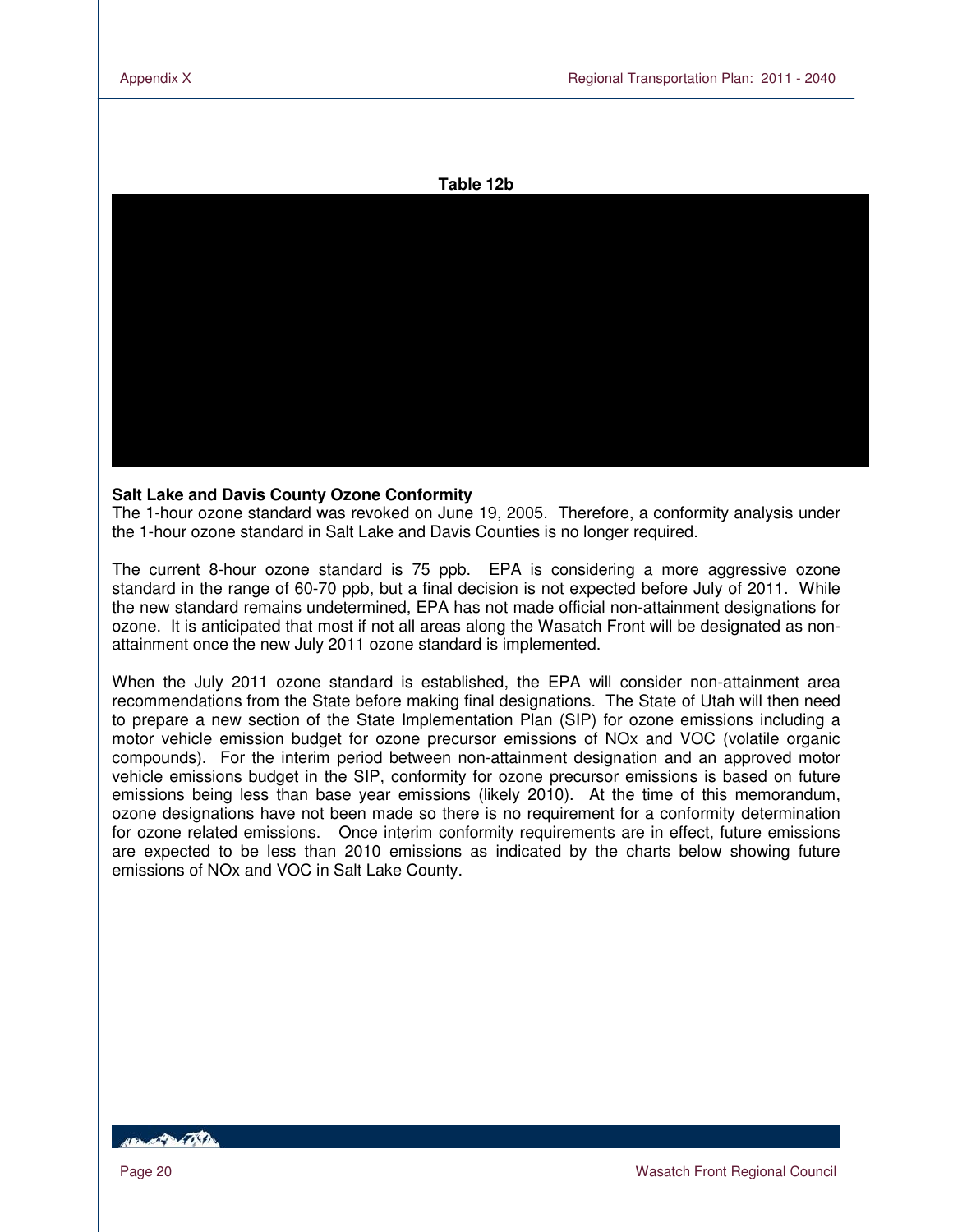

**\***Source: Mobile6.2 vehicle emission rates and projected vehicle miles of travel based on the Wasatch Front 2040 RTP.

Henry Part Only

Wasatch Front Regional Council **Page 21** Number 2014 12:38 Page 21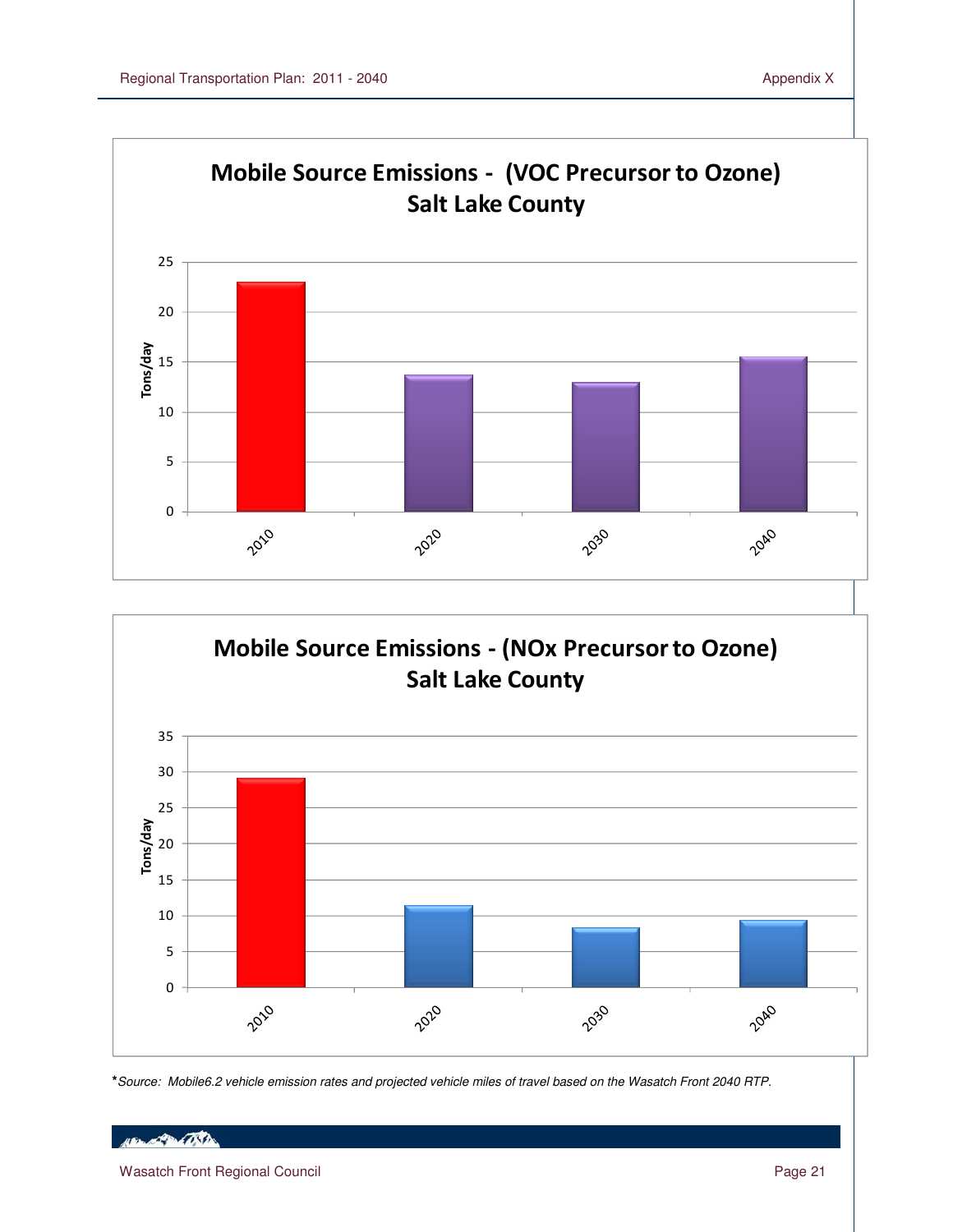# **Appendix – 1 Definition of Regionally Significant Projects**

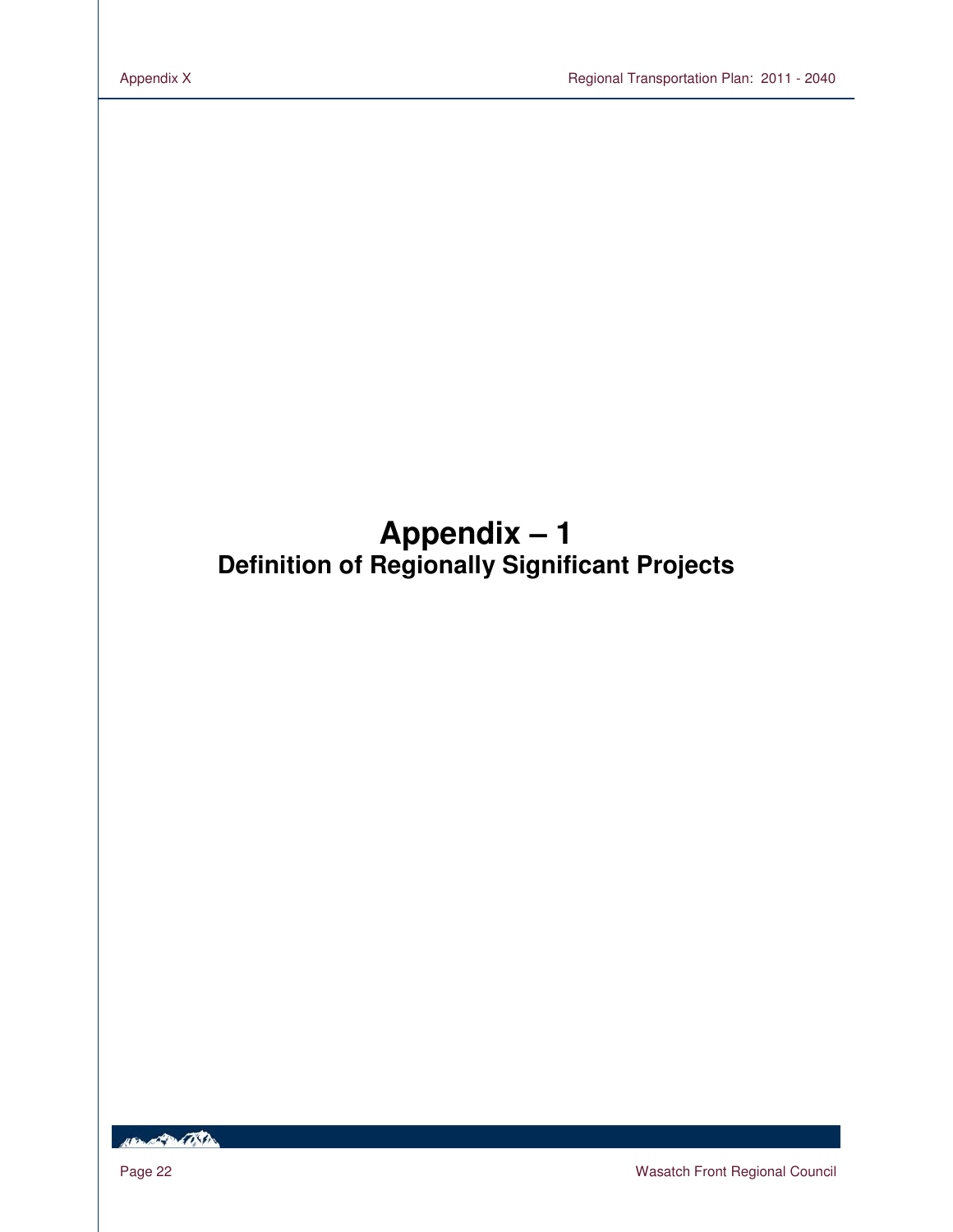#### **Process for Determining Regionally Significant Facilities for Purposes of Regional Emissions Analysis (see CFR 93.105.2.c.1.ii)**

Background: 40 FR 93.101 defines "regionally significant project" and associated facilities for the purpose of transportation conformity. The federal definition does not specifically include minor arterials. The following definitions and processes will be used by the Wasatch Front Regional Council (WFRC) and Mountainlands Association of Governments (MAG) in consultation with DAQ, UDOT, UTA, FHWA, FTA, and EPA to determine which facilities shall be considered regionally significant for purposes of regional emissions analysis. It is the practice of the MPO to include minor arterials and collectors in the travel model for the purpose of accurately modeling regional VMT and associated vehicle emissions. The inclusion of minor arterials and collectors in the travel model, however, does not identify these facilities as regionally significant.

- 1. Any new or existing facility with a functional classification of principal arterial or higher on the latest UDOT Functional Classification Map (currently found at latest UDOT Functional Classification Map (currently found at http://www.dot.utah.gov/index.php/m=c/tid=1228) shall be considered regionally significant.
- 2. Any fixed guide-way transit service including light rail, commuter rail, or portions of bus rapid transit that involve exclusive right-of-way shall be considered regionally significant.
- 3. As traffic conditions change in the future, the MPO's in consultation with DAQ, UDOT, FHWA, and EPA (and UTA and FTA in cases involving transit facilities) - will consider 1) the relative importance of minor arterials serving major activity centers, and 2) the absence of principal arterials in the vicinity to determine if any minor arterials in addition to those listed in Exhibit A should be considered as regionally significant for purposes of regional emissions analysis.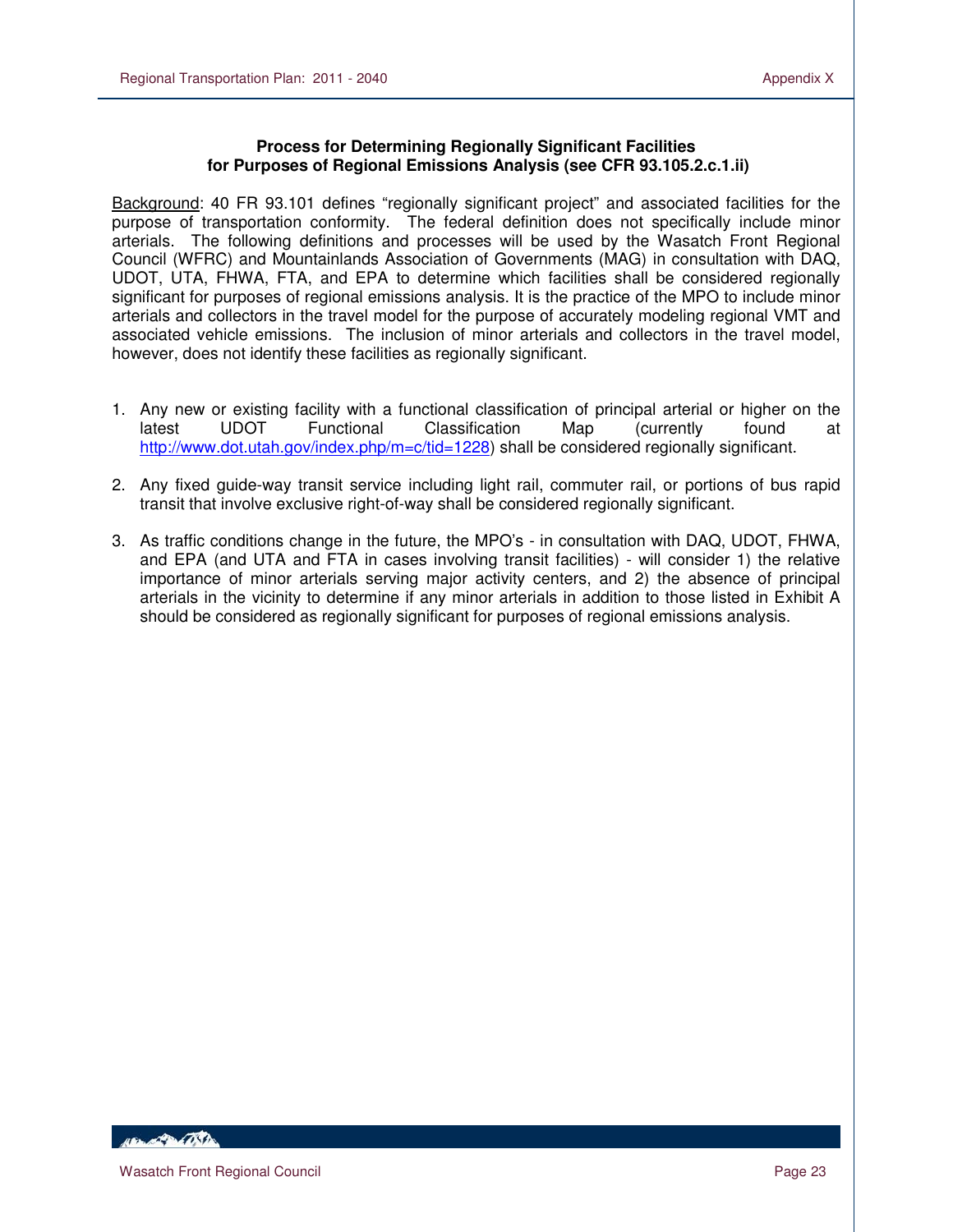#### **Exhibit A Minor Arterials Determined to be Regionally Significant for Purposes of Regional Emissions Analysis**

In consultation with DAQ, UDOT, FHWA, and EPA; and based on inspection and engineering judgment of current traffic conditions; and based on application of the "Process for Determining Regionally Significant Facilities for Purposes of Regional Emissions Analysis" agreed upon by the aforementioned agencies; the WFRC and MAG designate the following minor arterials as regionally significant.

#### **Salt Lake County**

300 West/Beck Street: 600 South to I-15 Redwood Road: 14400 South to Utah County line U-111: SR-201 to New Bingham Highway New Bingham Highway: U-111 to 9000 South

#### **Davis County**

Syracuse Road: I-15 west to Antelope Island SR-108 (2000 West): Syracuse Road to Weber County line

#### **Weber County**

SR-108 (3500 West): Davis County line to Midland Drive SR-108 (Midland Drive): 3500 West to Hinckley Drive SR-79 (Hinckley Drive): SR-108 to I-15

#### **Utah County**

Redwood Road: Salt Lake County line to Highway-73

**RESIDENCE**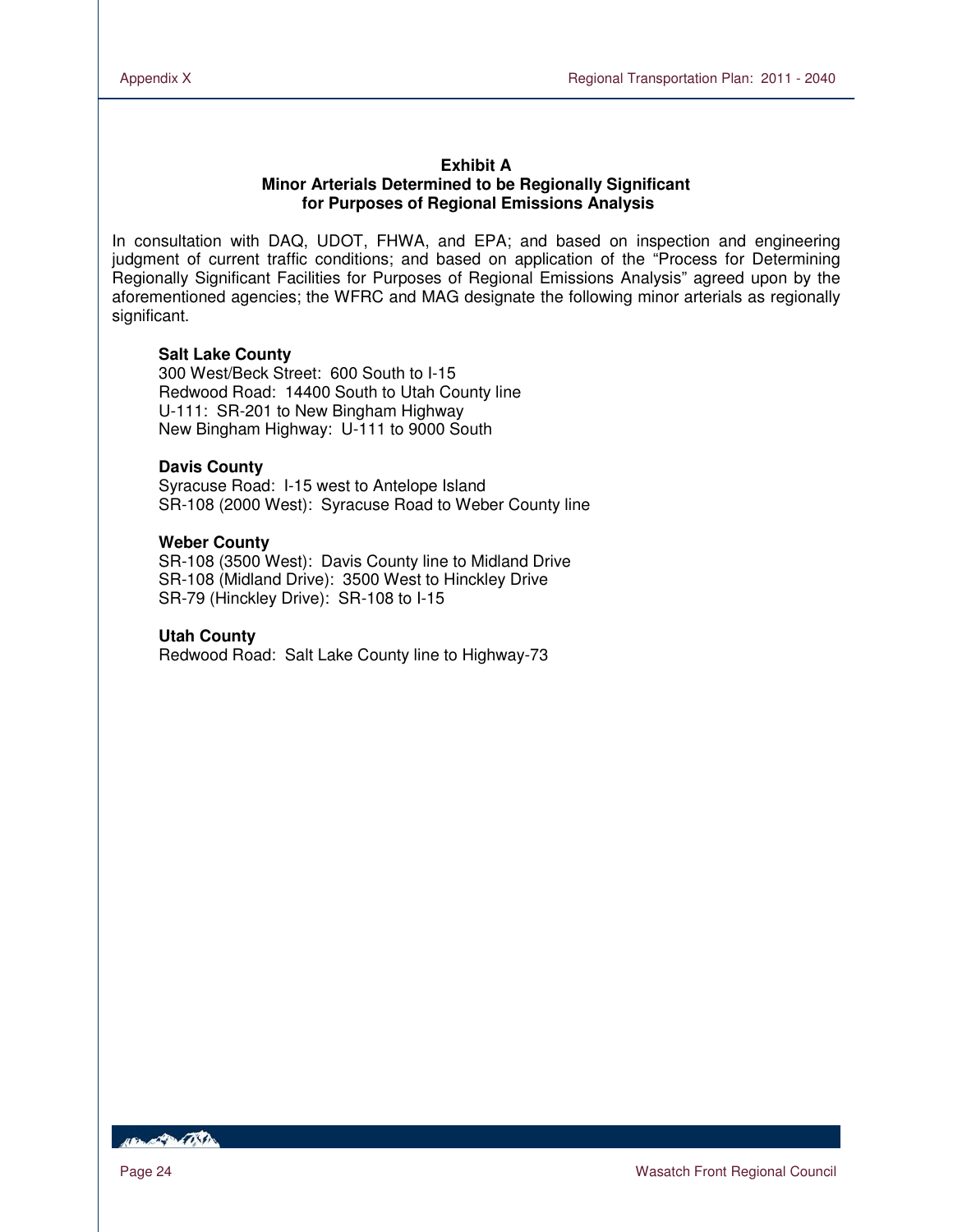### **Process for Determining Significant Change in Design Concept and Scope for Purposes of Regional Emissions Analysis (see CFR 93.105.2.c.1.ii)**

Changes to regionally significant projects may or may not necessitate a new regional emissions analysis. The following definitions and processes will be used to determine what changes to project concept and scope are to be considered significant or not for purposes of regional emissions analysis.

- 1. Adding or extending freeway auxiliary lanes or weaving lanes between interchanges is not considered a significant change in concept and scope since these lanes are not normally included in the travel model.
- 2. Adding or extending freeway auxiliary/weaving lanes from one interchange to a point beyond the next interchange is considered a significant change in concept and scope.
- 3. A change to a regionally significant project defined in the Regional Transportation Plan that does not change how the project is defined in the travel model is not considered a significant change in concept and scope. These changes include but are not limited to lane or shoulder widening, cross section (other than the number of through lanes), alignment, interchange configuration, intersection traffic control, turn lanes, continuous or center turn lanes, and storage lanes.
- 4. A change to a regionally significant project defined in the Regional Transportation Plan that does alter the number of through lanes, lane capacity, or speed classification as defined in the travel model is considered a significant change in concept and scope.
- 5. Advancing or delaying the planned implementation of a regionally significant project that does not result in a change in the transportation network described in the travel model for any horizon year (as defined in CFR 93.101) is not considered a significant change in concept and scope.
- 6. Advancing or delaying the planned implementation of a regionally significant project that does result in a change in the transportation network described in the travel model for any horizon year (as defined in CFR 93.101) is considered a significant change in concept and scope.
- 7. Project changes not addressed in the above statements will be decided on a case by case basis through consultation by representatives from DAQ, WFRC, MAG, UDOT, UTA, FHWA, FTA, and EPA.

*ABLACTER (BSD)*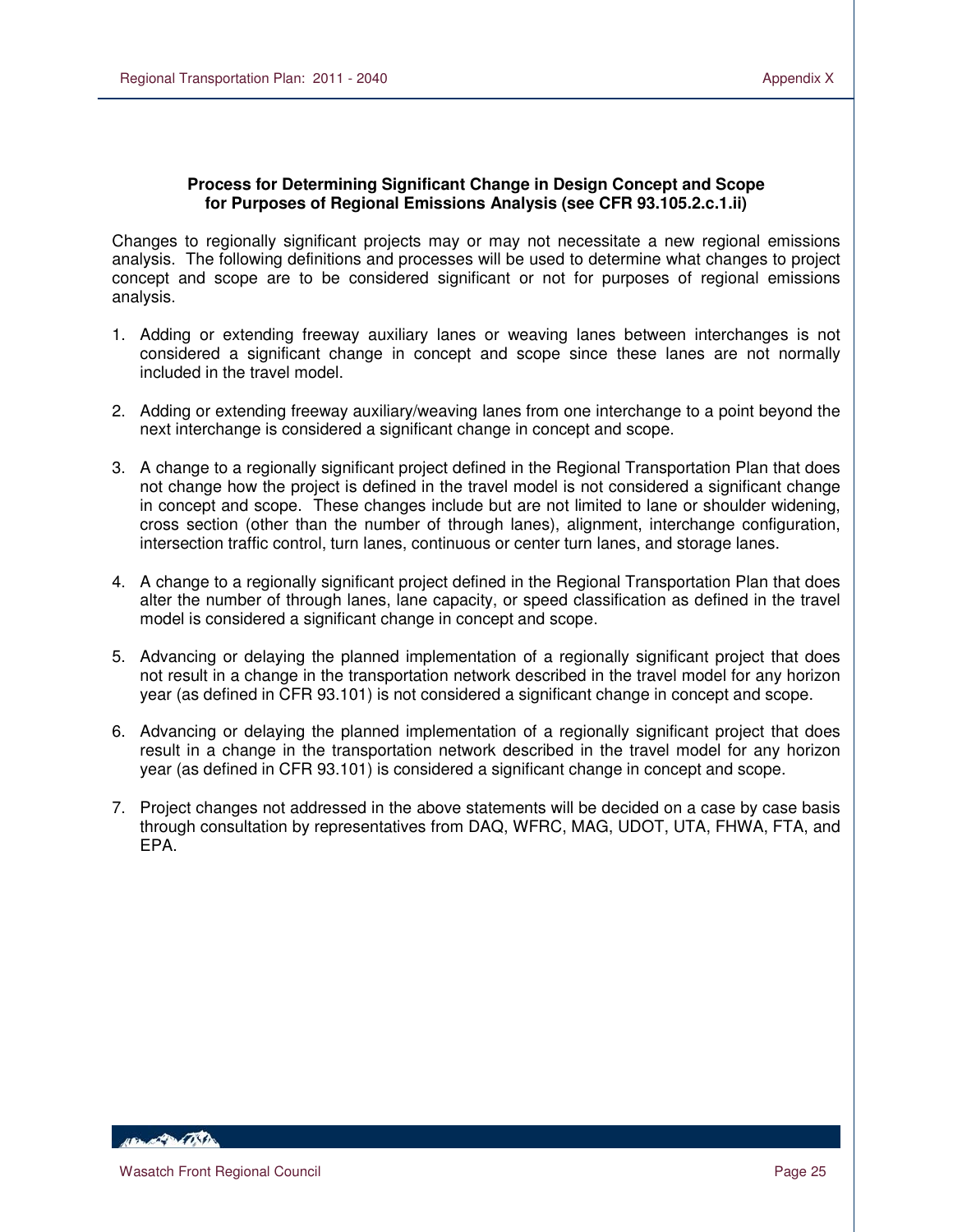# **Appendix-2**

# **Regionally Significant Highway and Transit Projects 2040 RTP**

## **Salt Lake and Ogden Areas**

(see Chapter X.X of the 2040 RTP for a list of projects)

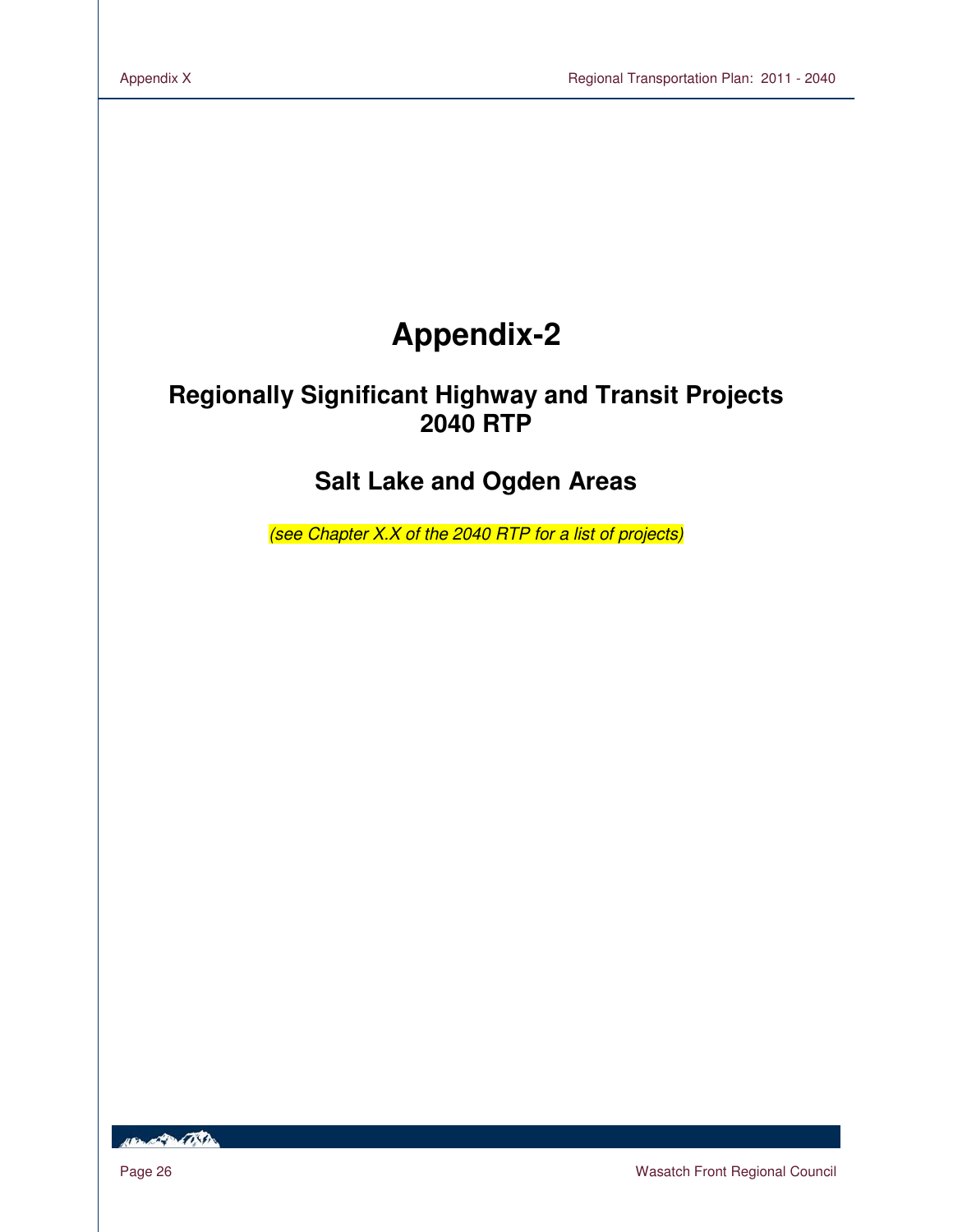#### **2040 RTP HIGHWAY PROJECTS LIST**

| <b>ID</b> | <b>Project Name</b>                                                       | <b>Description</b>                                                  |                                                         | <b>Phase</b>            |
|-----------|---------------------------------------------------------------------------|---------------------------------------------------------------------|---------------------------------------------------------|-------------------------|
|           | <b>SALT LAKE COUNTY, EAST-WEST FACILITIES</b>                             |                                                                     |                                                         |                         |
| $S-1$     | Sports Complex Blvd (2400 North):<br>I-215 East Frontage Rd to Redwood Rd | New Construction: 0 to 2 lanes<br>ROW: 2007 - 0 ft / 2040 - 66 ft   | COL / 0.5 miles / Local<br><b>Bike Class: -</b>         | $\overline{\mathbf{1}}$ |
| $S-2$     | 700 South / 500 South:                                                    | <b>Widening: 2 to 4 lanes</b>                                       | COL / 3.6 miles / Local                                 | 3                       |
|           | 5600 West to 2700 West                                                    | ROW: 2007 - 50 ft / 2040 - 92 ft                                    | <b>Bike Class: 2 and 3</b>                              |                         |
| $S-3$     | <b>California Ave:</b><br><b>Mountain View Corridor to 4800 West</b>      | <b>Widening: 2 to 4 lanes</b><br>ROW: 2007 - 110 ft / 2040 - 110 ft | MA / 1 miles / Local<br><b>Bike Class: Priority 2</b>   | 3                       |
| $S-4$     | $I-80:$                                                                   | Widening: 6 to 8 lanes                                              | FWY / 3.5 miles / UDOT                                  | $\overline{\mathbf{c}}$ |
|           | 1300 East to I-215 (East)                                                 | ROW: 2007 - 260 ft / 2040 - 260 ft                                  | <b>Bike Class: Priority 1</b>                           |                         |
| $S-5$     | $1 - 80:$                                                                 | Widening: 3 EB to 4 EB lanes                                        | <b>FWY / 11 miles / UDOT</b>                            | 3                       |
| $S-6$     | <b>I-215 (East) to Summit County Line</b><br>2100 South:                  | ROW: 2007 - 260 ft / 2040 - 260 ft<br><b>Operational</b>            | <b>Bike Class: -</b><br>MA / 2.7 miles / Local          | $\blacksquare$          |
|           | <b>I-15 to 1300 East</b>                                                  | ROW: 2007 - 0 ft / 2040 - 0 ft                                      | <b>Bike Class: -</b>                                    |                         |
| $S-7$     | <b>SR-201:</b>                                                            | Widening: 4 to 6 lanes                                              | FWY / 6.6 miles / UDOT                                  | 3                       |
|           | I-80 (West) to SR-111 Bypass / 9200 West                                  | ROW: 2007 - 300 ft / 2040 - 300 ft                                  | <b>Bike Class: Priority 1</b>                           |                         |
| $S-8$     | SR-201:                                                                   | Widening: 4 to 6 lanes                                              | FWY / 4 miles / UDOT                                    | $\overline{\mathbf{c}}$ |
|           | SR-111 Bypass / 9200 W to Mountain View<br><b>Corridor</b>                | ROW: 2007 - 300 ft / 2040 - 300 ft                                  | <b>Bike Class: Priority 1</b>                           |                         |
| $S-9$     | <b>SR-201:</b>                                                            | Widening: 6 to 6+HOT lanes                                          | <b>FWY / 7 miles / UDOT</b>                             | $\overline{\mathbf{2}}$ |
|           | <b>Mountain View Corridor to I-15</b>                                     | ROW: 2007 - 300 ft / 2040 - 300 ft                                  | <b>Bike Class: Priority 1, 2,</b>                       |                         |
|           |                                                                           |                                                                     | & None                                                  |                         |
| $S-10$    | Pkwy Blvd (2700 South):<br>7200 West to 5600 West                         | <b>Widening: 2 to 4 lanes</b><br>ROW: 2007 - 80 ft / 2040 - 82 ft   | COL / 2 miles / Local<br><b>Bike Class: 3</b>           | 3                       |
| $S-11$    | 3300 South / 3500 South:                                                  | <b>Operational</b>                                                  | PA / 2.7 miles / UDOT                                   | $\blacksquare$          |
|           | I-215 (West) to Highland Drive                                            | ROW: 2007 - 0 ft / 2040 - 0 ft                                      | <b>Bike Class: 1 and None</b>                           |                         |
| $S-12$    | <b>3500 South:</b>                                                        | <b>Widening: 2 to 4 lanes</b>                                       | PA / 1.3 miles / Local                                  | 3                       |
|           | SR-111 Bypass / 9200 West to 7200 West                                    | ROW: 2007 - 66 ft / 2040 - 82 ft                                    | <b>Bike Class: -</b>                                    |                         |
| $S-13$    | <b>3500 South:</b><br>7200 West to Mountain View Corridor                 | <b>Widening: 2 to 4 lanes</b><br>ROW: 2007 - 66 ft / 2040 - 82 ft   | PA / 1.7 miles / Local<br><b>Bike Class: -</b>          | 2                       |
| $S-14$    | <b>3500 South:</b>                                                        | Widening                                                            | PA / 2.3 miles / UDOT                                   | $\overline{\mathbf{1}}$ |
|           | Mountain View Corridor to 4000 West                                       | ROW: 2007 - 80 ft / 2040 - 106 ft                                   | <b>Bike Class: -</b>                                    |                         |
| $S-15$    | 4100 South:                                                               | <b>Widening: 2 to 4 lanes</b>                                       | MA / 4.3 miles / Local                                  | 3                       |
|           | <b>SR-111 to Mountain View Corridor</b>                                   | ROW: 2007 - 76 ft / 2040 - 92 ft                                    | <b>Bike Class: Priority 2</b>                           |                         |
| $S-16$    | 4700 South:<br>6400 West to 4000 West                                     | <b>Widening: 2 to 4 lanes</b><br>ROW: 2007 - 80 ft / 2040 - 82 ft   | PA / 2.3 miles / Local<br><b>Bike Class: 3</b>          | $\overline{\mathbf{2}}$ |
| $S-17$    | 4700 South:                                                               | Widening: 4 to 6 lanes                                              | PA / 1.5 miles / Local                                  | $\mathbf{1}$            |
|           | 4000 West to 2700 West                                                    | ROW: 2007 - 110 ft / 2040 - 110 ft                                  | <b>Bike Class: 3</b>                                    |                         |
| $S-18$    | 4500 South/4700 South:                                                    | Widening: 4 to 6 lanes                                              | PA / 2 miles / UDOT                                     | 3                       |
| $S-19$    | Redwood Rd to I-15<br>4500 South:                                         | ROW: 2007 - 150 ft / 2040 - 150 ft<br>Widening: 2 to 4 lanes        | <b>Bike Class: 3</b><br>PA / 2.2 miles / UDOT           | 3                       |
|           | 900 East to 2300 East                                                     | ROW: 2007 - 80 ft / 2040 - 106 ft                                   | <b>Bike Class: -</b>                                    |                         |
| $S-20$    | 5400 South:                                                               | <b>Widening: 2 to 4 lanes</b>                                       | MA / 2.4 miles / UDOT                                   | $\overline{\mathbf{2}}$ |
|           | <b>SR-111 to Mountain View Corridor</b>                                   | ROW: 2007 - 70 ft / 2040 - 92 ft                                    | <b>Bike Class: Priority 2</b>                           |                         |
| $S-21$    | 5400 South:                                                               | Widening: 4 to 6 lanes                                              | MA / 2.4 miles / UDOT                                   | 3                       |
| $S-22$    | <b>SR-111 to Mountain View Corridor</b><br>5400 South:                    | ROW: 2007 - 70 ft / 2040 - 116 ft<br>Widening: 4 to 6 lanes         | <b>Bike Class: Priority 2</b><br>MA / 2.5 miles / UDOT  | $\overline{\mathbf{1}}$ |
|           | Mountain View Corridor to Bangerter Hwy                                   | ROW: 2007 - 65 ft / 2040 - 106 ft                                   | <b>Bike Class: Priority 3</b>                           |                         |
| $S-23$    | <b>5400 South:</b>                                                        | <b>Operational</b>                                                  | MA / 2.3 miles / UDOT                                   | $\blacksquare$          |
|           | 5600 West to Bangerter Hwy                                                | ROW: 2007 - 0 ft / 2040 - 0 ft                                      | <b>Bike Class: Priority 3</b>                           |                         |
| $S-24$    | 5400 South:<br>Redwood Rd to I-15                                         | <b>Operational</b><br>ROW: 2007 - 0 ft / 2040 - 0 ft                | MA / 2 miles / UDOT                                     | $\overline{\mathbf{1}}$ |
| $S-25$    | 6200 South:                                                               | <b>New Construction: 0 to 4 lanes</b>                               | <b>Bike Class: Priority 3</b><br>MA / 1.6 miles / Local | $\overline{\mathbf{1}}$ |
|           | <b>SR-111 to Mountain View Corridor</b>                                   | ROW: 2007 - 0 ft / 2040 - 92 ft                                     | <b>Bike Class: 2</b>                                    |                         |
| $S-26$    | 6200 South:                                                               | Widening: 4 to 6 lanes                                              | MA / 1.6 miles / Local                                  | <b>Unfunde</b>          |
|           | <b>SR-111 to Mountain View Corridor</b>                                   | ROW: 2007 - 0 ft / 2040 - 106 ft                                    | <b>Bike Class: 2</b><br>MA / 0.3 miles / Local          |                         |
| $S-27$    | 6200 South:<br>Mountain View Corridor to 5600 West                        | <b>Widening/NC</b><br>ROW: 2007 - 0 ft / 2040 - 92 ft               | <b>Bike Class: 2</b>                                    | $\blacksquare$          |
| $S-28$    | 7000 South:                                                               | <b>Widening: 3 to 4 lanes</b>                                       | MA / 1.9 miles / Local                                  | $\overline{\mathbf{c}}$ |
|           | <b>Bangerter Hwy to Redwood Rd</b>                                        | ROW: 2007 - 56 ft / 2040 - 92 ft                                    | Bike Class: 1 and 2                                     |                         |
| $S-29$    | 7000 South / 7200 South:                                                  | Widening: 4 to 6 lanes                                              | MA / 2 miles / UDOT                                     | 3                       |
|           | Redwood Rd to Bingham Junction Blvd<br>7000 South / 7200 South:           | ROW: 2007 - 90 ft / 2040 - 116 ft<br>Widening: 4 to 6 lanes         | Bike Class: 1 and 2<br>MA / 0.6 miles / UDOT            |                         |
| $S-30$    |                                                                           |                                                                     |                                                         | $\overline{\mathbf{1}}$ |

| New Construction: 0 to 2 lanes                                            |
|---------------------------------------------------------------------------|
|                                                                           |
|                                                                           |
| ROW: 2007 - 0 ft / 2040 - 66 ft                                           |
| Widening: 2 to 4 lanes                                                    |
| ROW: 2007 - 50 ft / 2040 - 92 ft                                          |
|                                                                           |
| <mark>Widening: 2 to 4 lanes</mark><br>ROW: 2007 - 110 ft / 2040 - 110 ft |
|                                                                           |
|                                                                           |
| <mark>Widening: 6 to 8 lanes</mark><br>ROW: 2007 - 260 ft / 2040 - 260 ft |
|                                                                           |
|                                                                           |
| Widening: 3 EB to 4 EB lanes                                              |
| <mark>ROW: 2007 - 260 ft / 2040 - 260 ft</mark>                           |
| <b>Operational</b>                                                        |
|                                                                           |
| ROW: 2007 - 0 ft / 2040 - 0 ft                                            |
| Widening: 4 to 6 lanes                                                    |
|                                                                           |
| ROW: 2007 - 300 ft / 2040 - 300 ft                                        |
| Widening: 4 to 6 lanes                                                    |
|                                                                           |
| ROW: 2007 - 300 ft / 2040 - 300 ft                                        |
|                                                                           |
| Widening: 6 to 6+HOT lanes                                                |
|                                                                           |
| ROW: 2007 - 300 ft / 2040 - 300 ft                                        |
|                                                                           |
|                                                                           |
| Widening: 2 to 4 lanes                                                    |
| ROW: 2007 - 80 ft / 2040 - 82 ft                                          |
| <b>Operational</b>                                                        |
|                                                                           |
| ROW: 2007 - 0 ft / 2040 - 0 ft                                            |
| Widening: 2 to 4 lanes                                                    |
|                                                                           |
| ROW: 2007 - 66 ft / 2040 - 82 ft                                          |
| Widening: 2 to 4 lanes                                                    |
|                                                                           |
| ROW: 2007 - 66 ft / 2040 - 82 ft                                          |
| <b>Widening</b>                                                           |
| ROW: 2007 - 80 ft / 2040 - 106 ft                                         |
|                                                                           |
| Widening: 2 to 4 lanes                                                    |
| ROW: 2007 - 76 ft / 2040 - 92 ft                                          |
|                                                                           |
| Widening: 2 to 4 lanes                                                    |
| ROW: 2007 - 80 ft / 2040 - 82 ft                                          |
| Widening: 4 to 6 lanes                                                    |
|                                                                           |
| <u>ROW: 2007 - 110 ft / 2040 - 110 ft</u>                                 |
|                                                                           |
|                                                                           |
|                                                                           |
|                                                                           |
| <mark>Widening: 4 to 6 lanes</mark><br>ROW: 2007 - 150 ft / 2040 - 150 ft |
| Widening: 2 to 4 lanes                                                    |
| <mark>ROW: 2007 - 80 ft / 2040 - 106 ft</mark>                            |
|                                                                           |
| Widening: 2 to 4 lanes                                                    |
| <mark>ROW: 2007 - 70 ft / 2040 - 92 ft</mark>                             |
| Widening: 4 to 6 lanes                                                    |
|                                                                           |
| ROW: 2007 - 70 ft / 2040 - 116 ft                                         |
| Widening: 4 to 6 lanes                                                    |
|                                                                           |
| ROW: 2007 - 65 ft / 2040 - 106 ft                                         |
| <b>Operational</b>                                                        |
| ROW: 2007 - 0 ft / 2040 - 0 ft                                            |
|                                                                           |
| <b>Operational</b>                                                        |
| ROW: 2007 - 0 ft / 2040 - 0 ft                                            |
|                                                                           |
| New Construction: 0 to 4 lanes                                            |
| ROW: 2007 - 0 ft / 2040 - 92 ft                                           |
|                                                                           |
| Widening: 4 to 6 lanes                                                    |
| ROW: 2007 - 0 ft / 2040 - 106 ft                                          |
| Widening/NC                                                               |
|                                                                           |
| ROW: 2007 - 0 ft / 2040 - 92 ft                                           |
| Widening: 3 to 4 lanes                                                    |
|                                                                           |
| ROW: 2007 - 56 ft / 2040 - 92 ft                                          |
| Widening: 4 to 6 lanes                                                    |
| ROW: 2007 - 90 ft / 2040 - 116 ft<br>Widening: 4 to 6 lanes               |

| COL / 0.5 miles / Local                                 | $\mathbf{1}$            |
|---------------------------------------------------------|-------------------------|
| <b>Bike Class: -</b><br>COL / 3.6 miles / Local         | 3                       |
| Bike Class: 2 and 3                                     |                         |
| MA / 1 miles / Local                                    | 3                       |
| <b>Bike Class: Priority 2</b><br>FWY / 3.5 miles / UDOT |                         |
| <b>Bike Class: Priority 1</b>                           | $\overline{\mathbf{2}}$ |
| FWY / 11 miles / UDOT                                   | 3                       |
| <b>Bike Class: -</b><br>MA / 2.7 miles / Local          | $\overline{\mathbf{1}}$ |
| <u> Bike Class: -</u>                                   |                         |
| FWY / 6.6 miles / UDOT                                  | 3                       |
| <b>Bike Class: Priority 1</b><br>FWY / 4 miles / UDOT   | $\overline{2}$          |
| <b>Bike Class: Priority 1</b>                           |                         |
|                                                         |                         |
| FWY / 7 miles / UDOT<br>Bike Class: Priority 1, 2,      | $\overline{\mathbf{2}}$ |
| & None                                                  |                         |
| COL / 2 miles / Local                                   | 3                       |
| Bike Class: 3<br>PA / 2.7 miles / UDOT                  | $\overline{\mathbf{1}}$ |
| <b>Bike Class: 1 and None</b>                           |                         |
| PA / 1.3 miles / Local                                  | 3                       |
| Bike Class: -<br>PA / 1.7 miles / Local                 | $\overline{\mathbf{c}}$ |
| <b>Bike Class: -</b>                                    |                         |
| PA / 2.3 miles / UDOT                                   | $\blacksquare$          |
| Bike Class: -<br>MA / 4.3 miles / Local                 | 3                       |
| <b>Bike Class: Priority 2</b>                           |                         |
| PA / 2.3 miles / Local                                  | $\overline{\mathbf{2}}$ |
| Bike Class: 3<br>PA / 1.5 miles / Local                 | $\overline{\mathbf{1}}$ |
| <b>Bike Class: 3</b>                                    |                         |
| PA / 2 miles / UDOT                                     | 3                       |
| <b>Bike Class: 3</b><br>PA / 2.2 miles / UDOT           | 3                       |
| <u> Bike Class: -</u>                                   |                         |
| MA / 2.4 miles / UDOT                                   | $\overline{\mathbf{2}}$ |
| <b>Bike Class: Priority 2</b><br>MA / 2.4 miles / UDOT  | 3                       |
| <b>Bike Class: Priority 2</b>                           |                         |
| MA / 2.5 miles / UDOT<br><b>Bike Class: Priority 3</b>  | $\overline{\mathbf{1}}$ |
| MA / 2.3 miles / UDOT                                   | $\overline{\mathbf{1}}$ |
| Bike Class: Priority 3                                  |                         |
| MA / 2 miles / UDOT<br><b>Bike Class: Priority 3</b>    | 1                       |
| MA / 1.6 miles / Local                                  | $\overline{\mathbf{1}}$ |
| <b>Bike Class: 2</b>                                    |                         |
| MA / 1.6 miles / Local<br><b>Bike Class: 2</b>          | <b>Unfunded</b>         |
| MA / 0.3 miles / Local                                  | $\overline{\mathbf{1}}$ |
| <b>Bike Class: 2</b>                                    |                         |
| MA / 1.9 miles / Local<br>Bike Class: 1 and 2           | $\overline{\mathbf{2}}$ |
| MA / 2 miles / UDOT                                     | з                       |
| Bike Class: 1 and 2                                     |                         |
| MA / 0.6 miles / UDOT                                   | 1                       |
|                                                         |                         |

Wasatch Front Regional Council **Page 27** Number 2014 12:30 Number 27 Number 27 Number 27 Number 27 Number 27 Number 27 Number 27 Number 27 Number 27 Number 27 Number 2014 12:30 Number 27 Number 2014 12:30 Number 2014 12:30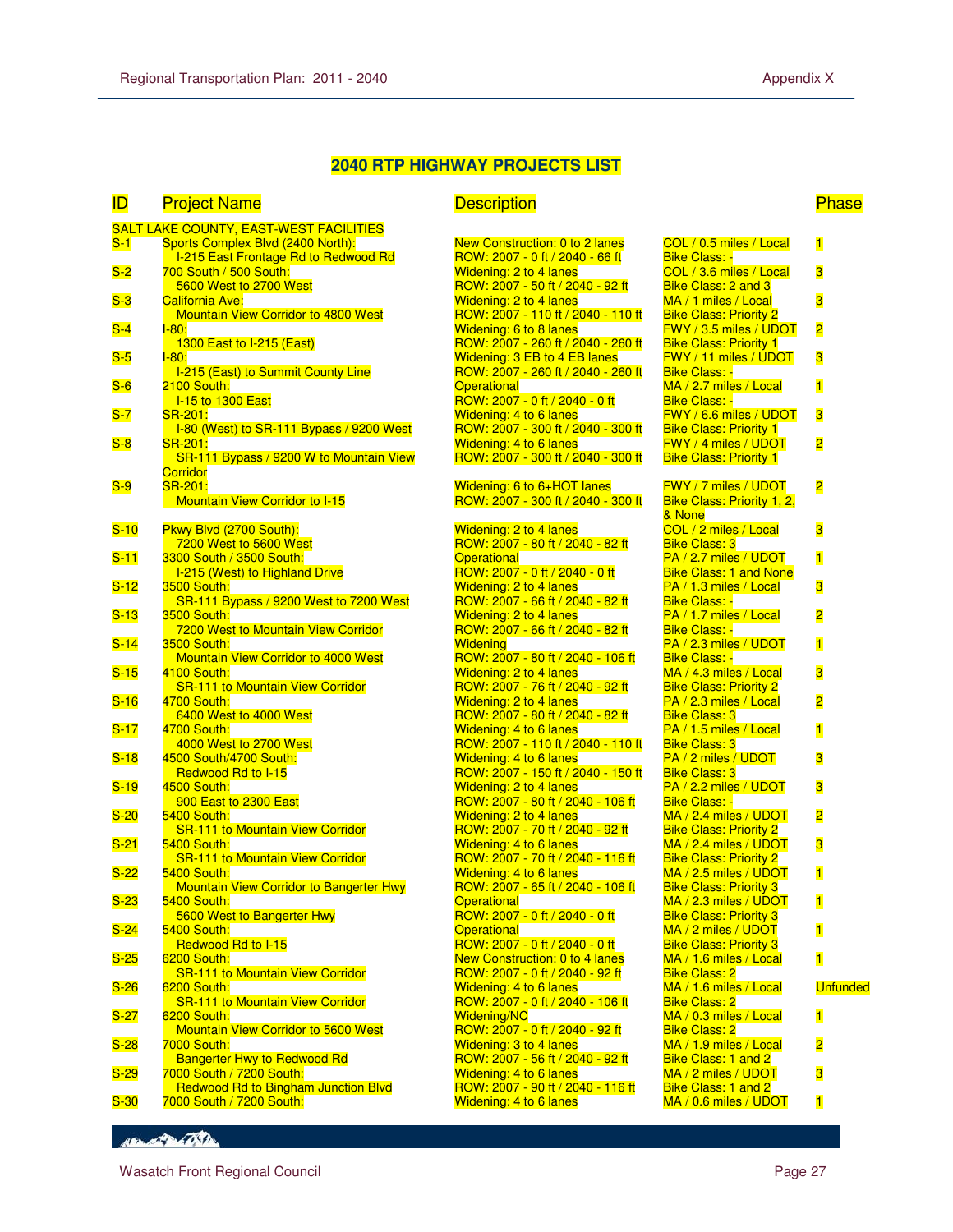| ID     | <b>Project Name</b>                                                          | <b>Description</b>                                                  |                                                            |
|--------|------------------------------------------------------------------------------|---------------------------------------------------------------------|------------------------------------------------------------|
|        | <b>Bingham Junction Blvd to I-15</b>                                         | ROW: 2007 - 90 ft / 2040 - 116 ft                                   | <b>Bike Class: 1 and 2</b>                                 |
| $S-31$ | <b>Fort Union Blvd:</b>                                                      | <b>Operational</b>                                                  | $MA / 2.8$ miles / Loc                                     |
| $S-32$ | Union Park Blvd to 3000 East<br><u>7800 South:</u>                           | ROW: 2007 - 0 ft / 2040 - 0 ft<br><b>Widening: 2 to 4 lanes</b>     | <b>Bike Class: 2</b><br>MA / 3.7 miles / Loc               |
|        | <b>SR-111 to New Bingham Hwy</b>                                             | ROW: 2007 - 66 ft / 2040 - 92 ft                                    | <b>Bike Class: Priority:</b>                               |
| $S-33$ | <b>New Bingham Hwy:</b>                                                      | Widening: 2 to 4 lanes                                              | MA / 2.9 miles / UD                                        |
|        | Old Bingham Hwy to 9000 South                                                | ROW: 2007 - 66 ft / 2040 - 92 ft                                    | <b>Bike Class: 2</b>                                       |
| $S-34$ | <b>9000 South:</b>                                                           | New Construction: 0 to 4 lanes                                      | PA / 1.7 miles / Loca                                      |
|        | SR-111 to 5600 West                                                          | ROW: 2007 - 0 ft / 2040 - 92 ft                                     | <b>Bike Class: Priority:</b>                               |
| $S-35$ | <b>9000 South:</b>                                                           | <b>Widening: 4 to 6 lanes</b>                                       | <b>PA / 2.5 miles / UDC</b>                                |
| $S-36$ | 5600 West to Bangerter Hwy<br>9000 South:                                    | ROW: 2007 - 106 ft / 2040 - 116 ft<br><b>Widening: 4 to 6 lanes</b> | <b>Bike Class: 2</b><br>PA / 4 miles / UDOT                |
|        | <b>Bangerter Hwy to I-15</b>                                                 | ROW: 2007 - 106 ft / 2040 - 116 ft                                  | <b>Bike Class: 1 and 2</b>                                 |
| $S-37$ | 10400 South / 10800 South:                                                   | New Construction: 0 to 4 lanes                                      | MA / 2 miles / Local                                       |
|        | <b>SR-111 to Mountain View Corridor</b>                                      | ROW: 2007 - 0 ft / 2040 - 92 ft                                     | <b>Bike Class: 1 and 2</b>                                 |
| $S-38$ | 10400 South / 10800 South:                                                   | New Construction: 0 to 4 lanes                                      | $MA / 1.2$ miles / Loc                                     |
|        | <b>Mountain View Corridor to 4800 West</b>                                   | ROW: 2007 - 0 ft / 2040 - 92 ft                                     | <b>Bike Class: 1 and 2</b>                                 |
| $S-39$ | 10600 South / 10400 South:                                                   | <b>Operational</b><br>ROW: 2007 - 0 ft / 2040 - 0 ft                | MA / 4.2 miles / UD<br><b>Bike Class: 2 and N</b>          |
| $S-40$ | <b>Bangerter Hwy to I-15</b><br><b>10600 South:</b>                          | <b>Widening: 2 to 4 lanes</b>                                       | MA / 0.9 miles / Loc                                       |
|        | 1300 East to Highland Drive                                                  | ROW: 2007 - 86 ft / 2040 - 86 ft                                    | <b>Bike Class: 1</b>                                       |
| $S-41$ | <b>11800 South:</b>                                                          | Widening: 2 to 4 lanes                                              | $MA / 2.4$ miles / Loc                                     |
|        | <b>SR-111 to 5600 West</b>                                                   | ROW: 2007 - 66 ft / 2040 - 92 ft                                    | <b>Bike Class: Priority:</b>                               |
| $S-42$ | <b>11400 South:</b>                                                          | <b>Widening: 2 to 4 lanes</b>                                       | MA / 1 miles / Local                                       |
|        | 11800 S / 5600 W to Valdania Street (5200                                    | ROW: 2007 - 80 ft / 2040 - 92 ft                                    | <b>Bike Class: Priority:</b>                               |
| $S-43$ | West)<br>11400 South:                                                        | Widening: 4 to 6 lanes                                              | MA / 4.7 miles / UD                                        |
|        | <b>Bangerter Hwy to I-15</b>                                                 | ROW: 2007 - 106 ft / 2040 - 116 ft                                  | <b>Bike Class: Priority:</b>                               |
| $S-44$ | <b>11400 South:</b>                                                          | <b>Widening: 2 to 4 lanes</b>                                       | MA / 1.2 miles / Loc                                       |
|        | 1300 East to Highland Drive                                                  | ROW: 2007 - 80 ft / 2040 - 92 ft                                    | <b>Bike Class: Priority:</b>                               |
| $S-45$ | Herriman Pkwy (12600 South):                                                 | New Construction: 0 to 4 lanes                                      | PA / 1.5 miles / Loca                                      |
|        | 8000 West to 6000 West                                                       | ROW: 2007 - 0 ft / 2040 - 92 ft                                     | Bike Class: 1 or 2                                         |
| $S-46$ | <b>12600 South:</b>                                                          | <b>Widening: 4 to 6 lanes</b>                                       | PA / 1.6 miles / Loca                                      |
| $S-47$ | <b>Mountain View Corridor to Bangerter Hwy</b><br>12300 South / 12600 South: | ROW: 2007 - 106 ft / 2040 - 116 ft<br>Widening: 4 to 6 lanes        | <b>Bike Class: Priority:</b><br><b>PA / 2 miles / UDOT</b> |
|        | Redwood Rd to 700 East                                                       | ROW: 2007 - 106 ft / 2040 - 116 ft                                  | <b>Bike Class: Priority:</b>                               |
|        |                                                                              |                                                                     | 3.                                                         |
| $S-48$ | <b>Riverton Blvd:</b>                                                        | <b>New Construction: 0 to 4 lanes</b>                               | $COL / 0.6$ miles / Lo                                     |
|        | 4570 West to 13400 South                                                     | ROW: 2007 - 0 ft / 2040 - 82 ft                                     | <b>Bike Class: -</b>                                       |
| $S-49$ | <b>13400 South:</b>                                                          | Widening/NC: 2 to 4 lanes                                           | COL / 3 miles / Loca                                       |
|        | 8000 West to Mountain View Corridor                                          | ROW: 2007 - 66 ft / 2040 - 82 ft                                    | <b>Bike Class: 3 and N</b>                                 |
| $S-50$ | <b>13400 South:</b><br><b>Mountain View Corridor to Bangerter Hwy</b>        | <b>Widening: 4 to 6 lanes</b><br>ROW: 2007 - 66 ft / 2040 - 106 ft  | COL / 1.7 miles / Lo<br><b>Bike Class: 3</b>               |
| $S-51$ | <b>Juniper Crest:</b>                                                        | New Construction: 0 to 6 lanes                                      | PA / 1 miles / Local                                       |
|        | 4800 West to Mountain View Corridor                                          | ROW: 2007 - 0 ft / 2040 - 106 ft                                    | <b>Bike Class: -</b>                                       |
| $S-52$ | Juniper Crest / 14400 South:                                                 | New Construction: 0 to 2 lanes                                      | COL / 0.9 miles / Lo                                       |
|        | <b>Mountain View Corridor to 3600 West</b>                                   | <u>ROW: 2007 - 0 ft / 2040 - 66 ft</u>                              | <b>Bike Class: -</b>                                       |
| $S-53$ | <b>Traverse Ridge Rd:</b>                                                    | Widening: 2 to 4 lanes                                              | COL / 1.3 miles / Lo                                       |
|        | <b>Highland Drive to Mike Weir Drive</b>                                     | ROW: 2007 - 89 ft / 2040 - 92 ft                                    | <b>Bike Class: 2</b>                                       |
| $S-54$ | <b>Porter Rockwell Rd:</b><br>Redwood Rd to 14600 South                      | New Construction: 0 to 4 lanes<br>ROW: 2007 - 0 ft / 2040 - 167 ft  | PA / 3 miles / Local<br><b>Bike Class: Priority</b>        |
|        | <b>SALT LAKE COUNTY, NORTH-SOUTH FACILITIES</b>                              |                                                                     |                                                            |
| $S-55$ | <b>SR-111 Bypass / 9200 West:</b>                                            | <b>Widening/NC</b>                                                  | $PA/2.5$ miles / UDC                                       |
|        | SR-201 to SR-111                                                             | ROW: 2007 - 55 ft / 2040 - 82 ft                                    | <b>Bike Class: 1</b>                                       |
| $S-56$ | <b>SR-111:</b>                                                               | Widening: 2 to 4 lanes                                              | PA / 8.5 miles / Local                                     |
|        | 5400 South to 11800 South                                                    | ROW: 2007 - 112 ft / 2040 - 112 ft                                  | <b>UDOT</b>                                                |
| $S-57$ | 8000 West:                                                                   | <b>New Construction: 0 to 4 lanes</b>                               | <b>Bike Class: Priority:</b><br>COL / 1.8 miles / Lo       |
|        | 11800 South to 13400 South                                                   | ROW: 2007 - 0 ft / 2040 - 82 ft                                     | <b>Bike Class: -</b>                                       |
| $S-58$ | 7200 West:                                                                   | <b>Widening: 2 to 4 lanes</b>                                       | MA / 2.5 miles / Loc                                       |
|        | <b>SR-201 to 3500 South</b>                                                  | ROW: 2007 - 66 ft / 2040 - 82 ft                                    | <b>Bike Class: 3</b>                                       |
| $S-59$ | <b>Mountain View Corridor:</b>                                               | New Construction: 0 to 4 lanes                                      | PA / 3.3 miles / UDC                                       |
|        | <b>I-80 to SR-201</b>                                                        | ROW: 2007 - 0 ft / 2040 - 328 ft                                    | <b>Bike Class: -</b>                                       |
| $S-60$ | <b>Mountain View Corridor:</b>                                               | New Construction: 0 to 4 lanes                                      | PA / 3 miles / UDOT                                        |
|        | <b>SR-201 to 4100 South</b>                                                  | ROW: 2007 - 0 ft / 2040 - 328 ft                                    | <b>Bike Class: Priority 1</b><br><b>None</b>               |

### Description **Description** Phase

| <mark>ROW: 2007 - 90 ft / 2040 - 116 ft</mark>                            |
|---------------------------------------------------------------------------|
| <b>Operational</b>                                                        |
| ROW: 2007 - 0 ft / 2040 - 0 ft                                            |
| Widening: 2 to 4 lanes                                                    |
| ROW: 2007 - 66 ft / 2040 - 92 ft                                          |
| Widening: 2 to 4 lanes                                                    |
| ROW: 2007 - 66 ft / 2040 - 92 ft                                          |
| New Construction: 0 to 4 lanes<br>ROW: 2007 - 0 ft / 2040 - 92 ft         |
|                                                                           |
| Widening: 4 to 6 lanes                                                    |
| ROW: 2007 - 106 ft / 2040 - 116 ft                                        |
| Widening: 4 to 6 lanes                                                    |
| ROW: 2007 - 106 ft / 2040 - 116 ft                                        |
| New Construction: 0 to 4 lanes                                            |
| ROW: 2007 - 0 ft / 2040 - 92 ft<br>New Construction: 0 to 4 lanes         |
| ROW: 2007 - 0 ft / 2040 - 92 ft                                           |
| <b>Operational</b>                                                        |
| ROW: 2007 - 0 ft / 2040 - 0 ft                                            |
| Widening: 2 to 4 lanes                                                    |
| ROW: 2007 - 86 ft / 2040 - 86 ft                                          |
| Widening: 2 to 4 lanes                                                    |
| ROW: 2007 - 66 ft / 2040 - 92 ft                                          |
| Widening: 2 to 4 lanes                                                    |
| <mark>ROW: 2007 - 80 ft / 2040 - 92 ft</mark>                             |
|                                                                           |
| Widening: 4 to 6 lanes                                                    |
| ROW: 2007 - 106 ft / 2040 - 116 ft                                        |
| Widening: 2 to 4 lanes                                                    |
| ROW: 2007 - 80 ft / 2040 - 92 ft                                          |
| New Construction: 0 to 4 lanes                                            |
| ROW: 2007 - 0 ft / 2040 - 92 ft                                           |
|                                                                           |
| <mark>Widening: 4 to 6 lanes</mark><br>ROW: 2007 - 106 ft / 2040 - 116 ft |
| Widening: 4 to 6 lanes                                                    |
| <mark>ROW: 2007 - 106 ft / 2040 - 116 ft</mark>                           |
|                                                                           |
|                                                                           |
|                                                                           |
|                                                                           |
| New Construction: 0 to 4 lanes<br>ROW: 2007 - 0 ft / 2040 - 82 ft         |
| Widening/NC: 2 to 4 lanes                                                 |
| ROW: 2007 - 66 ft / 2040 - 82 ft<br>Widening: 4 to 6 lanes                |
| ROW: 2007 - 66 ft / 2040 - 106 ft                                         |
|                                                                           |
| New Construction: 0 to 6 lanes<br>ROW: 2007 - 0 ft / 2040 - 106 ft        |
| New Construction: 0 to 2 lanes                                            |
| ROW: 2007 - 0 ft / 2040 - 66 ft                                           |
| Widening: 2 to 4 lanes                                                    |
| ROW: 2007 - 89 ft / 2040 - 92 ft                                          |
| New Construction: 0 to 4 lanes                                            |
| ROW: 2007 - 0 ft / 2040 - 167 ft                                          |
|                                                                           |
| <b>Widening/NC</b>                                                        |
| ROW: 2007 - 55 ft / 2040 - 82 ft                                          |
| Widening: 2 to 4 lanes                                                    |
| ROW: 2007 - 112 ft / 2040 - 112 ft                                        |
|                                                                           |
| New Construction: 0 to 4 lanes                                            |
| ROW: 2007 - 0 ft / 2040 - 82 ft                                           |
| Widening: 2 to 4 lanes                                                    |
| ROW: 2007 - 66 ft / 2040 - 82 ft                                          |
| <b>New Construction: 0 to 4 lanes</b>                                     |
| ROW: 2007 - 0 ft / 2040 - 328 ft<br>New Construction: 0 to 4 lanes        |

| <b>Bike Class: 1 and 2</b><br>MA / 2.8 miles / Local       | $\overline{\mathbf{1}}$ |
|------------------------------------------------------------|-------------------------|
| <b>Bike Class: 2</b>                                       |                         |
| MA / 3.7 miles / Local                                     | 1                       |
| <b>Bike Class: Priority 2</b>                              |                         |
| MA / 2.9 miles / UDOT                                      | <b>Unfunded</b>         |
| <b>Bike Class: 2</b>                                       |                         |
| PA / 1.7 miles / Local                                     | $\blacksquare$          |
| <b>Bike Class: Priority 2</b>                              |                         |
| PA / 2.5 miles / UDOT                                      | 3                       |
| <b>Bike Class: 2</b>                                       |                         |
| PA / 4 miles / UDOT                                        | $\overline{\mathbf{c}}$ |
| <b>Bike Class: 1 and 2</b>                                 |                         |
| MA / 2 miles / Local                                       | 2                       |
| <b>Bike Class: 1 and 2</b>                                 |                         |
| MA / 1.2 miles / Local                                     | $\overline{\mathbf{1}}$ |
| Bike Class: 1 and 2                                        |                         |
| MA / 4.2 miles / UDOT                                      | $\overline{\mathbf{1}}$ |
| <b>Bike Class: 2 and None</b>                              |                         |
| MA / 0.9 miles / Local                                     | $\overline{\mathbf{1}}$ |
| <b>Bike Class: 1</b>                                       |                         |
| MA / 2.4 miles / Local                                     | $\overline{\mathbf{c}}$ |
| <b>Bike Class: Priority 2</b>                              |                         |
| MA / 1 miles / Local                                       | $\overline{\mathbf{1}}$ |
| <b>Bike Class: Priority 2</b>                              |                         |
|                                                            |                         |
| MA / 4.7 miles / UDOT                                      | <b>Unfunded</b>         |
| <b>Bike Class: Priority 2</b>                              |                         |
| MA / 1.2 miles / Local                                     | 3                       |
| <b>Bike Class: Priority 2</b>                              |                         |
| PA / 1.5 miles / Local                                     | 3                       |
| Bike Class: 1 or 2                                         |                         |
| PA / 1.6 miles / Local                                     | 2                       |
|                                                            |                         |
|                                                            |                         |
| <b>Bike Class: Priority 2</b>                              |                         |
| PA / 2 miles / UDOT                                        | $\overline{\mathbf{c}}$ |
| <b>Bike Class: Priority 2 &amp;</b><br>3                   |                         |
| COL / 0.6 miles / Local                                    | 1                       |
| Bike Class: -                                              |                         |
| COL / 3 miles / Local                                      | 3                       |
| <b>Bike Class: 3 and None</b>                              |                         |
| COL / 1.7 miles / Local                                    | 1                       |
| <b>Bike Class: 3</b>                                       |                         |
| PA / 1 miles / Local                                       | $\overline{\mathbf{1}}$ |
| <b>Bike Class: -</b>                                       |                         |
| COL / 0.9 miles / Local                                    | $\overline{\mathbf{1}}$ |
| <u> Bike Class: -</u>                                      |                         |
| COL / 1.3 miles / Local                                    | З                       |
|                                                            |                         |
| Bike Class: 2<br>PA / 3 miles / Local                      | 1                       |
| <b>Bike Class: Priority 1</b>                              |                         |
|                                                            |                         |
| PA / 2.5 miles / UDOT                                      | 3                       |
| <b>Bike Class: 1</b>                                       |                         |
| PA / 8.5 miles / Local-                                    | 2                       |
| <b>UDOT</b>                                                |                         |
| <b>Bike Class: Priority 2</b>                              |                         |
| COL / 1.8 miles / Local                                    | 3                       |
| <b>Bike Class: -</b>                                       |                         |
| MA / 2.5 miles / Local                                     | $\overline{\mathbf{1}}$ |
| Bike Class: 3                                              |                         |
| PA / 3.3 miles / UDOT                                      | <b>Unfunded</b>         |
| <b>Bike Class: -</b>                                       |                         |
| PA / 3 miles / UDOT<br><b>Bike Class: Priority 1 &amp;</b> | $\blacksquare$          |

Hampton College

None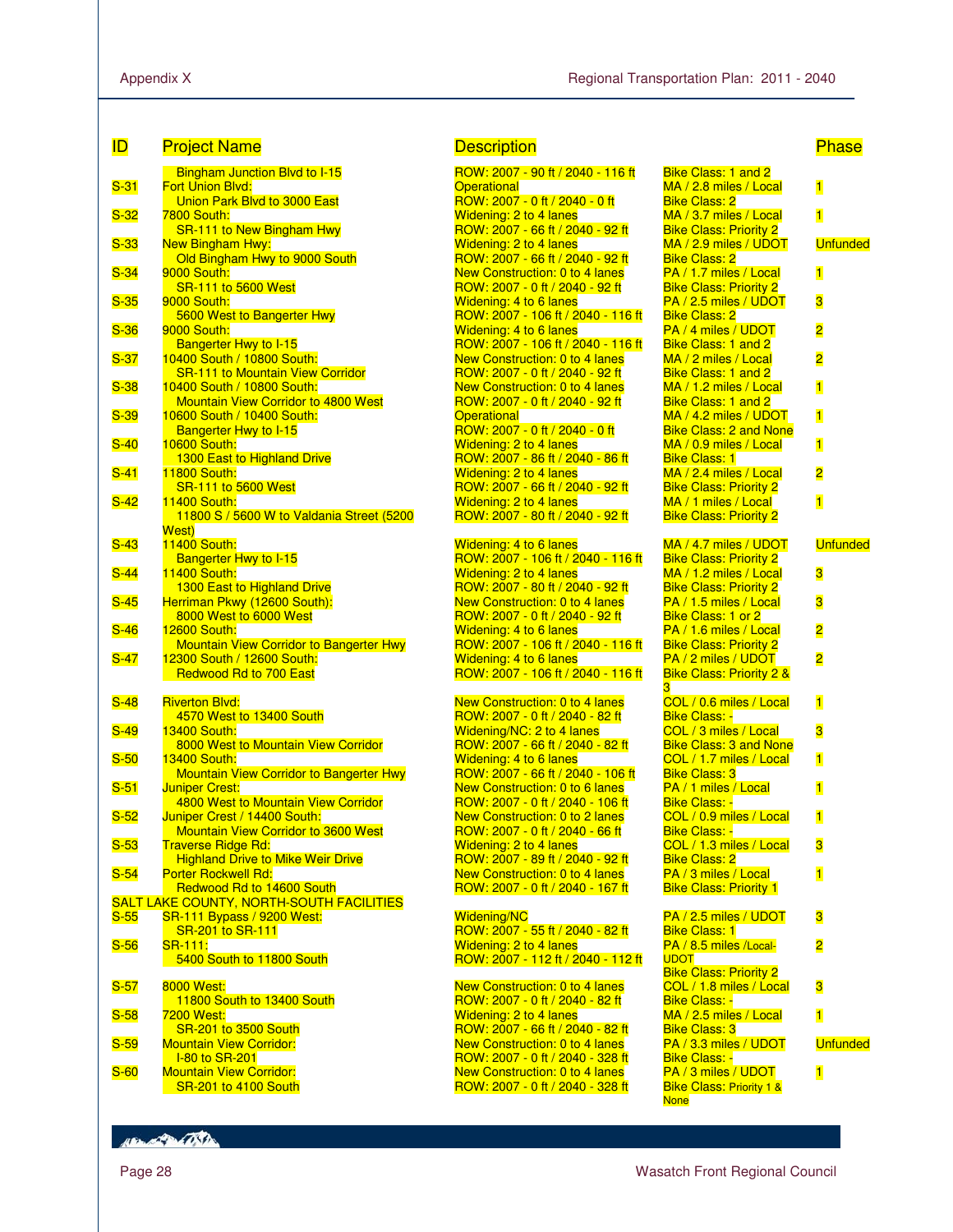| <b>ID</b>         | <b>Project Name</b>                                                     | <b>Description</b>                                                        |                                                                  | F                       |
|-------------------|-------------------------------------------------------------------------|---------------------------------------------------------------------------|------------------------------------------------------------------|-------------------------|
| $S-61$            | <b>Mountain View Corridor:</b>                                          | New Construction: 0 to 4 lanes                                            | PA / 2.2 miles / UDOT                                            | $\overline{\mathbf{1}}$ |
|                   | 4100 South to 5400 South                                                | ROW: 2007 - 0 ft / 2040 - 328 ft                                          | <b>Bike Class: Priority 1</b>                                    |                         |
| $S-62$            | <b>Mountain View Corridor:</b><br>5400 South to Redwood Rd              | New Construction: 0 to 4 lanes<br>ROW: 2007 - 0 ft / 2040 - 328 ft        | PA / 14.4 miles / UDOT<br><b>Bike Class: Priority 1</b><br>&None | $\overline{\mathbf{1}}$ |
| $S-63$            | <b>Mountain View Corridor:</b>                                          | <b>New Construction: 0 to 4 lanes</b><br>ROW: 2007 - 0 ft / 2040 - 328 ft | PA / 2.9 miles / UDOT<br><b>Bike Class: Priority 1</b>           | 2                       |
| $S-64$            | <b>Redwood Rd to Utah County Line</b><br><b>Mountain View Corridor:</b> | Widening & Interchanges: 4 to 6                                           | FWY / 3.3 miles / UDOT                                           | L                       |
|                   | <b>I-80 to SR-201</b>                                                   | lanes                                                                     | <b>Bike Class: -</b>                                             |                         |
| $S-65$            | <b>Mountain View Corridor:</b>                                          | ROW: 2007 - 328 ft / 2040 - 328 ft<br>Widening & Interchanges: 4 to 6     | <b>FWY / 3 miles / UDOT</b>                                      | 2                       |
|                   | <b>SR-201 to 4100 South</b>                                             | lanes                                                                     | <b>Bike Class: Priority 1</b>                                    |                         |
|                   |                                                                         | ROW: 2007 - 328 ft / 2040 - 328 ft                                        | &None                                                            |                         |
| $S-66$            | <b>Mountain View Corridor:</b><br>4100 South to 5400 South              | Widening & Interchanges: 4 to 6<br>lanes                                  | FWY / 2.2 miles / UDOT<br><b>Bike Class: Priority 1</b>          | 2                       |
|                   |                                                                         | ROW: 2007 - 328 ft / 2040 - 328 ft                                        |                                                                  |                         |
| $S-67$            | <b>Mountain View Corridor:</b>                                          | Widening & Interchanges: 4 to 6                                           | FWY / 4.5 miles / UDOT                                           | 2                       |
|                   | 5400 South to 9000 South                                                | lanes<br>ROW: 2007 - 328 ft / 2040 - 328 ft                               | <b>Bike Class: Priority 1</b><br>and None                        |                         |
| $S-68$            | <b>Mountain View Corridor:</b>                                          | Widening & Interchanges: 4 to 6                                           | FWY / 1.5 miles / UDOT                                           | 3                       |
|                   | 9000 South to 10200 South                                               | lanes                                                                     | <b>Bike Class: Priority 1</b>                                    |                         |
|                   |                                                                         | ROW: 2007 - 328 ft / 2040 - 328 ft                                        | and None                                                         |                         |
| $S-69$            | <b>Mountain View Corridor:</b>                                          | <b>New Construction &amp; Interchanges:</b>                               | FWY / 8.4 miles / UDOT                                           | 3                       |
|                   | 10200 South to Redwood Rd                                               | 0 to 6 lanes<br>ROW: 2007 - 328 ft / 2040 - 328 ft                        | <b>Bike Class: Priority 1 &amp;</b><br><b>None</b>               |                         |
| $S-70$            | <b>Mountain View Corridor:</b>                                          | Widening & Interchanges: 4 to 6                                           | FWY / 2.9 miles / UDOT                                           | 2                       |
|                   | <b>Redwood Rd to Utah County Line</b>                                   | lanes                                                                     | <b>Bike Class: Priority 1</b>                                    |                         |
|                   |                                                                         | ROW: 2007 - 328 ft / 2040 - 328 ft                                        |                                                                  |                         |
| $S-71$            | <b>Mountain View Corridor:</b><br>SR-201 to Utah County Line            | Widening: 6 to 6+HOV lanes<br>ROW: 2007 - 328 ft / 2040 - 328 ft          | <b>FWY</b> / 22.5 miles /<br><b>UDOT</b>                         | 3                       |
|                   |                                                                         |                                                                           | <b>Bike Class: Priority 1 &amp;</b>                              |                         |
|                   |                                                                         |                                                                           | <b>None</b>                                                      |                         |
| $S-72$            | <b>5600 West:</b>                                                       | <b>Widening: 2 to 4 lanes</b>                                             | PA / 3.1 miles / UDOT                                            | $\overline{\mathbf{1}}$ |
| $S-73$            | <b>I-80 to SR-201</b><br>5600 West:                                     | ROW: 2007 - 86 ft / 2040 - 92 ft<br><b>Operational</b>                    | <b>Bike Class: Priority 2</b><br>PA / 5 miles / Local-           | $\overline{\mathbf{1}}$ |
|                   | 2700 South to 6200 South                                                | ROW: 2007 - 0 ft / 2040 - 0 ft                                            | <b>UDOT</b>                                                      |                         |
|                   |                                                                         |                                                                           | <b>Bike Class: 2 and None</b>                                    |                         |
| $S-74$            | <b>5600 West:</b>                                                       | Widen/NC                                                                  | MA / 3.1 miles / Local                                           | $\overline{\mathbf{1}}$ |
| $S-75$            | 6200 South to New Bingham Hwy<br><b>5600 West:</b>                      | ROW: 2007 - 0 ft / 2040 - 92 ft<br><b>Operational</b>                     | <b>Bike Class: 2</b><br>MA / 3.1 miles / Local                   | $\overline{\mathbf{2}}$ |
|                   | 6200 South to New Bingham Hwy                                           | ROW: 2007 - 0 ft / 2040 - 0 ft                                            | <b>Bike Class: 2</b>                                             |                         |
| $S-76$            | 5600 West:                                                              | <b>Widening: 2 to 4 lanes</b>                                             | $MA / 1.5$ miles / Local                                         | $\overline{2}$          |
|                   | New Bingham Hwy to Old Bingham Hwy                                      | ROW: 2007 - 66 ft / 2040 - 92 ft                                          | <b>Bike Class: 2</b>                                             |                         |
| $S-77$            | 5600 West:                                                              | New Construction: 0 to 4 lanes                                            | COL / 0.7 miles / Local<br><b>Bike Class: -</b>                  | $\overline{\mathbf{1}}$ |
| $S-78$            | Old Bingham Hwy to Bingham Creek Rd<br>5600 West:                       | ROW: 2007 - 0 ft / 2040 - 82 ft<br><b>New Construction: 0 to 2 lanes</b>  | COL / 3.2 miles / Local                                          | $\overline{\mathbf{1}}$ |
|                   | 11800 South to 13400 South                                              | ROW: 2007 - 0 ft / 2040 - 66 ft                                           | <b>Bike Class: 1 and None</b>                                    |                         |
| $S-79$            | 5600 West Connection:                                                   | <b>New Construction: 0 to 2 lanes</b>                                     | COL / 0.7 miles / Local                                          | $\overline{\mathbf{1}}$ |
|                   | 5600 West to 11800 South                                                | ROW: 2007 - 0 ft / 2040 - 66 ft                                           | <b>Bike Class: -</b>                                             |                         |
| $S-80$            | 4800 West:<br>SR-201 to Lake Park Blvd (2700 South)                     | New Construction: 0 to 2 lanes<br>ROW: 2007 - 0 ft / 2040 - 68 ft         | COL / 0.9 miles / Local<br><b>Bike Class: Priority 2</b>         | 2                       |
| $S-81$            | 4800 West:                                                              | New Construction: 0 to 2 lanes                                            | COL / 3.5 miles / Local                                          | $\vert$                 |
|                   | <b>Skye Drive to 11400 South</b>                                        | ROW: 2007 - 0 ft / 2040 - 66 ft                                           | <b>Bike Class: -</b>                                             |                         |
| $S-82$            | 4570 West:                                                              | <b>New Construction: 0 to 4 lanes</b>                                     | COL / 1 miles / Local                                            | $\overline{\mathbf{1}}$ |
| $S-83$            | 12600 South to 13400 South<br>4200 West / Riverton Blvd:                | ROW: 2007 - 0 ft / 2040 - 82 ft<br><b>New Construction: 0 to 4 lanes</b>  | <b>Bike Class: -</b><br>MA / 1.5 miles / Local                   | 3                       |
|                   | 13400 South to 14400 South                                              | ROW: 2007 - 0 ft / 2040 - 82 ft                                           | <b>Bike Class: -</b>                                             |                         |
| <mark>S-84</mark> | 4150 West:                                                              | New Construction: 0 to 2 lanes                                            | COL / 0.6 miles / Local                                          | $\overline{\mathbf{1}}$ |
|                   | 12600 South to Riverton Blvd                                            | ROW: 2007 - 0 ft / 2040 - 66 ft                                           | <b>Bike Class: -</b>                                             |                         |
| $S-85$            | <b>3600 West:</b>                                                       | <b>Widening: 2 to 4 lanes</b>                                             | COL / 1.3 miles / Local                                          | 3                       |
| $S-86$            | 13400 South to 14400 South<br>3200 West:                                | ROW: 2007 - 73 ft / 2040 - 82 ft<br><b>New Construction: 0 to 4 lanes</b> | <b>Bike Class: -</b><br>COL / 0.7 miles / Local                  | 2                       |
|                   | California Ave to 1820 South                                            | ROW: 2007 - 0 ft / 2040 - 92 ft                                           | <b>Bike Class: 2</b>                                             |                         |
| $S-87$            | 3200 West:                                                              | <b>Widening: 2 to 4 lanes</b>                                             | MA / 1.3 miles / Local                                           | $\overline{\mathbf{c}}$ |
|                   | 1820 South to Pkwy Blvd (2700 South)                                    | ROW: 2007 - 0 ft / 2040 - 92 ft                                           | <b>Bike Class: 2</b>                                             |                         |
| $S-88$            | $1 - 215$ :                                                             | Widening: 6 to 8 lanes                                                    | FWY / 3.3 miles / UDOT                                           | 3                       |

#### **Description Description**

| New Construction: 0 to 4 lanes                            |
|-----------------------------------------------------------|
| ROW: 2007 - 0 ft / 2040 - 328 ft                          |
| New Construction: 0 to 4 lanes                            |
| ROW: 2007 - 0 ft / 2040 - 328 ft                          |
|                                                           |
| New Construction: 0 to 4 lanes                            |
| ROW: 2007 - 0 ft / 2040 - 328 ft                          |
| Widening & Interchanges: 4 to 6                           |
| lanes                                                     |
| ROW: 2007 - 328 ft / 2040 - 328 ft                        |
| Widening & Interchanges: 4 to 6                           |
| lanes                                                     |
| ROW: 2007 - 328 ft / 2040 - 328 ft                        |
| Widening & Interchanges: 4 to 6<br>lanes                  |
| ROW: 2007 - 328 ft / 2040 - 328 ft                        |
| Widening & Interchanges: 4 to 6                           |
| lanes                                                     |
| <mark>ROW: 2007 - 328 ft / 2040 - 328 ft</mark>           |
| Widening & Interchanges: 4 to 6                           |
| lanes                                                     |
| ROW: 2007 - 328 ft / 2040 - 328 ft                        |
| <b>New Construction &amp; Interchanges:</b>               |
| 0 to 6 lanes                                              |
| ROW: 2007 - 328 ft / 2040 - 328 ft                        |
| Widening & Interchanges: 4 to 6                           |
| lanes                                                     |
| ROW: 2007 - 328 ft / 2040 - 328 ft                        |
| Widening: 6 to 6+HOV lanes                                |
| ROW: 2007 - 328 ft / 2040 - 328 ft                        |
|                                                           |
|                                                           |
| Widening: 2 to 4 lanes                                    |
|                                                           |
|                                                           |
| ROW: 2007 - 86 ft / 2040 - 92 ft<br><b>Operational</b>    |
| ROW: 2007 - 0 ft / 2040 - 0 ft                            |
|                                                           |
| Widen/NC                                                  |
| ROW: 2007 - 0 ft / 2040 - 92 ft                           |
| <b>Operational</b>                                        |
| ROW: 2007 - 0 ft / 2040 - 0 ft                            |
| Widening: 2 to 4 lanes                                    |
| ROW: 2007 - 66 ft / 2040 - 92 ft                          |
| New Construction: 0 to 4 lanes                            |
| ROW: 2007 - 0 ft / 2040 - 82 ft                           |
| New Construction: 0 to 2 lanes                            |
| ROW: 2007 - 0 ft / 2040 - 66 ft                           |
| New Construction: 0 to 2 lanes                            |
| ROW: 2007 - 0 ft / 2040 - 66 ft                           |
| New Construction: 0 to 2 lanes                            |
| ROW: 2007 - 0 ft / 2040 - 68 ft                           |
| New Construction: 0 to 2 lanes                            |
| ROW: 2007 - 0 ft / 2040 - 66 ft                           |
| New Construction: 0 to 4 lanes                            |
| ROW: 2007 - 0 ft / 2040 - 82 ft                           |
| New Construction: 0 to 4 lanes                            |
| ROW: 2007 - 0 ft / 2040 - 82 ft                           |
| New Construction: 0 to 2 lanes                            |
| ROW: 2007 - 0 ft / 2040 - 66 ft                           |
| Widening: 2 to 4 lanes                                    |
| ROW: 2007 - 73 ft / 2040 - 82 ft                          |
| New Construction: 0 to 4 lanes                            |
| ROW: 2007 - 0 ft / 2040 - 92 ft                           |
| Widening: 2 to 4 lanes<br>ROW: 2007 - 0 ft / 2040 - 92 ft |

#### PA / 2.2 miles / UDOT **Bike Class: Priority 1** 1 PA / 14.4 miles / UDOT **Bike Class: Priority 1** &None 1 PA / 2.9 miles / UDOT **Bike Class: Priority 1** 2 FWY / 3.3 miles / UDOT Bike Class: - **Unfunded** FWY / 3 miles / UDOT **Bike Class: Priority 1** &None 2 FWY / 2.2 miles / UDOT **Bike Class: Priority 1** 2 FWY / 4.5 miles / UDOT **Bike Class: Priority 1** and None 2 FWY / 1.5 miles / UDOT **Bike Class: Priority 1** and None 3 FWY / 8.4 miles / UDOT **Bike Class: Priority 1 & None** 3 FWY / 2.9 miles / UDOT **Bike Class: Priority 1** 2 FWY / 22.5 miles / UDOT **Bike Class: Priority 1 & None** 3 PA / 3.1 miles / UDOT **Bike Class: Priority 2** 1 PA / 5 miles / Local-**UDOT** Bike Class: 2 and None 1 MA / 3.1 miles / Local **Bike Class: 2** 1 MA / 3.1 miles / Local **Bike Class: 2** 2 MA / 1.5 miles / Local **Bike Class: 2** 2 COL / 0.7 miles / Local Bike Class: - 1 COL / 3.2 miles / Local **Bike Class: 1 and None** 1 COL / 0.7 miles / Local Bike Class: - 1 COL / 0.9 miles / Local **Bike Class: Priority 2** 2 COL / 3.5 miles / Local Bike Class: - 1 COL / 1 miles / Local **Bike Class:** 1 MA / 1.5 miles / Local Bike Class: - 3 COL / 0.6 miles / Local Bike Class: - 1 COL / 1.3 miles / Local Bike Class: - 3 COL / 0.7 miles / Local **Bike Class: 2** 2 MA / 1.3 miles / Local Bike Class: 2 2

HELL OF BOOKS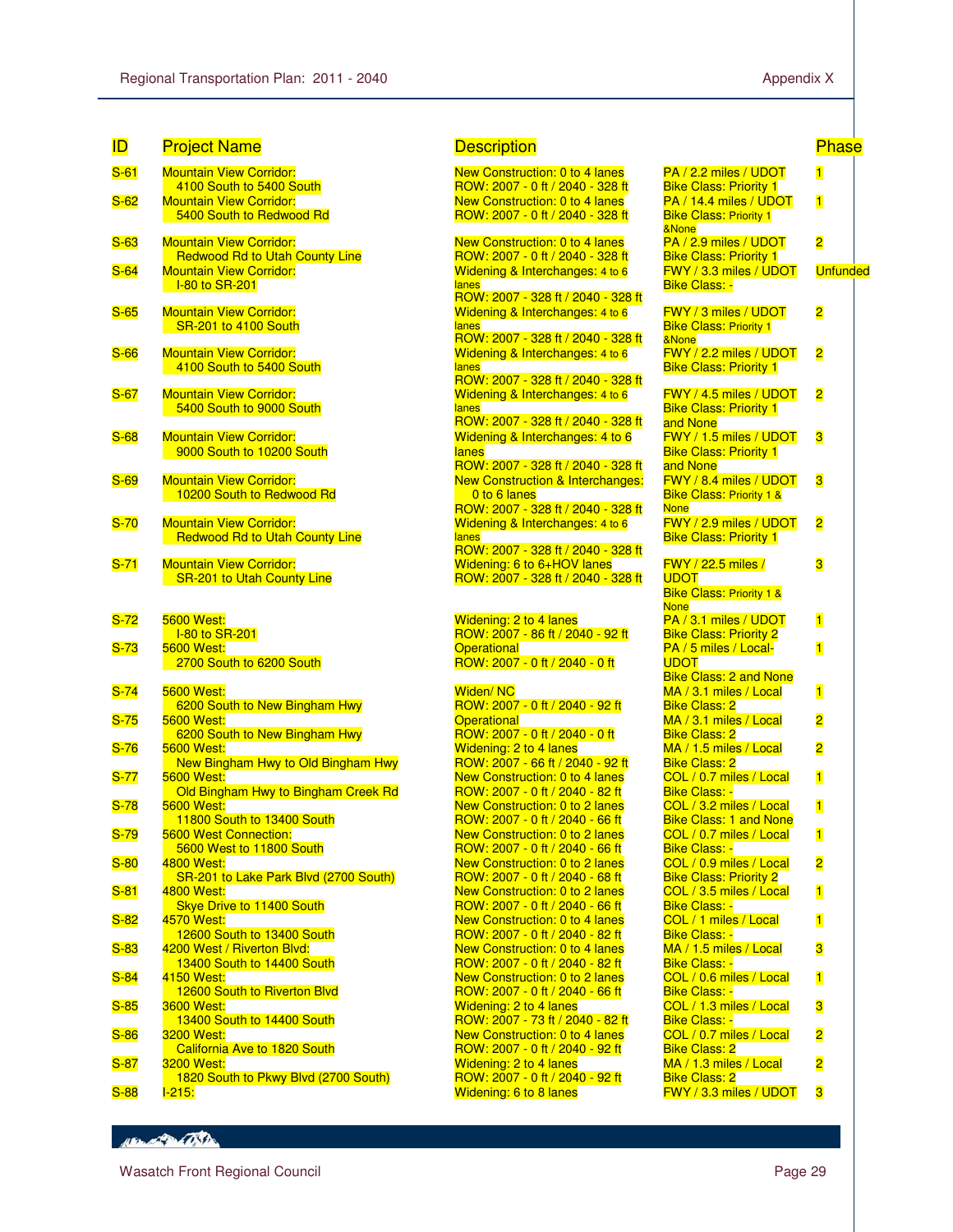| <b>ID</b>    | <b>Project Name</b>                                                   | <b>Description</b>                                                       |                                                         | <b>Phase</b>            |
|--------------|-----------------------------------------------------------------------|--------------------------------------------------------------------------|---------------------------------------------------------|-------------------------|
|              | <b>2100 North to I-80</b>                                             | ROW: 2007 - 300 ft / 2040 - 300 ft                                       | <b>Bike Class: -</b>                                    |                         |
| $S-89$       | I-215 Frontage Rd:                                                    | <b>New Construction: 0 to 1 lanes</b>                                    | COL / 2.1 miles / Local                                 | 1                       |
| $S-90$       | 2700 South to 4100 South<br>Redwood Rd:                               | ROW: 2007 - 0 ft / 2040 - 66 ft<br><b>Widening: 2 to 4 lanes</b>         | <b>Bike Class: -</b><br>MA / 3 miles / UDOT             | 3                       |
|              | I-215 (North) to 1000 North                                           | ROW: 2007 - 110 ft / 2040 - 110 ft                                       | <b>Bike Class: 1 and 2</b>                              |                         |
| $S-91$       | Redwood Rd:                                                           | <b>Operational</b>                                                       | PA / 3.9 miles / UDOT                                   | $\overline{\mathbf{1}}$ |
|              | <b>SR-201 to 4700 South</b>                                           | ROW: 2007 - 0 ft / 2040 - 0 ft                                           | <b>Bike Class: 1 and None</b>                           |                         |
| $S-92$       | Redwood Rd:<br>9000 South to Bangerter Hwy                            | Widening: 4 to 6 lanes<br>ROW: 2007 - 66 ft / 2040 - 116 ft              | PA / 6 miles / UDOT<br><b>Bike Class: 2 and None</b>    | 3                       |
| $S-93$       | <b>Redwood Rd:</b>                                                    | <b>Operational</b>                                                       | PA / 3 miles / UDOT                                     | $\overline{\mathbf{1}}$ |
|              | 9000 South to 11400 South                                             | ROW: 2007 - 0 ft / 2040 - 0 ft                                           | <b>Bike Class: 2 and None</b>                           |                         |
| $S-94$       | <b>Redwood Rd:</b>                                                    | <b>Widening: 2 to 4 lanes</b>                                            | PA / 1.5 miles / UDOT                                   | $\overline{\mathbf{1}}$ |
|              | 12600 South to Bangerter Hwy                                          | ROW: 2007 - 66 ft / 2040 - 92 ft                                         | <b>Bike Class: 2 and None</b>                           |                         |
| $S-95$       | Redwood Rd:<br><b>Bangerter Hwy to Porter Rockwell Rd</b>             | Widening: 4 to 6 lanes<br>ROW: 2007 - 106 ft / 2040 - 116 ft             | PA / 2.7 miles / UDOT<br><b>Bike Class: Priority 2</b>  | 3                       |
| $S-96$       | <b>1200 West:</b>                                                     | <b>New Construction: 0 to 4 lanes</b>                                    | COL / 0.5 miles / Local                                 | $\overline{\mathbf{1}}$ |
|              | 3100 South to 3300 South                                              | ROW: 2007 - 0 ft / 2040 - 82 ft                                          | <b>Bike Class: 3</b>                                    |                         |
| $S-97$       | <b>Bingham Junction Blvd:</b>                                         | New Construction: 0 to 2 lanes                                           | MA / 2.8 miles / Local                                  | $\overline{\mathbf{1}}$ |
|              | 7800 South to 8400 South                                              | ROW: 2007 - 0 ft / 2040 - 66 ft<br>New Construction: 0 to 4 lanes        | <b>Bike Class: 2</b><br>COL / 1.8 miles / Local         | $\overline{\mathbf{1}}$ |
| $S-98$       | Galena Park Blvd:<br>12300 South to 13490 South                       | ROW: 2007 - 0 ft / 2040 - 82 ft                                          | <b>Bike Class: 1 and 3</b>                              |                         |
| S-99         | Lone Peak Pkwy:                                                       | Widening: 2 to 4 lanes                                                   | COL / 1.2 miles / Local                                 | 3                       |
|              | 11400 South to 12300 South                                            | ROW: 2007 - 65 ft / 2040 - 92 ft                                         | <b>Bike Class: 2</b>                                    |                         |
| $S-100$      | Lone Peak Pkwy:                                                       | New Construction: 0 to 4 lanes                                           | COL / 2 miles / Local                                   | $\overline{\mathbf{1}}$ |
| $S-101$      | 12300 South to Bangerter Hwy<br><b>600 West:</b>                      | ROW: 2007 - 0 ft / 2040 - 92 ft<br><b>New Construction: 0 to 2 lanes</b> | <b>Bike Class: 2</b><br>MA / 1.4 miles / Local          | Unfunded                |
|              | Bangerter Hwy to 14600 South                                          | ROW: 2007 - 0 ft / 2040 - 66 ft                                          | <b>Bike Class: -</b>                                    |                         |
| $S-102$      | <b>I-15 Collectors:</b>                                               | Widening / Operational: 0 to 1                                           | COL / 0.7 miles / Local                                 | 2                       |
|              | 10000 South to 10600 South                                            | lanes                                                                    | <b>Bike Class: -</b>                                    |                         |
|              |                                                                       | ROW: 2007 - 0 ft / 2040 - 66 ft                                          |                                                         |                         |
| $S-103$      | $1 - 15$ :<br>12300 South to Bangerter Hwy                            | Widening: 7+HOV to 8+HOV lanes<br>ROW: 2007 - 260 ft / 2040 - 260 ft     | FWY / 1.6 miles / UDOT<br><b>Bike Class: -</b>          | $\overline{\mathbf{1}}$ |
| $S-104$      | $1 - 15$ :                                                            | Widening: 6/7+HOV to 8+HOV                                               | FWY / 3.9 miles / UDOT                                  | $\overline{\mathbf{1}}$ |
|              | <b>Bangerter Hwy to Utah County Line</b>                              | lanes                                                                    | <b>Bike Class: -</b>                                    |                         |
|              |                                                                       | ROW: 2007 - 260 ft / 2040 - 260 ft                                       |                                                         |                         |
| $S-105$      | $1 - 15$ :                                                            | <b>Widening</b>                                                          | FWY / 3.9 miles / UDOT                                  | $\overline{\mathbf{c}}$ |
| $S-106$      | <b>Bangerter Hwy to Utah County Line</b><br><b>Cottonwood Street:</b> | ROW: 2007 - 260 ft / 2040 - 260 ft<br>New Construction: 0 to 2 lanes     | <b>Bike Class: -</b><br>COL / 0.9 miles / Local         | 2                       |
|              | 4500 South to Vine Street                                             | ROW: 2007 - 0 ft / 2040 - 82 ft                                          | <b>Bike Class: 3</b>                                    |                         |
| $S-107$      | <b>State Street:</b>                                                  | <b>Operational</b>                                                       | MA / 8.6 miles / UDOT                                   | 2                       |
|              | 600 South to I-215                                                    | ROW: 2007 - 0 ft / 2040 - 0 ft                                           | <b>Bike Class: -</b>                                    |                         |
| $S-108$      | <b>State Street:</b><br><b>I-215 to 12300 South</b>                   | <b>Operational</b><br>ROW: 2007 - 0 ft / 2040 - 0 ft                     | MA / 7.2 miles / UDOT<br><b>Bike Class: -</b>           | $\overline{\mathbf{1}}$ |
| <u>S-109</u> | <b>State Street:</b>                                                  | Widening: 4 to 6 lanes                                                   | MA / 3.3 miles / UDOT                                   | $\overline{\mathbf{1}}$ |
|              | 6200 South to 9000 South                                              | ROW: 2007 - 100 ft / 2040 - 106 ft                                       | <b>Bike Class: -</b>                                    |                         |
| <u>S-110</u> | <b>900 East:</b>                                                      | <b>Operational</b>                                                       | COL / 1.7 miles / Local                                 | 1                       |
|              | 3300 South to 4500 South<br>900 East / 700 East:                      | ROW: 2007 - 0 ft / 2040 - 0 ft<br>Widening: 4 to 6 lanes                 | <b>Bike Class: Priority 2</b><br>PA / 3 miles / UDOT    |                         |
| <u>S-111</u> | Fort Union Blvd to 9400 South                                         | ROW: 2007 - 106 ft / 2040 - 116 ft                                       | <b>Bike Class: Priority 2</b>                           | 3                       |
| $S-112$      | <b>700 East:</b>                                                      | <b>Widening: 2 to 4 lanes</b>                                            | PA / 1.2 miles / UDOT                                   | $\overline{\mathbf{1}}$ |
|              | 11400 South to 12300 South                                            | ROW: 2007 - 80 ft / 2040 - 92 ft                                         | <b>Bike Class: Priority 2</b>                           |                         |
| $S-113$      | Union Park Blyd / 1300 East:                                          | <b>Operational</b>                                                       | $MA / 1.2$ miles / Local                                | $\overline{\mathbf{1}}$ |
| $S-114$      | Fort Union Blvd to 7800 South<br><b>Highland Drive:</b>               | ROW: 2007 - 0 ft / 2040 - 0 ft<br><b>Operational</b>                     | <b>Bike Class: 2 and None</b><br>PA / 2 miles / Local   | 2                       |
|              | Murray Holladay Blvd to Van Winkle                                    | ROW: 2007 - 0 ft / 2040 - 0 ft                                           | <b>Bike Class: -</b>                                    |                         |
|              | <b>Expressway</b>                                                     |                                                                          |                                                         |                         |
| <u>S-115</u> | 2000 East:                                                            | Widening: 4 to 6 lanes                                                   | PA / 3.1 miles / Local                                  | 3                       |
| $S-116$      | Fort Union Blvd to 9400 South<br><b>Highland Drive:</b>               | ROW: 2007 - 106 ft / 2040 - 116 ft<br><b>Widening: 2 to 4 lanes</b>      | <b>Bike Class: Priority 2</b><br>PA / 0.5 miles / Local |                         |
|              | 9400 South to 9800 South                                              | ROW: 2007 - 106 ft / 2040 - 106 ft                                       | <b>Bike Class: Priority 2</b>                           | 2                       |
| $S-117$      | <b>Highland Drive:</b>                                                | <b>New Construction: 0 to 4 lanes</b>                                    | PA / 2.8 miles / Local                                  | 3                       |
|              | 9800 South to Draper City Limit                                       | ROW: 2007 - 0 ft / 2040 - 92 ft                                          | <b>Bike Class: Priority 2</b>                           |                         |
| $S-118$      | <b>Highland Drive:</b>                                                | Widening: 2 to 4 lanes                                                   | PA / 5.8 miles / Local                                  | 3                       |
| $S-119$      | Draper City Limit to 14600 South<br><b>Highland Drive Connection:</b> | ROW: 2007 - 106 ft / 2040 - 106 ft<br><b>Widening: 2 to 4 lanes</b>      | <b>Bike Class: Priority 2</b><br>PA / 1.8 miles / Local | 3                       |
|              |                                                                       |                                                                          |                                                         |                         |

| <b>Bike Class: -</b>                                    |                         |
|---------------------------------------------------------|-------------------------|
| COL / 2.1 miles / Local                                 | $\blacksquare$          |
| <b>Bike Class: -</b><br>MA / 3 miles / UDOT             | 3                       |
| Bike Class: 1 and 2                                     |                         |
| PA / 3.9 miles / UDOT<br>Bike Class: 1 and None         | $\overline{\mathbf{1}}$ |
| PA / 6 miles / UDOT                                     | 3                       |
| <b>Bike Class: 2 and None</b>                           |                         |
| PA / 3 miles / UDOT<br><b>Bike Class: 2 and None</b>    | $\overline{\mathbf{1}}$ |
| PA / 1.5 miles / UDOT                                   | $\overline{\mathbf{1}}$ |
| <b>Bike Class: 2 and None</b><br>PA / 2.7 miles / UDOT  | з                       |
| <b>Bike Class: Priority 2</b>                           |                         |
| COL / 0.5 miles / Local<br><b>Bike Class: 3</b>         | $\overline{\mathbf{1}}$ |
| MA / 2.8 miles / Local                                  | $\blacksquare$          |
| <b>Bike Class: 2</b>                                    |                         |
| COL / 1.8 miles / Local<br>Bike Class: 1 and 3          | 1                       |
| COL / 1.2 miles / Local                                 | 3                       |
| <b>Bike Class: 2</b><br>COL / 2 miles / Local           | 1                       |
| Bike Class: 2                                           |                         |
| MA / 1.4 miles / Local                                  | <b>Unfunded</b>         |
| <b>Bike Class: -</b><br>COL / 0.7 miles / Local         | $\overline{\mathbf{2}}$ |
| <b>Bike Class: -</b>                                    |                         |
| FWY / 1.6 miles / UDOT                                  | $\mathbf{1}$            |
| <b>Bike Class: -</b>                                    |                         |
| FWY / 3.9 miles / UDOT<br><b>Bike Class: -</b>          | 1                       |
|                                                         |                         |
| FWY / 3.9 miles / UDOT                                  | $\overline{\mathbf{c}}$ |
| Bike Class: -<br>COL / 0.9 miles / Local                | $\overline{\mathbf{c}}$ |
| <b>Bike Class: 3</b>                                    |                         |
| MA / 8.6 miles / UDOT<br>Bike Class: -                  | $\overline{\mathbf{2}}$ |
| MA / 7.2 miles / UDOT                                   | 1                       |
| <b>Bike Class: -</b><br>MA / 3.3 miles / UDOT           |                         |
| <b>Bike Class: -</b>                                    | 1                       |
| COL / 1.7 miles / Local                                 | $\mathbf{1}$            |
| <b>Bike Class: Priority 2</b><br>PA / 3 miles / UDOT    | з                       |
| <b>Bike Class: Priority 2</b>                           |                         |
| PA / 1.2 miles / UDOT<br><b>Bike Class: Priority 2</b>  | 1                       |
| MA / 1.2 miles / Local                                  | 1                       |
| <b>Bike Class: 2 and None</b>                           |                         |
| PA / 2 miles / Local<br><b>Bike Class: -</b>            | 2                       |
|                                                         |                         |
| PA / 3.1 miles / Local<br><b>Bike Class: Priority 2</b> | 3                       |
| PA / 0.5 miles / Local                                  | 2                       |
| <b>Bike Class: Priority 2</b><br>PA / 2.8 miles / Local | 3                       |
| <b>Bike Class: Priority 2</b>                           |                         |
|                                                         |                         |
| PA / 5.8 miles / Local                                  | 3                       |
| <b>Bike Class: Priority 2</b><br>PA / 1.8 miles / Local | 3                       |

**Branch Bally**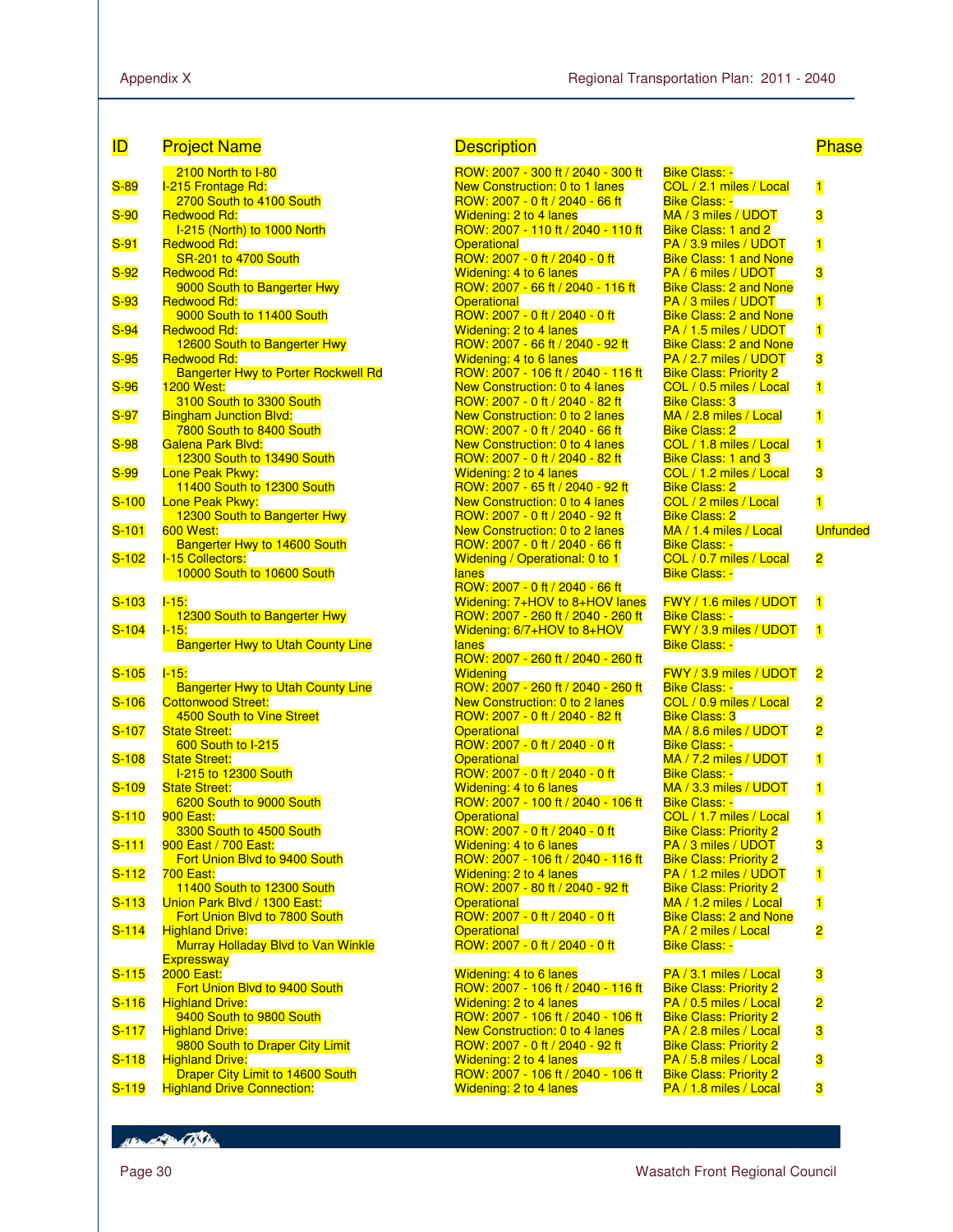| ID                 | <u>Project Name</u>                                                |
|--------------------|--------------------------------------------------------------------|
|                    | Traverse Ridge Rd to 13800 Sou                                     |
| $S-120$            | 500 South / Foothill Drive:<br>1300 East to 2300 East              |
| $S-121$            | Foothill Blvd:<br>2300 East to I-80                                |
|                    | <b>SALT LAKE COUNTY, SPOT FACILITIES</b>                           |
| S-122              | SR-201 Interchange:<br>@ 1-80                                      |
|                    |                                                                    |
| <mark>S-123</mark> | SR-201 Interchange:<br>@ SR-111 Bypass / 9200 West                 |
| $S-124$            | SR-201 Interchange:                                                |
| $S-125$            | @ 8400 West<br>SR-201 Interchange:                                 |
|                    | @7200 West                                                         |
| $S-126$            | SR-201 Interchange:<br>@ 1-215                                     |
| <u>S-127</u>       | SR-111 RailRd Structure:<br>@ 4300 South                           |
| $S-128$            | I-80 Interchange:                                                  |
| $S-129$            | @ 5600 West<br>5600 West RailRd Crossing:                          |
|                    | @750 South                                                         |
| $S-130$            | 4800 West Overpass:<br>@ SR-201                                    |
| $S-131$            | <b>Bangerter Hwy Interchange:</b>                                  |
| $S-132$            | @ California Ave<br><b>Bangerter Hwy Interchange:</b>              |
|                    | @ SR-201                                                           |
| $S-133$            | <b>Bangerter Hwy Interchange:</b><br>@ Lake Park Blvd (2700 South) |
| $S-134$            | <b>Bangerter Hwy Overpass:</b><br>@ 3100 South                     |
| $S-135$            | <b>Bangerter Hwy Interchange:</b>                                  |
| $S-136$            | @ 3500 South<br><b>Bangerter Hwy Overpass:</b>                     |
|                    | @ 4100 South                                                       |
| $S-137$            | <b>Bangerter Hwy Interchange:</b><br>@ 4700 South                  |
| <b>S-138</b>       | Bangerter Hwy Interchange:                                         |
| $S-139$            | @ 5400 South<br><b>Bangerter Hwy Interchange:</b>                  |
| <u>S-140</u>       | @ 6200 South<br>Bangerter Hwy Interchange:                         |
|                    | @7000 South                                                        |
| <u>S-141</u>       | <b>Bangerter Hwy Interchange:</b><br>@ 7800 South                  |
| <u>S-142</u>       | Bangerter Hwy Interchange:                                         |
| $S-143$            | @ 9000 South<br><b>Bangerter Hwy Interchange:</b>                  |
|                    | @ 9800 South                                                       |
| $S-144$            | <b>Bangerter Hwy Interchange:</b><br>@ 10400 South                 |
| $S-145$            | <b>Bangerter Hwy Interchange:</b><br>@ 11400 South                 |
| $S-146$            | Bangerter Hwy Interchange:                                         |
| $S-147$            | @ 12600 South<br><b>Bangerter Hwy Interchange:</b>                 |
|                    | @ 13400 South                                                      |
| $S-148$            | <b>Bangerter Hwy Interchange:</b><br>@ 2700 West                   |
| $S-149$            | <b>Bangerter Hwy Interchange:</b>                                  |
| $S-150$            | @ Redwood Rd<br>Bangerter Hwy Interchange:                         |
|                    | @ 600 West                                                         |

### <mark>Description</mark> Phase Description Phase Phase

| uth                      | ROW: 2007 - 106 ft / 2040 - 106 ft                    | <b>Bike Class: 2</b>                         |
|--------------------------|-------------------------------------------------------|----------------------------------------------|
|                          | <b>Operational</b>                                    | $PA/2.4$ miles                               |
|                          | ROW: 2007 - 0 ft / 2040 - 0 ft                        | <b>Bike Class: 2</b>                         |
|                          | Widening: 4 to 6 lanes                                | $PA/2.4$ miles                               |
|                          | ROW: 2007 - 100 ft / 2040 - 106 ft                    | <b>Bike Class: 1</b>                         |
|                          | <b>Upgrade</b>                                        | <b>FWY / - miles</b>                         |
|                          | ROW: 2007 - ft / 2040 - ft                            | <b>Bike Class: P</b><br>and 3                |
|                          | <b>New Construction</b>                               | <b>FWY / - miles</b>                         |
|                          | ROW: 2007 - ft / 2040 - ft                            | <b>Bike Class: P</b>                         |
|                          | <b>New Construction</b>                               | <b>FWY / - miles</b>                         |
|                          | ROW: 2007 - ft / 2040 - ft                            | <b>Bike Class: P</b>                         |
|                          | <b>New Construction</b><br>ROW: 2007 - ft / 2040 - ft | <b>FWY / - miles</b><br><b>Bike Class: P</b> |
|                          | Upgrade                                               | <b>FWY</b> / - miles                         |
|                          | ROW: 2007 - ft / 2040 - ft                            | <b>Bike Class: -</b>                         |
|                          | <b>Widening: 2 to 4 lanes</b>                         | $PA / - miles /$                             |
|                          | ROW: 2007 - ft / 2040 - ft                            | <b>Bike Class: P</b>                         |
|                          | <b>Upgrade</b>                                        | <b>FWY</b> / - miles                         |
|                          | ROW: 2007 - ft / 2040 - ft                            | <b>Bike Class: -</b>                         |
|                          | New Construction: 2 to 4 lanes                        | $PA / - miles /$                             |
|                          | ROW: 2007 - ft / 2040 - ft                            | <b>Bike Class: P</b>                         |
|                          | New Construction: 0 to 2 lanes                        | COL / - miles                                |
|                          | ROW: 2007 - ft / 2040 - ft                            | <b>Bike Class: P</b>                         |
|                          | <b>New Construction</b>                               | <b>FWY / - miles</b>                         |
|                          | ROW: 2007 - ft / 2040 - ft<br><b>Upgrade</b>          | <b>Bike Class: P</b><br><b>FWY / - miles</b> |
|                          | ROW: 2007 - ft / 2040 - ft                            | <b>Bike Class: -</b>                         |
|                          | <b>New Construction</b>                               | <b>FWY / - miles</b>                         |
| $\overline{\phantom{0}}$ | ROW: 2007 - ft / 2040 - ft                            | <b>Bike Class: 1</b>                         |
|                          | New Construction: 4 to 6 lanes                        | <b>FWY / - miles</b>                         |
|                          | ROW: 2007 - ft / 2040 - ft                            | <b>Bike Class: 3</b>                         |
|                          | <b>New Construction</b>                               | FWY / - miles                                |
|                          | ROW: 2007 - ft / 2040 - ft                            | <b>Bike Class: -</b>                         |
|                          | New Construction: 4 to 6 lanes                        | <b>FWY / - miles</b>                         |
|                          | ROW: 2007 - ft / 2040 - ft                            | <b>Bike Class: P</b>                         |
|                          | <b>New Construction</b><br>ROW: 2007 - ft / 2040 - ft | <b>FWY / - miles</b>                         |
|                          | <b>New Construction</b>                               | <b>Bike Class: 3</b><br><b>FWY / - miles</b> |
|                          | ROW: 2007 - ft / 2040 - ft                            | <b>Bike Class: P</b>                         |
|                          | <b>New Construction</b>                               | FWY / - miles                                |
|                          | ROW: 2007 - ft / 2040 - ft                            | <b>Bike Class: 2</b>                         |
|                          | <b>New Construction</b>                               | <b>FWY / - miles</b>                         |
|                          | ROW: 2007 - ft / 2040 - ft                            | <b>Bike Class: 1</b>                         |
|                          | <b>New Construction</b>                               | <b>FWY / - miles</b>                         |
|                          | ROW: 2007 - ft / 2040 - ft                            | <b>Bike Class: P</b>                         |
|                          | <b>New Construction</b>                               | <b>FWY / - miles</b>                         |
|                          | ROW: 2007 - ft / 2040 - ft                            | <b>Bike Class: 2</b>                         |
|                          | <b>New Construction</b><br>ROW: 2007 - ft / 2040 - ft | <b>FWY / - miles</b><br><b>Bike Class: P</b> |
|                          | <b>New Construction</b>                               | <b>FWY / - miles</b>                         |
|                          | ROW: 2007 - ft / 2040 - ft                            | <b>Bike Class: 2</b>                         |
|                          | <b>New Construction</b>                               | <b>FWY / - miles</b>                         |
|                          | ROW: 2007 - ft / 2040 - ft                            | <b>Bike Class: P</b>                         |
|                          | <b>New Construction</b>                               | <b>FWY / - miles</b>                         |
|                          | ROW: 2007 - ft / 2040 - ft                            | <b>Bike Class: P</b>                         |
|                          | <b>New Construction</b>                               | <b>FWY / - miles</b>                         |
|                          | ROW: 2007 - ft / 2040 - ft                            | <b>Bike Class: 3</b>                         |
|                          | <b>New Construction</b>                               | <b>FWY / - miles</b>                         |
|                          | ROW: 2007 - ft / 2040 - ft                            | <b>Bike Class: -</b>                         |
|                          | <b>New Construction</b>                               | <b>FWY / - miles</b>                         |
|                          | ROW: 2007 - ft / 2040 - ft<br><b>New Construction</b> | <b>Bike Class: P</b><br><b>FWY / - miles</b> |
|                          | ROW: 2007 - ft / 2040 - ft                            | <b>Bike Class: -</b>                         |
|                          |                                                       |                                              |

| טווש<br><u>Under I</u><br>PA / 2.4 miles / UDOT        | $\mathbf{1}$            |  |
|--------------------------------------------------------|-------------------------|--|
| <b>Bike Class: 2 and None</b>                          |                         |  |
| PA / 2.4 miles / UDOT                                  | 3                       |  |
| <b>Bike Class: 1 and None</b>                          |                         |  |
|                                                        |                         |  |
| FWY / - miles / UDOT                                   | $\overline{\mathbf{c}}$ |  |
| <b>Bike Class: Priority 2</b>                          |                         |  |
| and 3                                                  |                         |  |
| FWY / - miles / UDOT                                   | 3                       |  |
| <b>Bike Class: Priority 3</b>                          |                         |  |
| <b>FWY / - miles / UDOT</b>                            | 2                       |  |
| <b>Bike Class: Priority 3</b>                          | $\overline{\mathbf{2}}$ |  |
| FWY / - miles / UDOT<br><b>Bike Class: Priority 3</b>  |                         |  |
| FWY / - miles / UDOT                                   | 3                       |  |
| Bike Class: -                                          |                         |  |
| PA / - miles / UDOT                                    | $\vert$                 |  |
| <b>Bike Class: Priority 2</b>                          |                         |  |
| FWY / - miles / UDOT                                   | <b>Unfunded</b>         |  |
| Bike Class: -                                          |                         |  |
| PA / - miles / UDOT                                    | $\vert$                 |  |
| <b>Bike Class: Priority 2</b>                          |                         |  |
| COL / - miles / Local                                  | $\overline{\mathbf{2}}$ |  |
| <b>Bike Class: Priority 3</b>                          | Unfunded                |  |
| FWY / - miles / UDOT<br><b>Bike Class: Priority 2</b>  |                         |  |
| FWY / - miles / UDOT                                   | 3                       |  |
| <mark>Bike Class: -</mark>                             |                         |  |
| FWY / - miles / UDOT                                   | <b>Unfunded</b>         |  |
| <u> Bike Class: 1</u>                                  |                         |  |
| FWY / - miles / UDOT                                   | Unfunded                |  |
| Bike Class: 3                                          |                         |  |
| FWY / - miles / UDOT                                   | <b>Unfunded</b>         |  |
| <u> Bike Class: -</u><br>FWY / - miles / UDOT Unfunded |                         |  |
| <b>Bike Class: Priority 2</b>                          |                         |  |
| <b>FWY</b> / - miles / UDOT                            | <b>Unfunded</b>         |  |
| Bike Class: 3                                          |                         |  |
| FWY / - miles / UDOT                                   | <b>Unfunded</b>         |  |
| <b>Bike Class: Priority 3</b>                          |                         |  |
| FWY / - miles / UDOT                                   | 3                       |  |
| Bike Class: 2                                          |                         |  |
| FWY / - miles / UDOT                                   | 3                       |  |
| Bike Class: 1<br><b>FWY / - miles / UDOT</b>           | $\vert$                 |  |
| Bike Class: Priority 2                                 |                         |  |
| <u>FWY / - miles / UDOT</u>                            | 3                       |  |
| Bike Class: 2                                          |                         |  |
| FWY / - miles / UDOT                                   | 3                       |  |
| <u> Bike Class: Priority 2</u>                         |                         |  |
| FWY / - miles / UDOT                                   | 3                       |  |
| <u> Bike Class: 2</u>                                  |                         |  |
| FWY / - miles / UDOT<br><b>Bike Class: Priority 2</b>  | 3                       |  |
| FWY / - miles / UDOT                                   | 3                       |  |
| Bike Class: Priority 2                                 |                         |  |
| <b>FWY</b> / - miles / UDOT                            | 3                       |  |
| Bike Class: 3                                          |                         |  |
| FWY / - miles / UDOT                                   | 3                       |  |
| Bike Class: -                                          |                         |  |
| <u>FWY / - miles / UDOT</u><br>Bike Class: Priority 2  | 3                       |  |
| FWY / - miles / UDOT                                   | 1                       |  |
| <mark>Bike Class: -</mark>                             |                         |  |
|                                                        |                         |  |

Henry Company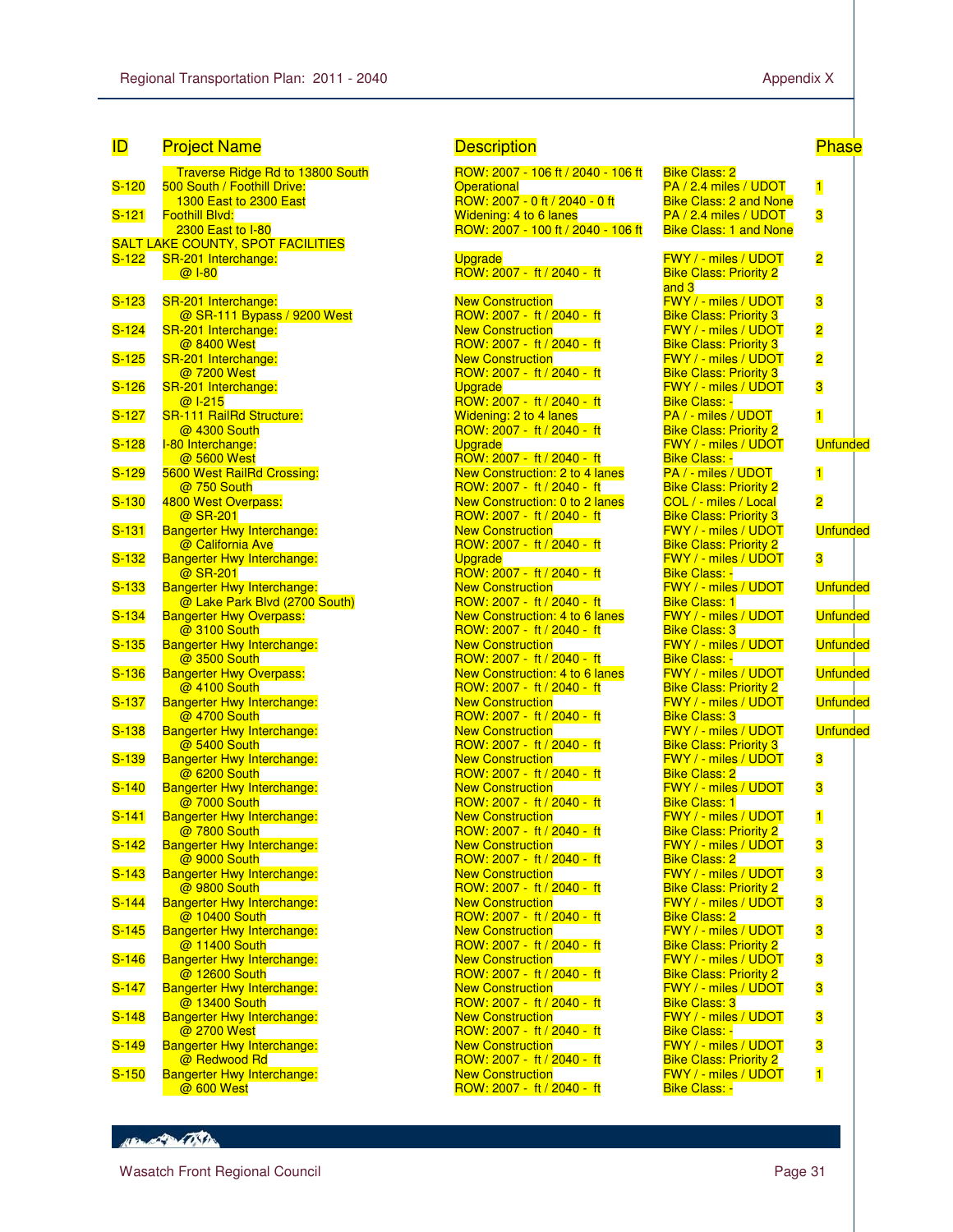| <b>ID</b> | <b>Project Name</b>                                                         | <b>Description</b>                                                       |                                                          | <b>Phase</b>            |
|-----------|-----------------------------------------------------------------------------|--------------------------------------------------------------------------|----------------------------------------------------------|-------------------------|
| $S-151$   | <b>Bangerter Hwy Interchange:</b>                                           | <b>Upgrade</b>                                                           | <b>FWY / - miles / UDOT</b>                              | $\overline{\mathbf{c}}$ |
| $S-152$   | $@1 - 15$<br>2700 West Overpass:                                            | ROW: 2007 - ft / 2040 - ft<br>New Construction: 0 to 2 lanes             | <b>Bike Class: -</b><br>COL / - miles / Local            | Unfunded                |
|           | @ SR-201                                                                    | $ROW: 2007 - ft / 2040 - ft$                                             | <b>Bike Class: Priority 2</b>                            |                         |
| $S-153$   | I-215 Interchange:                                                          | <b>New Construction</b>                                                  | FWY / - miles / UDOT                                     | 3                       |
|           | @ 5400 South                                                                | ROW: 2007 - ft / 2040 - ft                                               | <b>Bike Class: Priority 3</b>                            |                         |
| $S-154$   | I-215 Interchange:<br>@ Redwood Rd (South)                                  | <b>Upgrade</b><br>ROW: 2007 - ft / 2040 - ft                             | FWY / - miles / UDOT<br><b>Bike Class: -</b>             | 3                       |
| $S-155$   | I-15 Interchange:                                                           | New Construction: 0 to 2 lanes                                           | <b>FWY / - miles / UDOT</b>                              | 3                       |
|           | @ 100 South (HOV Ramps)                                                     | ROW: 2007 - ft / 2040 - ft                                               | <b>Bike Class: -</b>                                     |                         |
| $S-156$   | I-15 Interchange:<br>@ I-215 (South)                                        | <b>Upgrade</b><br>ROW: 2007 - ft / 2040 - ft                             | <b>FWY / - miles / UDOT</b><br><b>Bike Class: -</b>      | 3                       |
| $S-157$   | 13800 South Overpass:                                                       | <b>New Construction: 0 to 2 lanes</b>                                    | COL / - miles / Local                                    | 3                       |
|           | $@1 - 15$                                                                   | ROW: 2007 - ft / 2040 - ft                                               | <b>Bike Class: Priority 2</b>                            |                         |
| $S-158$   | 14600 South Rail Rd Structure:                                              | Upgrade: 1 to 2 lanes                                                    | MA / - miles / UDOT                                      | <b>Unfunded</b>         |
| $S-159$   | @ D&RGW<br>I-15 Interchange:                                                | ROW: 2007 - ft / 2040 - ft<br>Upgrade                                    | <b>Bike Class: 2</b><br><b>FWY / - miles / UDOT</b>      | $\overline{\mathbf{c}}$ |
|           | @ 14600 South                                                               | ROW: 2007 - ft / 2040 - ft                                               | <b>Bike Class: Priority 2</b>                            |                         |
| $S-160$   | I-80 Interchange:                                                           | <b>Upgrade</b>                                                           | <b>FWY / - miles / UDOT</b>                              | $\overline{\mathbf{2}}$ |
|           | @ I-215 / Foothill Drive                                                    | ROW: 2007 - ft / 2040 - ft                                               | <b>Bike Class: -</b>                                     |                         |
| $S-161$   | I-215 Interchange:<br>@ 4500 South (East)                                   | <b>Upgrade</b><br>ROW: 2007 - ft / 2040 - ft                             | FWY / - miles / UDOT<br><b>Bike Class: 2</b>             | <b>Unfunded</b>         |
| $S-162$   | <b>Avalanche snow shed over Little Cottonwood</b>                           | <b>New Construction</b>                                                  | MA / - miles / UDOT                                      | 3                       |
|           | Canyon Rd @ Whitepine Chutes                                                | ROW: 2007 - ft / 2040 - ft                                               | <b>Bike Class: -</b>                                     |                         |
|           | DAVIS COUNTY, EAST-WEST FACILITIES                                          |                                                                          |                                                          |                         |
| $D-1$     | <b>1800 North:</b><br><b>West Davis Corridor to 2000 West</b>               | <b>Widening: 2 to 4 lanes</b><br>ROW: 2007 - 80 ft / 2040 - 92 ft        | MA / 2 miles / UDOT<br><b>Bike Class: Priority 2</b>     | 2                       |
| $D-2$     | <b>1800 North:</b>                                                          | Widening: 2 to 4 lanes                                                   | MA / 2 miles / UDOT                                      | $\overline{\mathbf{1}}$ |
|           | 2000 West to SR-126                                                         | ROW: 2007 - 66 ft / 2040 - 92 ft                                         | <b>Bike Class: Priority 2</b>                            |                         |
| $D-3$     | <b>SR-193 Extension:</b>                                                    | New Construction: 0 to 4 lanes                                           | MA / 2.2 miles / UDOT                                    | $\overline{\mathbf{2}}$ |
| $D-4$     | <b>West Davis Corridor to 2000 West</b><br><b>SR-193 Extension:</b>         | ROW: 2007 - 0 ft / 2040 - 92 ft<br><b>New Construction: 0 to 4 lanes</b> | <b>Bike Class: Priority 2</b><br>MA / 2.9 miles / UDOT   | $\overline{\mathbf{1}}$ |
|           | 2000 West to State Street                                                   | ROW: 2007 - 0 ft / 2040 - 92 ft                                          | <b>Bike Class: Priority 2</b>                            |                         |
| $D-5$     | <b>SR-193 Extension:</b>                                                    | Widening: 4 to 6 lanes                                                   | $MA / 3.4$ miles / UDOT                                  | Unfunded                |
|           | 2000 West to I-15                                                           | ROW: 2007 - 0 ft / 2040 - 116 ft                                         | <b>Bike Class: Priority 2</b>                            |                         |
| $D-6$     | SR-193:<br><b>I-15 to US-89</b>                                             | <b>Operational</b><br>ROW: 2007 - 0 ft / 2040 - 0 ft                     | MA / 5 miles / UDOT                                      | $\overline{\mathbf{1}}$ |
| $D-7$     | Syracuse Rd (SR-127):                                                       | <b>Widening: 2 to 4 lanes</b>                                            | <b>Bike Class: Priority 2</b><br>MA / 1 miles / UDOT     | $\overline{\mathbf{1}}$ |
|           | <b>West Davis Corridor to 2000 West</b>                                     | ROW: 2007 - 66 ft / 2040 - 92 ft                                         | <b>Bike Class: Priority 2</b>                            |                         |
| $D-8$     | <b>Antelope Drive:</b>                                                      | New Construction: 0 to 2 lanes                                           | MA / 0.3 miles / Local                                   | $\overline{\mathbf{1}}$ |
| $D-9$     | Oak Forest Drive (2500 East) to US-89<br>Gordon Ave (1000 North):           | ROW: 2007 - 0 ft / 2040 - 68 ft<br>Widening: 2 to 4 lanes                | <b>Bike Class: Priority 2</b><br>COL / 0.7 miles / Local | $\overline{\mathbf{2}}$ |
|           | <b>Fairfield Rd to 1600 East</b>                                            | ROW: 2007 - 66 ft / 2040 - 82 ft                                         | <b>Bike Class: -</b>                                     |                         |
| $D-10$    | Gordon Ave (1000 North):                                                    | <b>New Construction: 0 to 4 lanes</b>                                    | COL / 1.3 miles / Local                                  | 2                       |
|           | 1600 East to US-89                                                          | ROW: 2007 - 0 ft / 2040 - 82 ft                                          | <b>Bike Class: -</b>                                     |                         |
| $D-11$    | <b>Hill Field Rd Extension:</b><br>3650 West (Layton) to 2200 West (Layton) | <b>Widening: 2 to 4 lanes</b><br>ROW: 2007 - 60 ft / 2040 - 82 ft        | MA / 1.5 miles / Local                                   | 3                       |
| D-12      | <b>Layton Pkwy:</b>                                                         | New Construction: 0 to 4 lanes                                           | <b>Bike Class: 2</b><br>MA / 2.6 miles / Local           | $\overline{\mathbf{1}}$ |
|           | <b>West Davis Corridor to Flint Street</b>                                  | ROW: 2007 - 0 ft / 2040 - 82 ft                                          | <b>Bike Class: -</b>                                     |                         |
| $D-13$    | 200 North (Kaysville):                                                      | Widening: 2 to 4 lanes                                                   | MA / 2.1 miles / Local                                   | 3                       |
| $D-14$    | <b>West Davis Corridor to I-15</b><br>2600 South / 1100 North:              | ROW: 2007 - 60 ft / 2040 - 92 ft<br><b>Operational</b>                   | <b>Bike Class: Priority 2</b><br>MA / 1.4 miles / Local  | $\overline{\mathbf{1}}$ |
|           | Redwood Rd to I-15                                                          | ROW: 2007 - 0 ft / 2040 - 0 ft                                           | <b>Bike Class: Priority 2</b>                            |                         |
| $D-15$    | <b>Center Street:</b>                                                       | <b>Operational</b>                                                       | COL / 1.1 miles / Local                                  | $\overline{\mathbf{1}}$ |
|           | <b>Redwood Rd to US-89</b>                                                  | ROW: 2007 - 0 ft / 2040 - 0 ft                                           | <b>Bike Class: Priority 1</b>                            |                         |
| $D-16$    | <b>DAVIS COUNTY, NORTH-SOUTH FACILITIES</b><br><b>West Davis Corridor:</b>  | <b>New Construction: 0 to 4 lanes</b>                                    | FWY / 4.8 miles / UDOT                                   | $\overline{\mathbf{c}}$ |
|           | <b>Weber County Line to Syracuse Rd</b>                                     | ROW: 2007 - 0 ft / 2040 - 320 ft                                         | <b>Bike Class: Priority 1</b>                            |                         |
| $D-17$    | <b>West Davis Corridor:</b>                                                 | New Construction: 0 to 4 lanes                                           | <b>FWY</b> / 11.8 miles /                                | $\overline{\mathbf{1}}$ |
|           | Syracuse Rd to I-15 / US-89 / Legacy Pkwy                                   | ROW: 2007 - 0 ft / 2040 - 320 ft                                         | <b>UDOT</b>                                              |                         |
| $D-18$    | <b>West Davis Corridor:</b>                                                 | <b>Corridor Preservation</b>                                             | <b>Bike Class: Priority 1</b><br>FWY / 4.8 miles / UDOT  | 1                       |
|           | <b>Weber County Line to Syracuse Rd</b>                                     | ROW: 2007 - 0 ft / 2040 - 320 ft                                         | <b>Bike Class: Priority 1</b>                            |                         |
| $D-19$    | 3000 West:                                                                  | New Construction: 0 to 2 lanes                                           | COL / 0.5 miles / Local                                  | $\overline{\mathbf{1}}$ |
|           | 6000 South (Weber County) to 2300 North                                     | ROW: 2007 - 0 ft / 2040 - 68 ft                                          | <b>Bike Class: Priority 2</b>                            |                         |

| <u>'escriptiol</u> |  |  |  |  |
|--------------------|--|--|--|--|
|                    |  |  |  |  |

```
Upgrade
ROW: 2007 - ft / 2040 - ft 
New Construction: 0 to 2 lanes 
ROW: 2007 - ft / 2040 - ft 
New Construction
ROW: 2007 - ft / 2040 - ft 
Upgrade
ROW: 2007 - ft / 2040 - ft 
New Construction: 0 to 2 lanes 
ROW: 2007 - ft / 2040 - ft 
Upgrade
ROW: 2007 - ft / 2040 - ft 
New Construction: 0 to 2 lanes 
ROW: 2007 - ft / 2040 - ft 
Upgrade: 1 to 2 lanes 
ROW: 2007 - ft / 2040 - ft 
Upgrade
ROW: 2007 - ft / 2040 - ft 
Upgrade
ROW: 2007 - ft / 2040 - ft 
Upgrade
ROW: 2007 - ft / 2040 - ft 
New Construction
ROW: 2007 - ft / 2040 - ft 
Widening: 2 to 4 lanes 
ROW: 2007 - 80 ft / 2040 - 92 ft 
Widening: 2 to 4 lanes 
ROW: 2007 - 66 ft / 2040 - 92 ft 
New Construction: 0 to 4 lanes 
ROW: 2007 - 0 ft / 2040 - 92 ft 
New Construction: 0 to 4 lanes 
ROW: 2007 - 0 ft / 2040 - 92 ft 
Widening: 4 to 6 lanes 
ROW: 2007 - 0 ft / 2040 - 116 ft 
Operational
ROW: 2007 - 0 ft / 2040 - 0 ft 
Widening: 2 to 4 lanes 
ROW: 2007 - 66 ft / 2040 - 92 ft 
New Construction: 0 to 2 lanes 
ROW: 2007 - 0 ft / 2040 - 68 ft 
Widening: 2 to 4 lanes 
ROW: 2007 - 66 ft / 2040 - 82 ft 
New Construction: 0 to 4 lanes 
ROW: 2007 - 0 ft / 2040 - 82 ft 
Widening: 2 to 4 lanes 
ROW: 2007 - 60 ft / 2040 - 82 ft 
New Construction: 0 to 4 lanes 
ROW: 2007 - 0 ft / 2040 - 82 ft 
Widening: 2 to 4 lanes 
ROW: 2007 - 60 ft / 2040 - 92 ft 
Operational
ROW: 2007 - 0 ft / 2040 - 0 ft 
Operational
ROW: 2007 - 0 ft / 2040 - 0 ft 
New Construction: 0 to 4 lanes 
ROW: 2007 - 0 ft / 2040 - 320 ft 
New Construction: 0 to 4 lanes 
ROW: 2007 - 0 ft / 2040 - 320 ft
```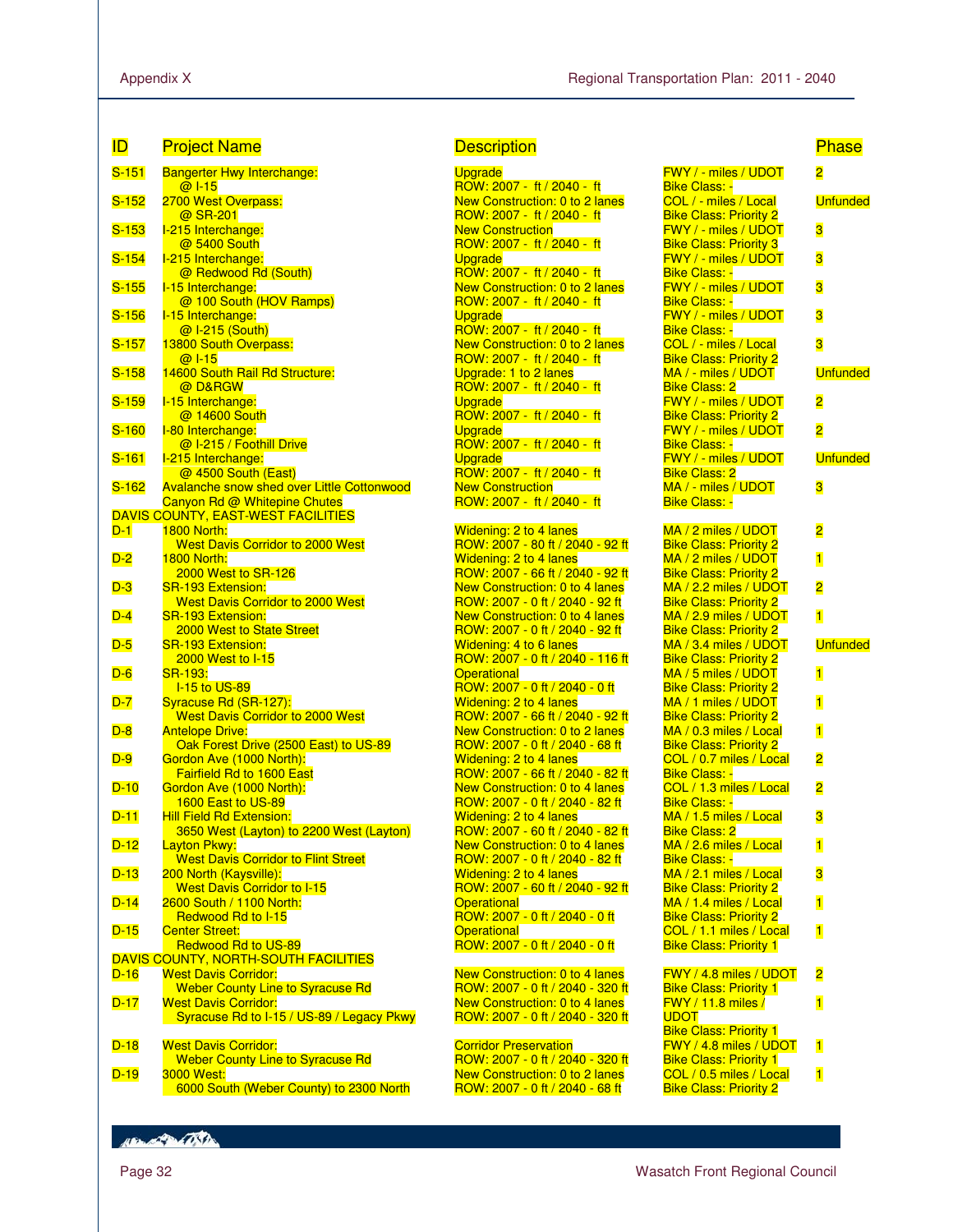| ID          | <b>Project Name</b>                                                        |
|-------------|----------------------------------------------------------------------------|
| $D-20$      | 2000 West (SR-108):                                                        |
| $D-21$      | Weber Co. Line to Syracuse Rd (SR-108)<br>2000 West:                       |
| $D-22$      | <b>Syracuse Rd (SR-108) to West Davis Corridor</b><br>3650 West (Layton):  |
| $D-23$      | <b>700 North to Gentile Street</b><br>2700 West (Layton):                  |
| $D-24$      | <b>Gordon Ave to Layton Pkwy</b><br>Redwood Rd:                            |
| $D-25$      | 500 South to 2600 South<br><u>  15:</u>                                    |
| $D-26$      | Weber County Line to Hill Field Rd (SR-232)                                |
|             | <u>l-15:</u><br>US-89 (Farmington) to I-215                                |
| $D-27$      | <b>Fairfield Rd Extension:</b>                                             |
| $D-28$      | <b>I-84 to SR-193</b><br><u>US-89:</u>                                     |
| $D-29$      | <b>I-84 to Antelope Drive</b><br>US-89:                                    |
|             | Antelope Drive to I-15 (Farmington)<br>DAVIS COUNTY, SPOT FACILITIES       |
| $D-30$      | 1800 North Overpass:                                                       |
| D-31        | @ 500 West Rail Road Crossing<br>I-15 Interchange:                         |
| $D-32$      | @ 1800 North<br>I-15 Interchange:                                          |
| D-33        | @ 650 North<br>I-15 Interchange:                                           |
| $D-34$      | @ Syracuse Rd<br>1200 North Overpass (Layton):                             |
| $D-35$      | @ I-15                                                                     |
|             | <u>I-15 Interchange:</u><br>@ Hillfield Rd                                 |
| $D-36$      | <u>I-15 Interchange:</u><br>@ Parrish Lane                                 |
| $D-37$      | I-15 Interchange:<br>@ 400 North / 500 West                                |
| $D-38$      | I-15 Interchange:<br>@ 500 South                                           |
| $D-39$      | I-15 Interchange:<br>@ 2600 South                                          |
| $D-40$      | 2600 South / 1100 North:<br>@ 1150 West Rail Road Crossing                 |
| $D-41$      | Legacy Pkwy:                                                               |
| $D-42$      | @ Center Street<br>I-215 Interchange:                                      |
| $D-43$      | @ Legacy Pkwy<br>I-215 Interchange:                                        |
| <u>D-44</u> | @ I-15 / US-89<br><u>US-89 Interchange:</u>                                |
| $D-45$      | @ Antelope Drive<br>US-89 Interchange:                                     |
| $D-46$      | @ Gordon Ave<br>US-89 Interchange:                                         |
|             | @ Oakhills Drive (SR-109)                                                  |
| $D-47$      | <b>Nicholl's Rd Overpass:</b><br>@ US-89                                   |
| $D-48$      | US-89 Interchange:<br>@ 400 North (Fruit Heights)                          |
| <u>W-1</u>  | <b>WEBER COUNTY, EAST-WEST FACILITIES</b><br><b>Skyline Drive (North):</b> |
| $W-2$       | US-89 to 450 East<br><b>Skyline Drive (North):</b>                         |
|             | 450 East to 2600 North                                                     |

### Description

| Widening: 2 to 4 lanes                                             |
|--------------------------------------------------------------------|
| ROW: 2007 - 66 ft / 2040 - 92 ft                                   |
| Widening: 2 to 4 lanes                                             |
| <u>ROW: 2007 - 66 ft / 2040 - 92 ft</u>                            |
| New Construction: 0 to 2 lanes                                     |
| ROW: 2007 - 0 ft / 2040 - 66 ft                                    |
| New Construction: 0 to 4 lanes<br>ROW: 2007 - 0 ft / 2040 - 92 ft  |
|                                                                    |
| Widening: 2 to 4 lanes<br>ROW: 2007 - 100 ft / 2040 - 100 ft       |
|                                                                    |
| Widening: 6 to 6+HOV lanes<br>ROW: 2007 - 240 ft / 2040 - 240 ft   |
| Widening: 8 to 8+HOV lanes                                         |
| ROW: 2007 - 240 ft / 2040 - 240 ft                                 |
|                                                                    |
| New Construction: 0 to 2 lanes                                     |
| ROW: 2007 - 0 ft / 2040 - 66 ft                                    |
| Widening: 4 to 6 lanes                                             |
| ROW: 2007 - 120 ft / 2040 - 120 ft                                 |
| Widening: 4 to 6 lanes                                             |
| ROW: 2007 - 120 ft / 2040 - 120 ft                                 |
|                                                                    |
| New Construction: 2 to 4 lanes                                     |
| <mark>ROW: 2007 - ft / 2040 - ft</mark><br><b>New Construction</b> |
|                                                                    |
| ROW: 2007 - ft / 2040 - ft<br>Upgrade                              |
| ROW: 2007 - ft / 2040 - ft                                         |
| <b>Upgrade</b>                                                     |
| ROW: 2007 - ft / 2040 - ft                                         |
| New Construction: 0 to 4 lanes                                     |
| ROW: 2007 - ft / 2040 - ft                                         |
| <b>Upgrade</b>                                                     |
| ROW: 2007 - ft / 2040 - ft                                         |
| <b>Upgrade</b>                                                     |
| ROW: 2007 - ft / 2040 - ft                                         |
| Upgrade                                                            |
| ROW: 2007 - ft / 2040 - ft                                         |
| Upgrade                                                            |
| ROW: 2007 - ft / 2040 - ft                                         |
| <b>Upgrade</b><br>ROW: 2007 - ft / 2040 - ft                       |
|                                                                    |
| <b>New Construction</b><br>ROW: 2007 - ft / 2040 - ft              |
| <b>New Construction</b>                                            |
| ROW: 2007 - ft / 2040 - ft                                         |
| <b>Upgrade</b>                                                     |
| ROW: 2007 - ft / 2040 - ft                                         |
| <b>Upgrade</b>                                                     |
| ROW: 2007 - ft / 2040 - ft                                         |
| <b>New Construction</b>                                            |
| ROW: 2007 - ft / 2040 - ft                                         |
| <b>New Construction</b>                                            |
| ROW: 2007 - ft / 2040 - ft                                         |
| <b>New Construction</b>                                            |
| ROW: 2007 - ft / 2040 - ft                                         |
| New Construction: 0 to 2 lanes                                     |
| ROW: 2007 - ft / 2040 - ft                                         |
| <b>New Construction</b><br>ROW: 2007 - ft / 2040 - ft              |
|                                                                    |
| New Construction: 0 to 2 lanes                                     |

ROW: 2007 - 0 ft / 2040 - 66 ft New Construction: 0 to 2 lanes ROW: 2007 - 0 ft / 2040 - 66 ft

| <b>Phase</b> |  |  |
|--------------|--|--|
|              |  |  |

| MA / 4.4 miles / UDOT                                    | 1                       |
|----------------------------------------------------------|-------------------------|
| <b>Bike Class: Priority 2</b>                            |                         |
| COL / 1.5 miles / Local                                  | 3                       |
| <b>Bike Class: Priority 2</b><br>COL / 0.7 miles / Local | 3                       |
| <b>Bike Class: -</b>                                     |                         |
| COL / 1.8 miles / Local                                  | 3                       |
| <b>Bike Class: 2</b>                                     |                         |
| MA / 1.7 miles / UDOT                                    | $\overline{\mathbf{2}}$ |
| <b>Bike Class: Priority 2</b><br>FWY / 6.3 miles / UDOT  | $\overline{\mathbf{1}}$ |
| <b>Bike Class: -</b>                                     |                         |
| FWY / 10.6 miles /                                       | $\overline{1}$          |
| <b>UDOT</b>                                              |                         |
| Bike Class: -<br>MA / 2.4 miles / Local                  | <b>Unfunded</b>         |
| <b>Bike Class: -</b>                                     |                         |
| FWY / 3.2 miles / UDOT                                   | $\overline{\mathbf{2}}$ |
| <b>Bike Class: Priority 2</b>                            |                         |
| FWY / 7.4 miles / UDOT<br><b>Bike Class: Priority 2</b>  | 3                       |
|                                                          |                         |
| MA / - miles / UDOT                                      | $\mathbf{1}$            |
| <b>Bike Class: Priority 2</b>                            | $\blacksquare$          |
| FWY / - miles / UDOT<br><b>Bike Class: Priority 2</b>    |                         |
| FWY / - miles / UDOT                                     | 3                       |
| Bike Class: -                                            |                         |
| FWY / - miles / UDOT<br><b>Bike Class: Priority 2</b>    | 3                       |
| COL / - miles / Local                                    | <b>Unfunded</b>         |
| Bike Class: -                                            |                         |
| FWY / - miles / UDOT                                     | 2                       |
| <b>Bike Class: -</b><br>FWY / - miles / UDOT             | 3                       |
| <b>Bike Class: Priority 2</b>                            |                         |
| FWY / - miles / UDOT                                     | 3                       |
| Bike Class: -<br>FWY / - miles / UDOT                    |                         |
| <b>Bike Class: Priority 2</b>                            | 3                       |
| FWY / - miles / UDOT                                     | 3                       |
| <b>Bike Class: Priority 2</b>                            |                         |
| MA / - miles / Local<br><b>Bike Class: Priority 2</b>    | $\overline{\mathbf{c}}$ |
| FWY / - miles / UDOT                                     | 3                       |
| <b>Bike Class: Priority 1</b>                            |                         |
| FWY / - miles / UDOT                                     | <b>Unfunded</b>         |
| Bike Class: -<br>FWY / - miles / UDOT                    | <b>Unfunded</b>         |
| Bike Class: -                                            |                         |
| FWY / - miles / UDOT                                     | 1                       |
| <b>Bike Class: Priority 2</b><br>FWY / - miles / UDOT    | 2                       |
| <b>Bike Class: Priority 2</b>                            |                         |
| FWY / - miles / UDOT                                     | 2                       |
| <b>Bike Class: Priority 2</b>                            |                         |
| COL / - miles / Local<br>Bike Class: -                   | З                       |
| FWY / - miles / UDOT                                     | $\mathbf{1}$            |
| <b>Bike Class: Priority 2</b>                            |                         |
|                                                          |                         |
| COL / 3.6 miles / Local<br><b>Bike Class: Priority 3</b> | $\overline{\mathbf{1}}$ |
| COL / 3.1 miles / Local                                  | $\overline{\mathbf{2}}$ |
| <b>Bike Class: Priority 3</b>                            |                         |
|                                                          |                         |

Henry March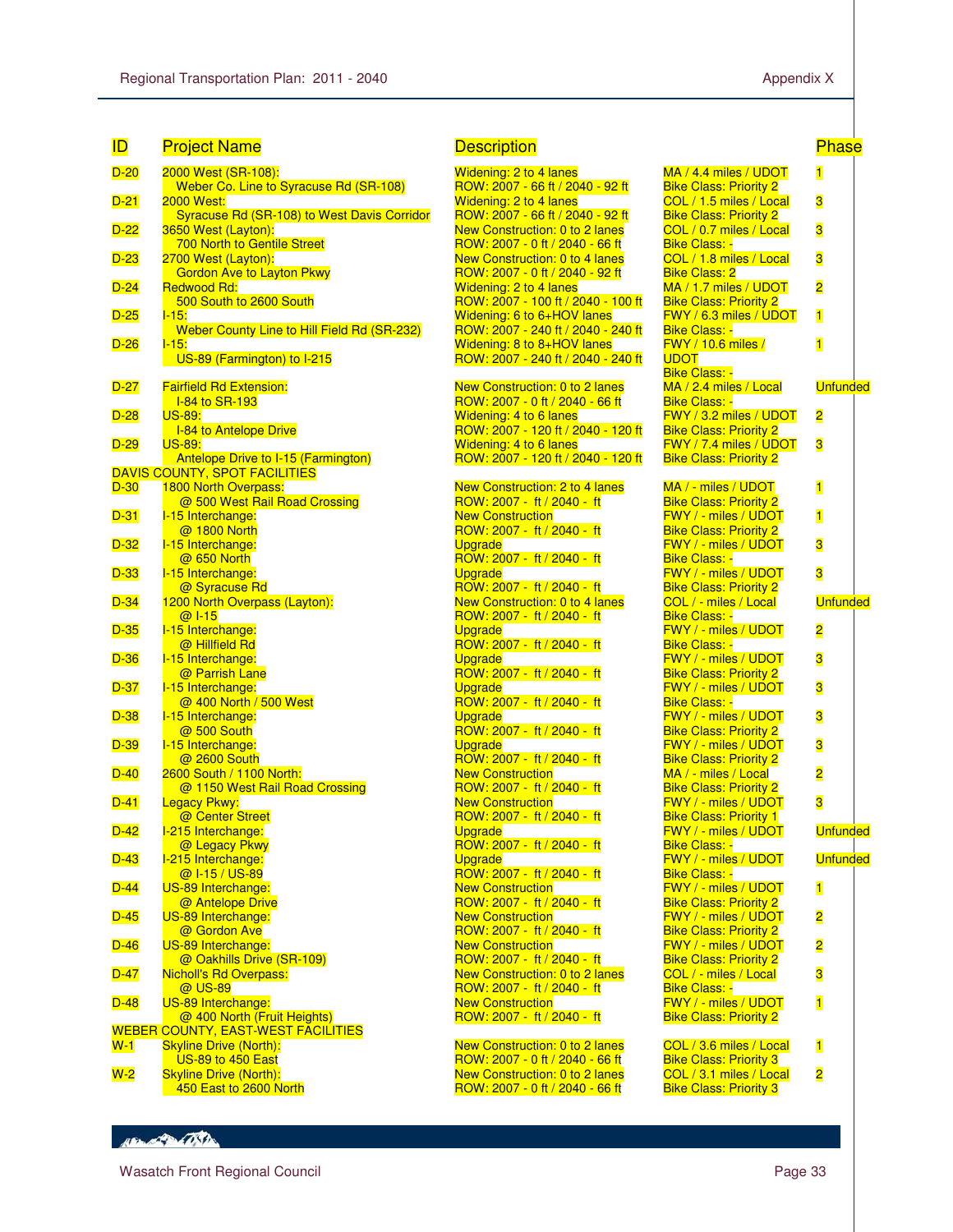| ID          | <b>Project Name</b>                                                           | <b>Description</b>                                                        |                                                                | <b>Phase</b>            |
|-------------|-------------------------------------------------------------------------------|---------------------------------------------------------------------------|----------------------------------------------------------------|-------------------------|
| $W-3$       | <b>1700 North:</b>                                                            | <b>New Construction: 0 to 2 lanes</b>                                     | COL / 1.2 miles / Local                                        | 3                       |
| $W-4$       | <b>US-89 to 400 East</b><br><b>Larsen Lane:</b>                               | ROW: 2007 - 0 ft / 2040 - 66 ft<br>Widening: 2 to 4 lanes                 | <b>Bike Class: 1</b><br>MA / 0.5 miles / Local                 | 3                       |
| $W-5$       | US-89 / Wall Ave to 400 East<br>Pioneer Rd (400 North):                       | ROW: 2007 - 60 ft / 2040 - 82 ft<br>Re-stripe: 2 to 4 lanes               | <b>Bike Class: -</b><br>COL / 1 miles / Local                  | $\overline{\mathbf{1}}$ |
|             | <b>I-15 to 1200 West</b>                                                      | ROW: 2007 - 110 ft / 2040 - 110 ft                                        | <b>Bike Class: Priority 2</b>                                  |                         |
| $W-6$       | 1200 South:<br>SR-67 (North Legacy Corridor) to 4700 West                     | <b>Widening: 2 to 4 lanes</b><br>ROW: 2007 - 55 ft / 2040 - 92 ft         | COL / 2.1 miles / UDOT<br><b>Bike Class: Priority 2</b>        | 3                       |
| $W - 7$     | 1200 South:<br>4700 West to I-15                                              | <b>Widening: 2 to 4 lanes</b><br>ROW: 2007 - 92 ft / 2040 - 92 ft         | PA / 4.8 miles / UDOT<br><b>Bike Class: Priority 2</b>         | 2                       |
| $W-8$       | 20th Street:                                                                  | <b>Operational</b>                                                        | MA / 1.6 miles / Local                                         | $\overline{\mathbf{1}}$ |
| $W-9$       | <b>Wall Ave to Harrison Blvd</b><br>21st Street:                              | ROW: 2007 - 0 ft / 2040 - 0 ft<br><b>Operational</b>                      | <b>Bike Class: -</b><br>COL / 0.6 miles / Local                | $\overline{\mathbf{1}}$ |
|             | <b>Wall Ave to Adams Ave</b>                                                  | ROW: 2007 - 0 ft / 2040 - 0 ft                                            | <b>Bike Class: -</b>                                           |                         |
| $W-10$      | 24th Street:<br><b>I-15 to Lincoln Ave</b>                                    | <b>Widening: 2 to 4 lanes</b><br>ROW: 2007 - 86 ft / 2040 - 86 ft         | MA / 1.6 miles / UDOT<br><b>Bike Class: Priority 3</b>         | 2                       |
| $W-11$      | <b>2550 South:</b><br><b>I-15 to 3500 West</b>                                | <b>Widening: 2 to 4 lanes</b><br>ROW: 2007 - 60 ft / 2040 - 82 ft         | COL / 3 miles / Local<br><b>Bike Class: Priority 3</b>         | 3                       |
| $W-12$      | <b>Country Hills Drive:</b>                                                   | <b>Widening: 2 to 4 lanes</b>                                             | MA / 1 miles / Local                                           | $\overline{\mathbf{1}}$ |
| $W-13$      | <b>Adams Ave to Gramercy Ave</b><br>4000 South (SR-37):                       | ROW: 2007 - 66 ft / 2040 - 92 ft<br><b>Widening: 2 to 4 lanes</b>         | <b>Bike Class: Priority 2</b><br>MA / 3.9 miles / UDOT         | $\overline{\mathbf{c}}$ |
|             | SR-67 (North Legacy Corridor) to 1900 West                                    | ROW: 2007 - 86 ft / 2040 - 86 ft                                          | <b>Bike Class: Priority 3</b>                                  |                         |
| $W-14$      | $(SR-126)$<br>Midland Drive (SR-108):                                         | Widening: 2 to 4 lanes                                                    | MA / 2.9 miles / UDOT                                          | $\overline{\mathbf{1}}$ |
| $W-15$      | 3500 West to 1900 West (SR-126)<br>Riverdale Rd (SR-26):                      | ROW: 2007 - 66 ft / 2040 - 82 ft<br>Widening: 4 to 6 lanes                | <b>Bike Class: Priority 3</b><br>PA / 1 miles / UDOT           | $\overline{\mathbf{1}}$ |
|             | 1900 West (SR-126) to I-84                                                    | ROW: 2007 - 99 ft / 2040 - 106 ft                                         | <b>Bike Class: 3</b>                                           |                         |
| $W-16$      | 5600 South / 5500 South:<br>5900 West (Hooper) to 3500 West                   | Widening: 2 to 4 lanes<br>ROW: 2007 - 66 ft / 2040 - 82 ft                | MA / 3.1 miles / UDOT<br><b>Bike Class: Priority 3</b>         | $\overline{\mathbf{c}}$ |
| $W-17$      | <b>5600 South:</b>                                                            | Widening: 2 to 4 lanes                                                    | MA / 2 miles / UDOT                                            | 2                       |
|             | 3500 West to 1900 West (SR-126)                                               | ROW: 2007 - 66 ft / 2040 - 92 ft                                          | <b>Bike Class: Priority 2</b><br>and 3                         |                         |
| $W-18$      | <b>WEBER COUNTY, NORTH-SOUTH FACILITIES</b><br>SR-67 (North Legacy Corridor): | <b>Corridor Preservation</b>                                              | <b>FWY</b> / 15.6 miles /                                      | $\overline{\mathbf{1}}$ |
|             | 1-15 (North) to 4000 South                                                    | ROW: 2007 - 0 ft / 2040 - 220 ft                                          | <b>UDOT</b>                                                    |                         |
| $W-19$      | <b>SR-67 (North Legacy Corridor):</b>                                         | <b>Corridor Preservation</b>                                              | <b>Bike Class: Priority 1</b><br><b>FWY / 3.3 miles / UDOT</b> | $\overline{\mathbf{1}}$ |
|             | 4000 South to Davis County Line                                               | ROW: 2007 - 0 ft / 2040 - 220 ft                                          | <b>Bike Class: Priority 1</b>                                  |                         |
| $W-20$      | SR-67 (North Legacy Corridor):<br>1200 South to 4000 South                    | <b>New Construction: 0 to 4 lanes</b><br>ROW: 2007 - 0 ft / 2040 - 220 ft | PA / 4.6 miles / UDOT<br><b>Bike Class: Priority 1</b>         | 3                       |
| $W-21$      | SR-67 (North Legacy Corridor):                                                |                                                                           |                                                                |                         |
| $W-22$      |                                                                               | New Construction: 0 to 4 lanes                                            | FWY / 2.5 miles / UDOT                                         | 3                       |
| $W-23$      | 4000 South to 5500 South<br><b>SR-67 (North Legacy Corridor):</b>             | ROW: 2007 - 0 ft / 2040 - 220 ft<br>New Construction: 0 to 4 lanes        | <b>Bike Class: Priority 1</b><br>FWY / 0.8 miles / UDOT        | $\overline{\mathbf{c}}$ |
|             | 5500 South to Davis County Line<br>4700 West:                                 | ROW: 2007 - 0 ft / 2040 - 220 ft<br><b>New Construction: 0 to 2 lanes</b> | <b>Bike Class: Priority 1</b><br>COL / 0.3 miles / Local       |                         |
| <u>W-24</u> | 4600 South to 4800 South                                                      | ROW: 2007 - 0 ft / 2040 - 66 ft                                           | <b>Bike Class: -</b>                                           | $\overline{\mathbf{1}}$ |
|             | 3500 West:<br>1200 South to Midland Drive                                     | <b>Operational</b><br>ROW: 2007 - 0 ft / 2040 - 0 ft                      | COL / 4.6 miles / Local<br><b>Bike Class: Priority 3</b>       | $\overline{\mathbf{2}}$ |
| $W-25$      | 3500 West (SR-108):                                                           | <b>Widening: 2 to 4 lanes</b>                                             | COL / 1.6 miles / UDOT                                         | 1                       |
| $W-26$      | <b>Midland Drive to Davis County Line</b><br>1900 West / 2000 West (SR-126):  | ROW: 2007 - 66 ft / 2040 - 82 ft<br><b>Widening: 2 to 4 lanes</b>         | <b>Bike Class: Priority 3</b><br>MA / 4.3 miles / UDOT         | 3                       |
|             | 2700 North to 1200 South                                                      | ROW: 2007 - 66 ft / 2040 - 82 ft<br>Widening: 4 to 6 lanes                | <b>Bike Class: Priority 3</b><br>MA / 0.4 miles / UDOT         |                         |
| $W-27$      | 1900 West (SR-126):<br>Riverdale Rd to 5600 South                             | ROW: 2007 - 100 ft / 2040 - 106 ft                                        | <b>Bike Class: Priority 3</b>                                  | $\overline{\mathbf{1}}$ |
| $W-28$      | $1 - 15$ :<br>Box Elder County Line to 2700 North                             | Widening: 4 to 6 lanes<br>ROW: 2007 - 220 ft / 2040 - 220 ft              | FWY / 2.2 miles / UDOT<br><b>Bike Class: -</b>                 | 3                       |
| $W-29$      | $1 - 15.$                                                                     | Widening: 6 to 6+HOV lanes                                                | FWY / 2.8 miles / UDOT                                         | $\overline{\mathbf{1}}$ |
| $W-30$      | <b>I-84 to Davis County Line</b><br>600 West:                                 | ROW: 2007 - 220 ft / 2040 - 220 ft<br><b>Operational</b>                  | <b>Bike Class: -</b><br>COL / 0.9 miles / Local                | 2                       |
| $W-31$      | Elberta Drive to 2600 North<br><b>Adams Ave:</b>                              | ROW: 2007 - 0 ft / 2040 - 0 ft<br><b>Widening: 2 to 4 lanes</b>           | <b>Bike Class: -</b><br>MA / 0.6 miles / Local                 |                         |
|             | US-89 / Washington Blvd to Washington Terrace City<br>Limits                  | ROW: 2007 - 86 ft / 2040 - 92 ft                                          | <b>Bike Class: 2</b>                                           | 2                       |

| <b>Description</b> |  |  |
|--------------------|--|--|
|                    |  |  |
|                    |  |  |
|                    |  |  |

```
New Construction: 0 to 2 lanes 
ROW: 2007 - 0 ft / 2040 - 66 ft 
Widening: 2 to 4 lanes 
ROW: 2007 - 60 ft / 2040 - 82 ft 
Re-stripe: 2 to 4 lanes
ROW: 2007 - 110 ft / 2040 - 110 ft 
Widening: 2 to 4 lanes 
ROW: 2007 - 55 ft / 2040 - 92 ft 
Widening: 2 to 4 lanes 
ROW: 2007 - 92 ft / 2040 - 92 ft 
Operational
ROW: 2007 - 0 ft / 2040 - 0 ft 
Operational
ROW: 2007 - 0 ft / 2040 - 0 ft 
Widening: 2 to 4 lanes 
ROW: 2007 - 86 ft / 2040 - 86 ft 
Widening: 2 to 4 lanes 
ROW: 2007 - 60 ft / 2040 - 82 ft 
Widening: 2 to 4 lanes 
ROW: 2007 - 66 ft / 2040 - 92 ft 
Widening: 2 to 4 lanes 
ROW: 2007 - 86 ft / 2040 - 86 ft 
Widening: 2 to 4 lanes
ROW: 2007 - 66 ft / 2040 - 82 ft 
Widening: 4 to 6 lanes 
ROW: 2007 - 99 ft / 2040 - 106 ft 
Widening: 2 to 4 lanes 
ROW: 2007 - 66 ft / 2040 - 82 ft 
Widening: 2 to 4 lanes 
ROW: 2007 - 66 ft / 2040 - 92 ft 
Corridor Preservation 
ROW: 2007 - 0 ft / 2040 - 220 ft 
Corridor Preservation
ROW: 2007 - 0 ft / 2040 - 220 ft 
New Construction: 0 to 4 lanes
ROW: 2007 - 0 ft / 2040 - 220 ft 
New Construction: 0 to 4 lanes
ROW: 2007 - 0 ft / 2040 - 220 ft 
New Construction: 0 to 4 lanes
ROW: 2007 - 0 ft / 2040 - 220 ft 
New Construction: 0 to 2 lanes 
ROW: 2007 - 0 ft / 2040 - 66 ft 
Operational
ROW: 2007 - 0 ft / 2040 - 0 ft 
Widening: 2 to 4 lanes 
ROW: 2007 - 66 ft / 2040 - 82 ft 
Widening: 2 to 4 lanes 
ROW: 2007 - 66 ft / 2040 - 82 ft 
Widening: 4 to 6 lanes 
ROW: 2007 - 100 ft / 2040 - 106 ft 
Widening: 4 to 6 lanes 
ROW: 2007 - 220 ft / 2040 - 220 ft 
Widening: 6 to 6+HOV lanes
ROW: 2007 - 220 ft / 2040 - 220 ft 
Operational
ROW: 2007 - 0 ft / 2040 - 0 ft 
Widening: 2 to 4 lanes 
ROW: 2007 - 86 ft / 2040 - 92 ft 
New Construction: 0 to 40578 
lanes
```
ROW: 2007 - 0 ft / 2040 - 82 ft

| Bike Class: 1                                            |                         |
|----------------------------------------------------------|-------------------------|
| MA / 0.5 miles / Local                                   | 3                       |
| <b>Bike Class: -</b><br>COL / 1 miles / Local            | 1                       |
| <b>Bike Class: Priority 2</b>                            |                         |
| COL / 2.1 miles / UDOT<br>Bike Class: Priority 2         | 3                       |
| PA / 4.8 miles / UDOT                                    | $\overline{\mathbf{2}}$ |
| <b>Bike Class: Priority 2</b><br>MA / 1.6 miles / Local  | $\overline{\mathbf{1}}$ |
| <b>Bike Class: -</b>                                     |                         |
| COL / 0.6 miles / Local<br><b>Bike Class: -</b>          | $\overline{\mathbf{1}}$ |
| MA / 1.6 miles / UDOT<br><b>Bike Class: Priority 3</b>   | $\overline{\mathbf{2}}$ |
| COL / 3 miles / Local                                    | 3                       |
| <b>Bike Class: Priority 3</b><br>MA / 1 miles / Local    | 1                       |
| <b>Bike Class: Priority 2</b>                            |                         |
| MA / 3.9 miles / UDOT<br><b>Bike Class: Priority 3</b>   | $\overline{\mathbf{c}}$ |
|                                                          |                         |
| MA / 2.9 miles / UDOT<br><b>Bike Class: Priority 3</b>   | 1                       |
| PA / 1 miles / UDOT<br><b>Bike Class: 3</b>              | $\overline{\mathbf{1}}$ |
| MA / 3.1 miles / UDOT                                    | 2                       |
| <b>Bike Class: Priority 3</b><br>MA / 2 miles / UDOT     | 2                       |
| Bike Class: Priority 2                                   |                         |
| and 3                                                    |                         |
| FWY / 15.6 miles /                                       | $\blacksquare$          |
|                                                          |                         |
| <b>UDOT</b>                                              |                         |
| <b>Bike Class: Priority 1</b><br>FWY / 3.3 miles / UDOT  | $\mathbf{1}$            |
| <b>Bike Class: Priority 1</b><br>PA / 4.6 miles / UDOT   |                         |
| <b>Bike Class: Priority 1</b>                            | 3                       |
| FWY / 2.5 miles / UDOT<br><b>Bike Class: Priority 1</b>  | 3                       |
| FWY / 0.8 miles / UDOT                                   | 2                       |
| <b>Bike Class: Priority 1</b><br>COL / 0.3 miles / Local | $\overline{\mathbf{1}}$ |
| <b>Bike Class: -</b>                                     |                         |
| COL / 4.6 miles / Local<br><b>Bike Class: Priority 3</b> | $\overline{\mathbf{c}}$ |
| COL / 1.6 miles / UDOT                                   | $\mathbf{1}$            |
| Bike Class: Priority 3<br>MA / 4.3 miles / UDOT          | 3                       |
| <b>Bike Class: Priority 3</b><br>MA / 0.4 miles / UDOT   | $\mathbf{1}$            |
| <b>Bike Class: Priority 3</b>                            |                         |
| FWY / 2.2 miles / UDOT<br><b>Bike Class: -</b>           | 3                       |
| FWY / 2.8 miles / UDOT<br><b>Bike Class: -</b>           | $\mathbf{1}$            |
| COL / 0.9 miles / Local                                  | $\overline{\mathbf{c}}$ |
| <b>Bike Class: -</b><br>MA / 0.6 miles / Local           | 2                       |
| <b>Bike Class: 2</b><br>MA / 2.3 miles / Local           | 3                       |

Bike Class: 3 and None

**RESIDENCE**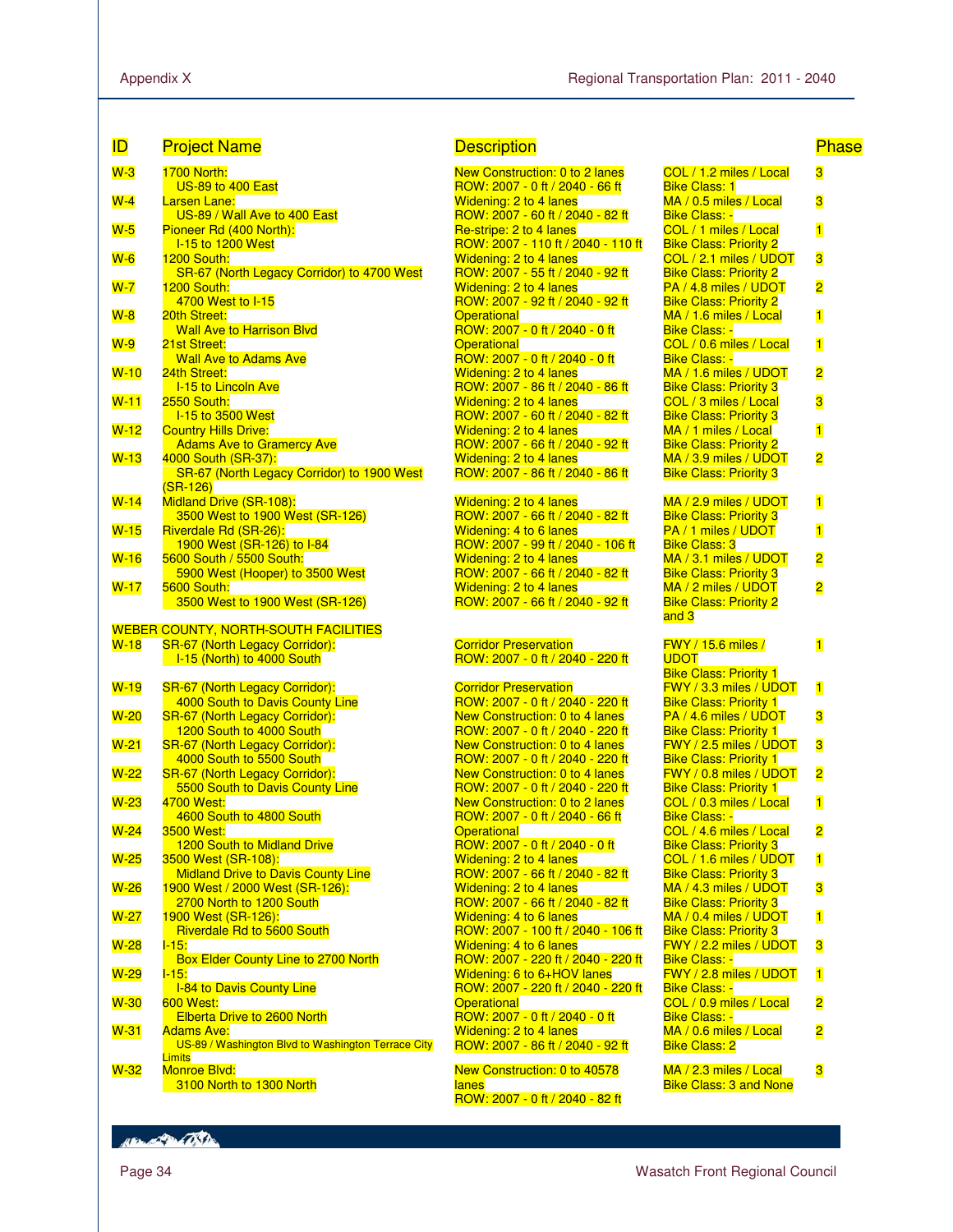| <b>ID</b> | <b>Project Name</b>                             | <b>Description</b>                 |                                     | <b>Phase</b>            |
|-----------|-------------------------------------------------|------------------------------------|-------------------------------------|-------------------------|
| $W-33$    | 450 East / 400 East:                            | Widening: 2 to 4 lanes             | COL / 0.8 miles / Local             | $\mathbf{1}$            |
|           | 3300 North to 2600 North                        | ROW: 2007 - 68 ft / 2040 - 82 ft   | <b>Bike Class: 3</b>                |                         |
| $W-34$    | <b>Harrison Blyd:</b>                           | <b>Operational</b>                 | PA / 3.8 miles / Local              | $\overline{\mathbf{2}}$ |
|           | 2600 North to 12th Street                       | ROW: 2007 - 0 ft / 2040 - 0 ft     | <b>Bike Class: Priority 3</b>       |                         |
| $W-35$    | <b>Harrison Blvd:</b>                           | <b>Operational</b>                 | PA / 4.7 miles / UDOT               | $\blacksquare$          |
|           | 12th Street to Country Hills Drive              | ROW: 2007 - 0 ft / 2040 - 0 ft     | <b>Bike Class: Priority 2 &amp;</b> |                         |
|           |                                                 |                                    | <b>None</b>                         |                         |
| $W-36$    | <b>Harrison Blvd:</b>                           | Widening: 4 to 6 lanes             | PA / 4.8 miles / UDOT               | 3                       |
|           | <b>Country Hills Drive to US-89</b>             | ROW: 2007 - 99 ft / 2040 - 116 ft  | <b>Bike Class: Priority 2</b>       |                         |
| $W-37$    | <b>US-89:</b>                                   | Widening: 4 to 6 lanes             | <b>FWY / 2 miles / UDOT</b>         | $\overline{\mathbf{2}}$ |
|           | <b>I-84 to Harrison Blyd</b>                    | ROW: 2007 - 120 ft / 2040 - 120 ft | <b>Bike Class: Priority 2</b>       |                         |
| $W-38$    | <b>Skyline Drive:</b>                           | New Construction: 0 to 2 lanes     | COL / 0.6 miles / Local             | $\overline{\mathbf{1}}$ |
|           | 1. Fern Drive / 2. Ogden City Limits to 1. 4600 | ROW: 2007 - 0 ft / 2040 - 80 ft    | <b>Bike Class: Priority 3</b>       |                         |
|           | South / 2. Eastwood Blvd                        |                                    |                                     |                         |
|           | <b>WEBER COUNTY, SPOT FACILITIES</b>            |                                    |                                     |                         |
| $W-39$    | I-15 Interchange:                               | <b>Upgrade</b>                     | <b>FWY / - miles / UDOT</b>         | <b>Unfunded</b>         |
|           | @ US-89 (Pleasant View)                         | ROW: 2007 - ft / 2040 - ft         | <b>Bike Class: Priority 2</b>       |                         |
| $W-40$    | I-15 Interchange:                               | <b>Upgrade</b>                     | <b>FWY / - miles / UDOT</b>         | $\overline{\mathbf{2}}$ |
|           | @ 24th Street                                   | ROW: 2007 - ft / 2040 - ft         | <b>Bike Class: Priority 3</b>       |                         |
| $W-41$    | I-15 Interchange:                               | <b>Upgrade</b>                     | <b>FWY / - miles / UDOT</b>         | $\overline{\mathbf{1}}$ |
|           | @ Riverdale Rd (SR-26)                          | ROW: 2007 - ft / 2040 - ft         | <b>Bike Class: 3</b>                |                         |
| $W-42$    | I-15 Interchange:                               | <b>Upgrade</b>                     | <b>FWY / - miles / UDOT</b>         | 3                       |
|           | @ 5600 South                                    | ROW: 2007 - ft / 2040 - ft         | <b>Bike Class: 2</b>                |                         |
| $W-43$    | <b>US-89 Interchange:</b>                       | <b>Upgrade</b>                     | <b>FWY / - miles / UDOT</b>         | 3                       |
|           | @ 1-84                                          | ROW: 2007 - ft / 2040 - ft         | <b>Bike Class: Priority 2</b>       |                         |
|           |                                                 |                                    |                                     |                         |

HEL AND CONTRACTOR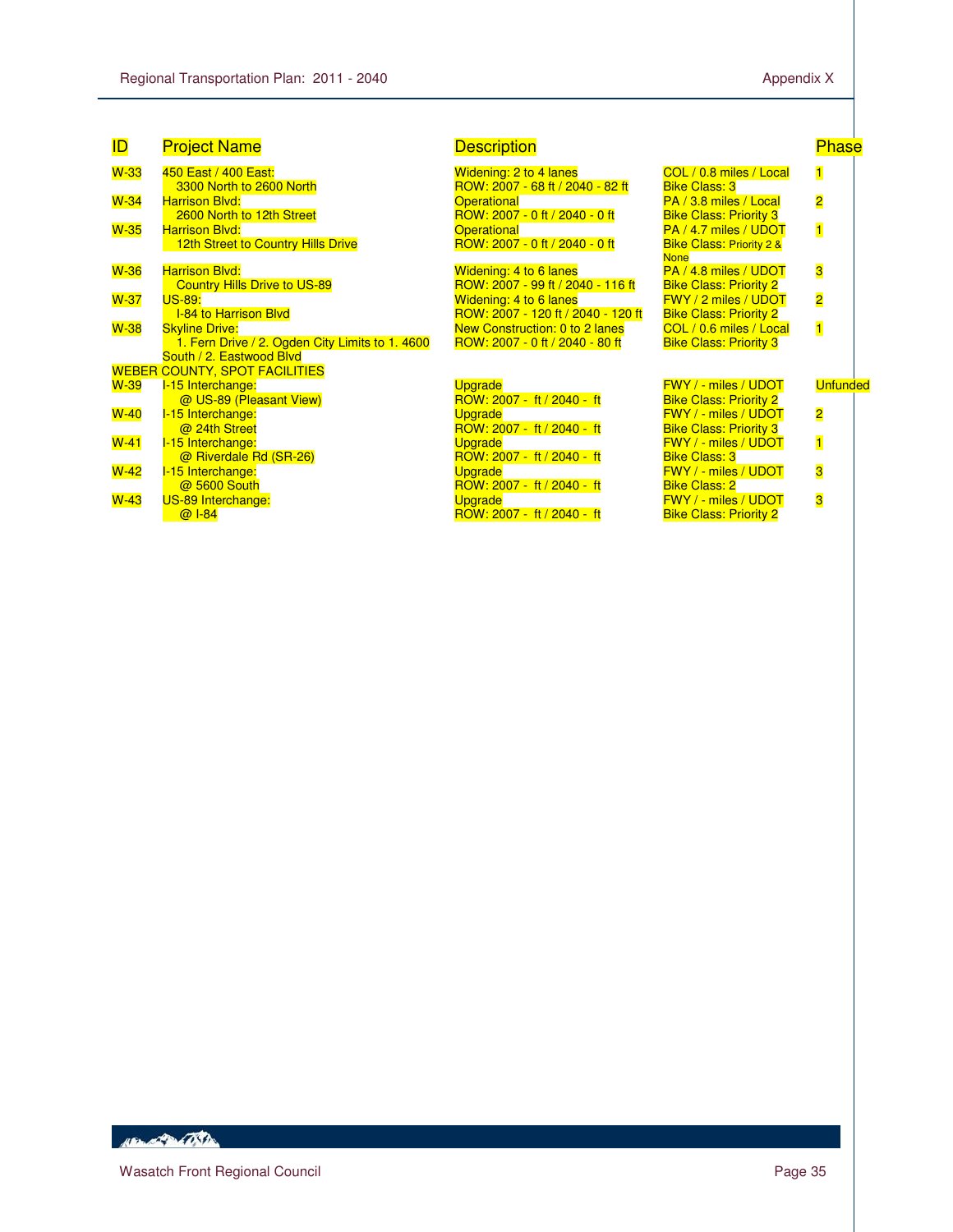**2040 RTP COMMUNITY LEVEL TRANSIT PROJECT LIST** 

**2040 RTP REGIONAL LEVEL TRANSIT PROJECT LIST**

**2040 RTP INTER-REGIONAL LEVEL TRANSIT PROJECT LIST** 

**2040 RTP OTHER TRANSIT PROJECT LIST**

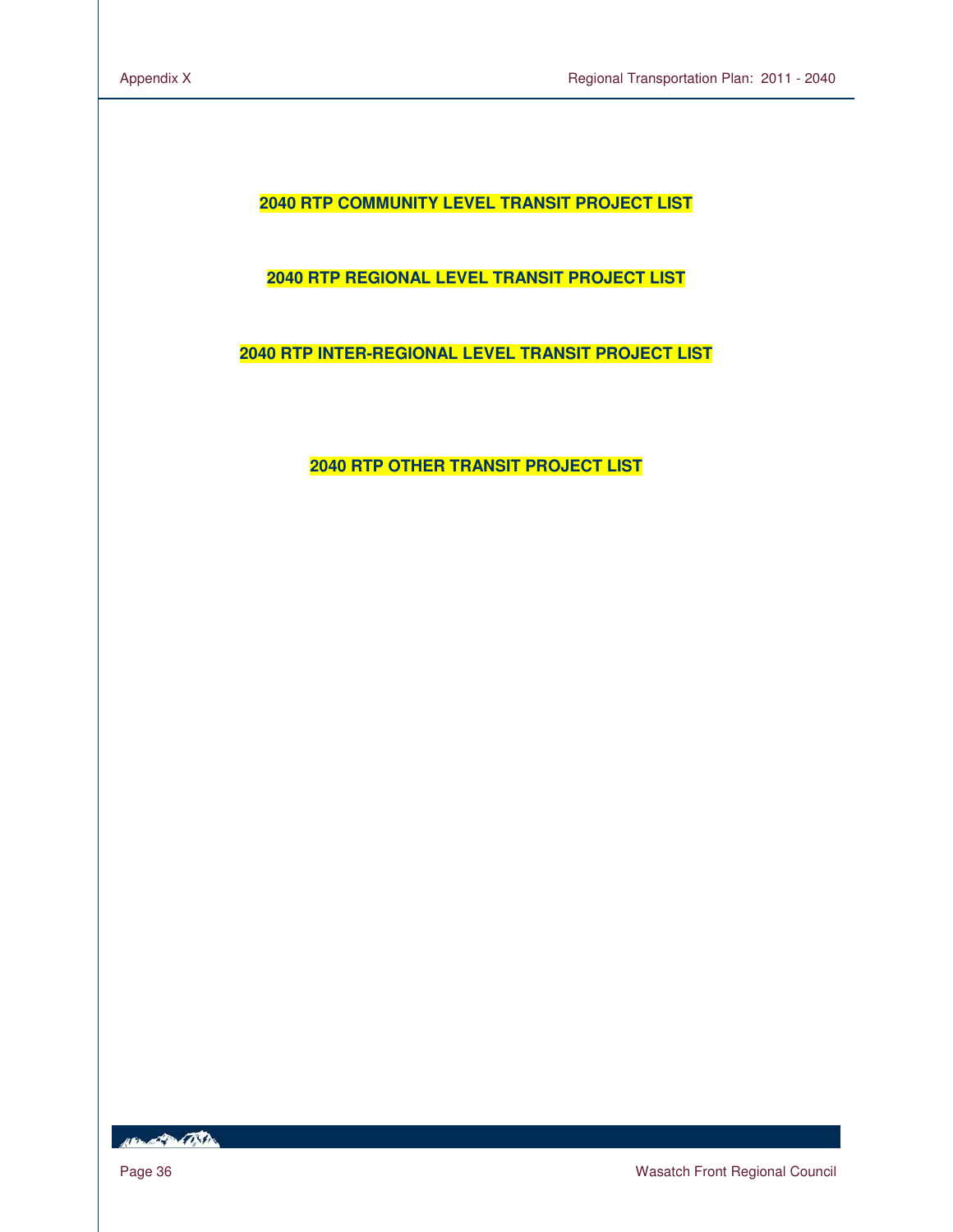# **Appendix-3**

## **Box Elder County Regionally Significant Highway and Transit Projects 2040 RTP**

## **Box Elder County**

HELL POLICE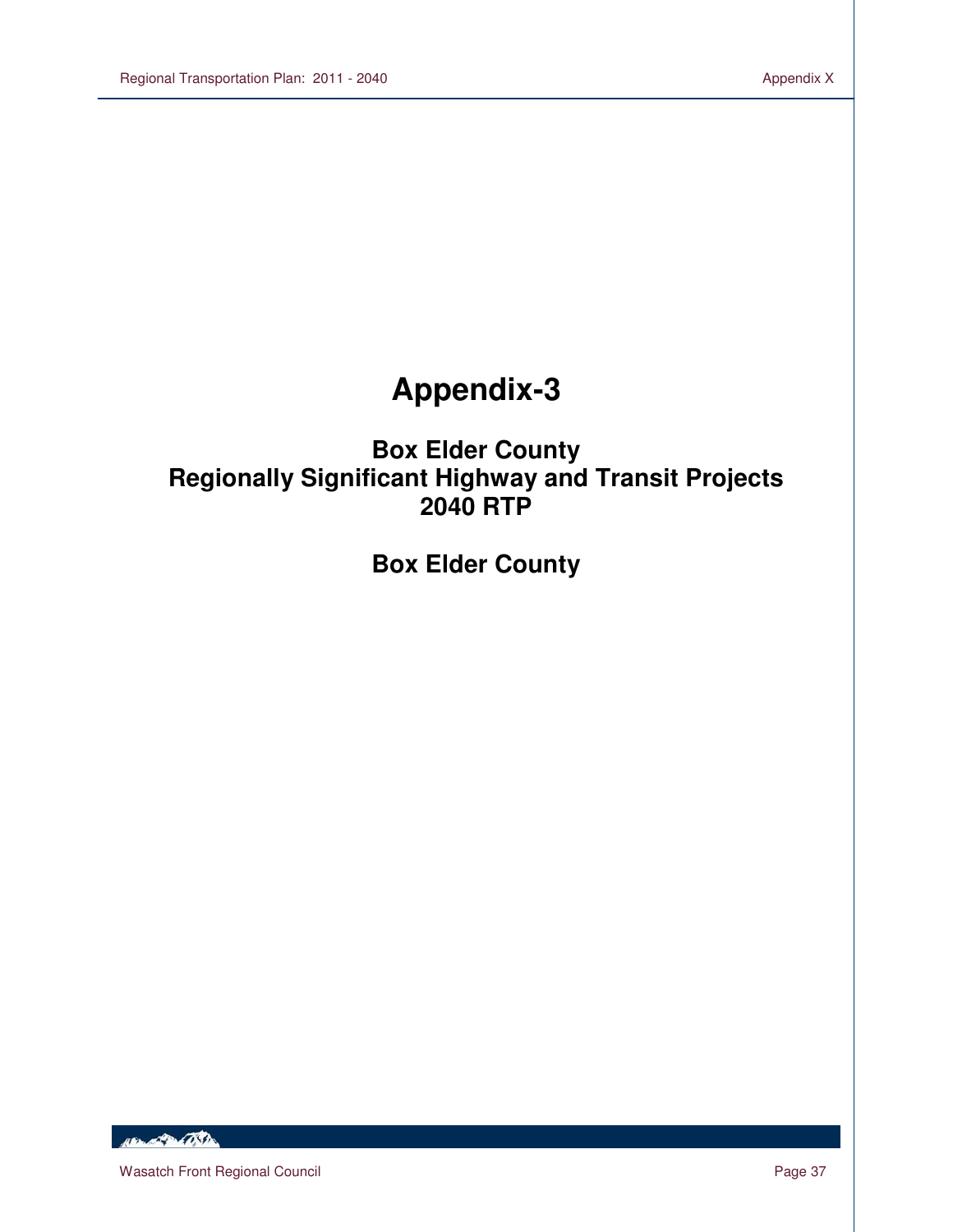| negional Significant Highway Frojects III Box Elder County |            |                              |              |                      |          |  |  |  |  |  |  |
|------------------------------------------------------------|------------|------------------------------|--------------|----------------------|----------|--|--|--|--|--|--|
| County                                                     | Pin        | Location                     | Concept      | <b>Project Value</b> | Year     |  |  |  |  |  |  |
|                                                            |            | I-15; Interchange at 1100    | Interchange  |                      |          |  |  |  |  |  |  |
| <b>Box Elder</b>                                           | 5416       | south                        | Improvements | \$7,010,000          | 2014     |  |  |  |  |  |  |
|                                                            |            | I-15 Box Elder/ Weber County |              |                      |          |  |  |  |  |  |  |
| <b>Box Elder</b>                                           | <b>LRP</b> | Line to Brigham City         | Widening     | \$45,000,000         | 2015     |  |  |  |  |  |  |
| <b>Box Elder</b>                                           | <b>LRP</b> | SR-102; I-84 to SR-13        | Widening     | \$12,000,000         | 2015     |  |  |  |  |  |  |
| <b>Box Elder</b>                                           | <b>LRP</b> | SR-13; I-15 to SR-102        | Widening     | \$8,000,000          | 2015     |  |  |  |  |  |  |
|                                                            |            | I-15 Box Elder/ Weber County |              |                      | $2016 -$ |  |  |  |  |  |  |
| <b>Box Elder</b>                                           | <b>LRP</b> | Line to Brigham City         | Widening     | \$131,000,000        | 2025     |  |  |  |  |  |  |
| <b>Box Elder</b>                                           | <b>LRP</b> | SR-30; I-15 to SR-38         | Widening     | \$45,000,000         | 2030     |  |  |  |  |  |  |
| <b>Box Elder</b>                                           | LRP        | SR-13; I-15 to SR-38         | Widening     | \$41,000,000         | 2030     |  |  |  |  |  |  |
| <b>Box Elder</b>                                           | <b>LRP</b> | SR-13; Corinne to I-15       | Widening     | \$27,000,000         | 2030     |  |  |  |  |  |  |
| <b>Box Elder</b>                                           | <b>LRP</b> | SR-82; MainStreet to SR-13   | Widening     | \$23,000,000         | 2030     |  |  |  |  |  |  |
|                                                            |            |                              |              |                      |          |  |  |  |  |  |  |

## **Regional Significant Highway Projects in Box Elder County**

7/26/2010 from Region 1 Brett Slater

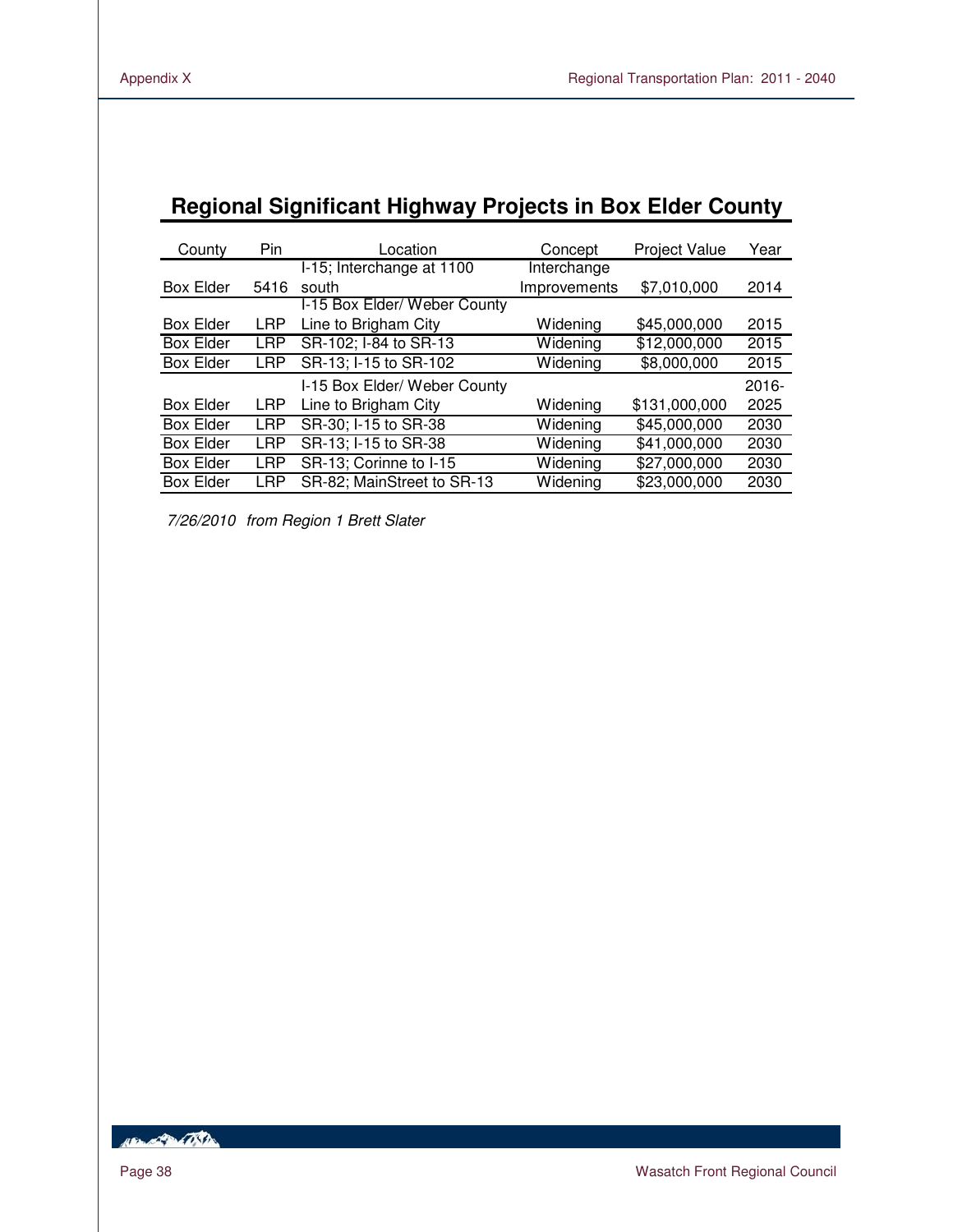# **Appendix-4**

## **Regionally Significant Highway and Transit Projects 2040 RTP**

**Tooele County**